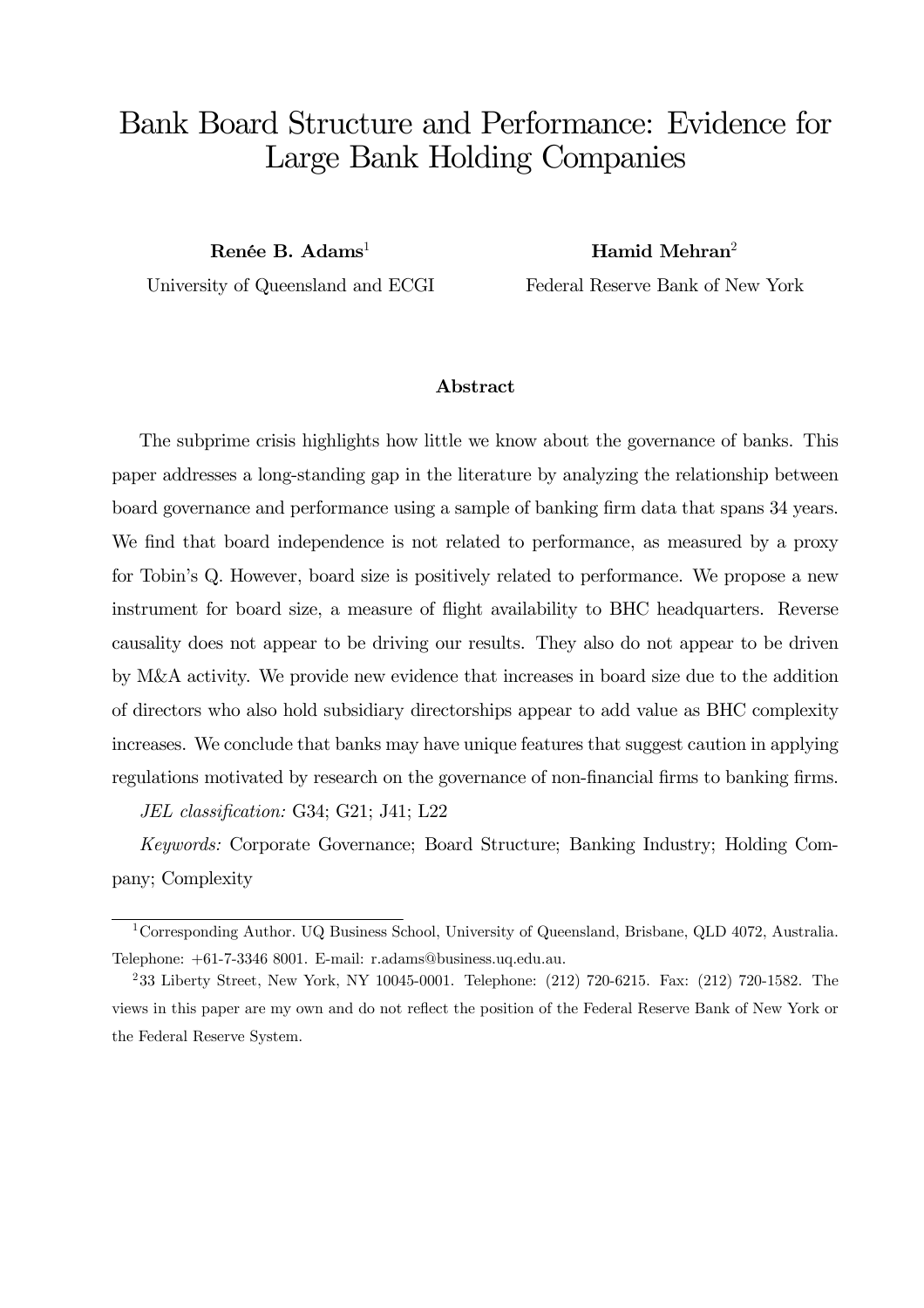# Bank Board Structure and Performance: Evidence for Large Bank Holding Companies

#### Abstract

The subprime crisis highlights how little we know about the governance of banks. This paper addresses a long-standing gap in the literature by analyzing the relationship between board governance and performance using a sample of banking firm data that spans 34 years. We find that board independence is not related to performance, as measured by a proxy for Tobin's Q. However, board size is positively related to performance. We propose a new instrument for board size, a measure of flight availability to BHC headquarters. Reverse causality does not appear to be driving our results. They also do not appear to be driven by M&A activity. We provide new evidence that increases in board size due to the addition of directors who also hold subsidiary directorships appear to add value as BHC complexity increases. We conclude that banks may have unique features that suggest caution in applying regulations motivated by research on the governance of non-financial firms to banking firms.

JEL classification: G34; G21; J41; L22

Keywords: Corporate Governance; Board Structure; Banking Industry; Holding Company; Complexity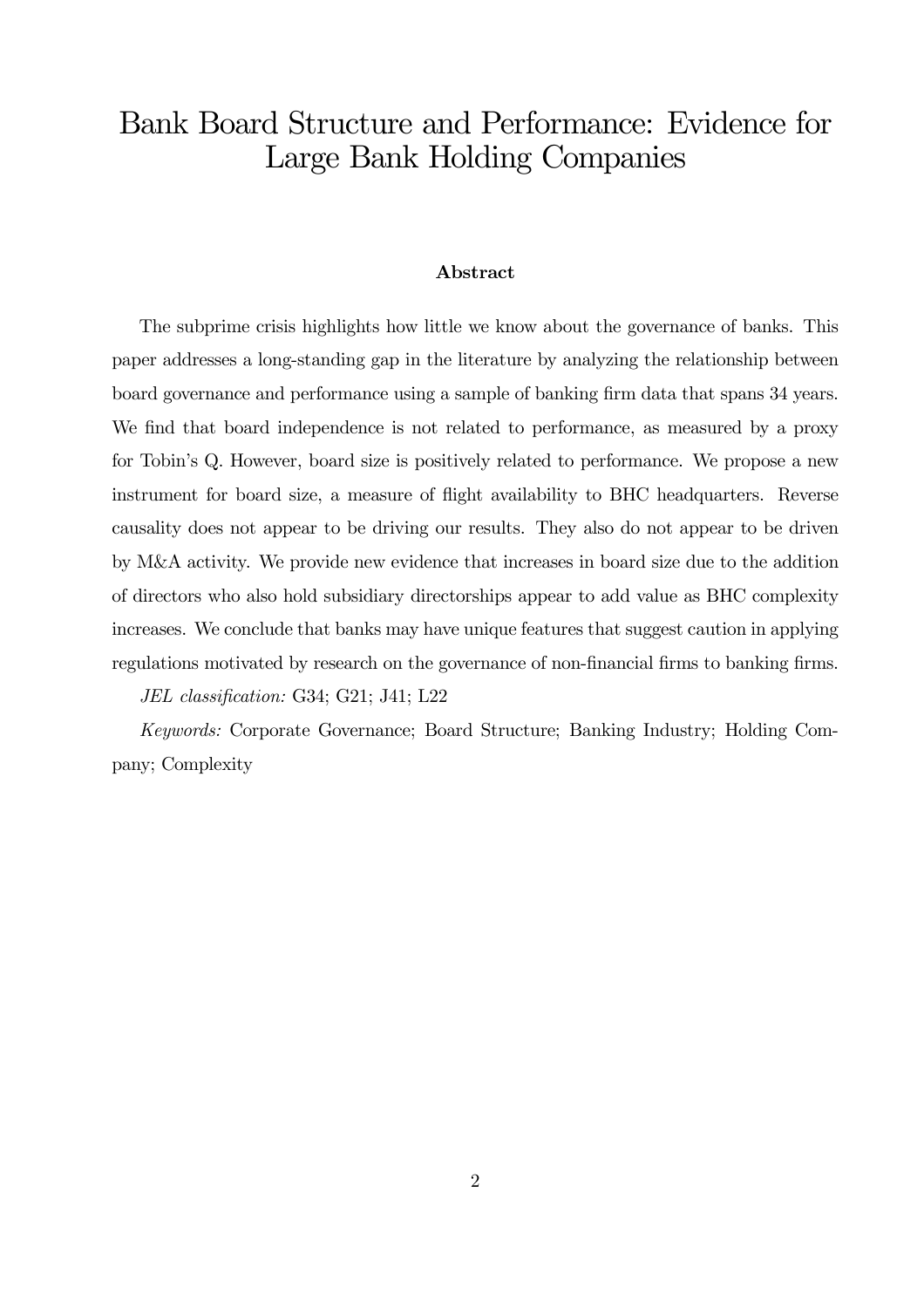# 1 Introduction

Most studies of board effectiveness exclude financial firms from their samples. As a result, we know very little about the effectiveness of banking firm governance.<sup>3</sup> But it has arguably never been as important to understand the governance of banking firms as it is now following the subprime mortgage crisis. This financial crisis differs from previous financial crises in that bank governance is being accorded a large part of the blame for the crisis. For example, the Organization for Economic Co-Operation and Development (OECD) Steering Group on Corporate Governance argues that board failures in financial firms are a major cause of the financial crisis (Kirkpatrick, 2009) and has launched an action plan to improve their governance. Similarly, the U.K. government commissioned Sir David Walker to recommend measures to improve board-level governance at banks.

But, in order to evaluate and propose changes to banking firms' governance structures, it is important to understand how banks are typically governed and whether and how banking firm governance differs from the governance of unregulated firms. This last issue is particularly important since many governance reform proposals are motivated by studies of non-financial organizations. For example, the Walker Review (Walker, 2009, p. 41) points out that the boards of listed U.K. banks in 2007/8 were larger than those of other listed companies. This is problematic because of "a widely-held view that the overall effectiveness of the board, outside a quite narrow range, tends to vary inversely with its size. That view would probably tend to converge around an "ideal" size of 10-12 members,... This view appears to be confirmed by behavioral studies of group size as described briefly..., attached as Annex 4." Annex 4 describes that a problem with large boards is that they suffer, amongst other problems, from "groupthink" and argues that the optimal group size is less than 12 peo-

<sup>&</sup>lt;sup>3</sup>Prior to the financial crisis, relatively few papers specifically analyzed the effectiveness of board structure in banking firms. Some exceptions were Brickley and James (1987) who used interstate branching restrictions in banking to examine whether internal control through the board substitutes for external control (the takeover market) in a cross-section of banks in 1979. Contrary to the substitution hypothesis, they found that banks from states with takeover restrictions had fewer outside directors than banks from other states. Brewer, Jackson and Jagtiani (2000) examined the effect of governance characteristics on merger premiums in banking during the 1990s. They found bid premiums increase with the independence of the target's board and that they are not affected by target board size. Byrd, Fraser, Lee and Williams (2001) examined the effect of internal governance arrangements on the probability that a thrift survives the thrift crisis of the 1980s. They found that firms which survived the crisis had a greater proportion of independent directors on the board. Adams (2009b) discusses additional literature.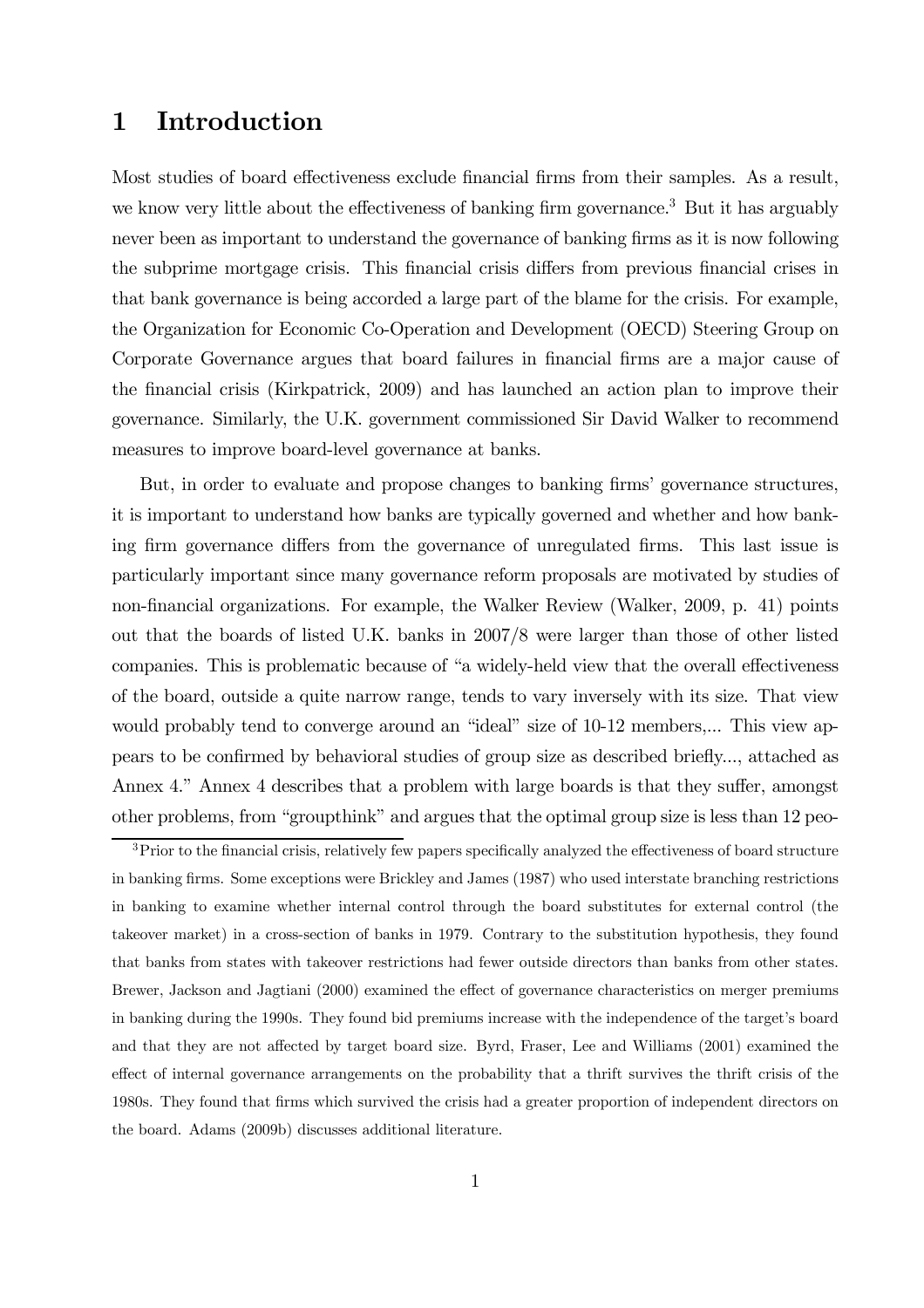ple. In support of the "groupthink" argument, the annex cites Janis (1972) which describes foreign-policy failures of governmental organizations. In support of the group size argument, the annex cites Dunbar (1993) which is a study extending findings concerning group size in non-human primates to modern humans. Thus, the suggestion that bank boards are too big in the Walker Review does not appear to take any special features of banks into account.4

The fact that bank boards are larger in the U.K. than those of other listed firms mirrors the findings for the U.S. (e.g. Adams and Mehran, 2003; Adams, 2009a; Booth, Cornett and Tehranian, 2002, Kroszner and Strahan, 2001). Moreover, this difference appears to be persistent since it has been documented for various time periods. Kroszner and Strahan, (2001) find for the 1992 Forbes 500 that banks have larger boards and a lower fraction of insiders than non-financial firms, even adjusting for firm size. Booth, Cornett and Tehranian (2002) compare the 100 largest banks to the 100 largest industrial firms in 1999 and find that they have larger boards with a greater proportion of outsiders. Adams and Mehran (2003) find that bank boards are larger and more independent over the period 1986-1999 using a sample of 35 large bank holding companies and data on large manufacturing firms from Yermack (1996), amongst others. Adams (2009a) finds that bank boards are larger and more independent than non-financial firms in the Riskmetrics database of S&P 1500 firms from 1996-2007.

Banks clearly appear to have different governance structures than non-financial firms. The question is whether these governance structures are ineffective, as the Walker Review seems to suggest. The purpose of this paper is to try to provide an answer to this question by examining the relationship between board composition and size and bank performance. We focus on large, publicly traded bank holding companies (BHCs) in the U.S., which are the banks that are mentioned most often in the context of the crisis.

Traditionally, the literature on board effectiveness argues that firm value will increase as boards become more independent because independent outsiders are considered to be more effective monitors of management and may also provide valuable advisory services to the firm (Boone, Fields, Karpoff and Raheja, 2007; Coles, Daniel and Naveen, 2008; Lehn, Patro and Zhao, 2008; Linck, Netter and Yang, 2008). From this perspective, the fact that bank boards are more independent than those of non-financial firms appears to be a good thing.

<sup>&</sup>lt;sup>4</sup>The Walker Review (2009) refrains from making a specific recommendation concerning board size because of a general argument that "decisions on board size will depend on particular circumstances, including the nature and scope of the business entity, its organizational structure and leadership style." (p. 41). This argument also does not appear to be made on the basis of any research on banks.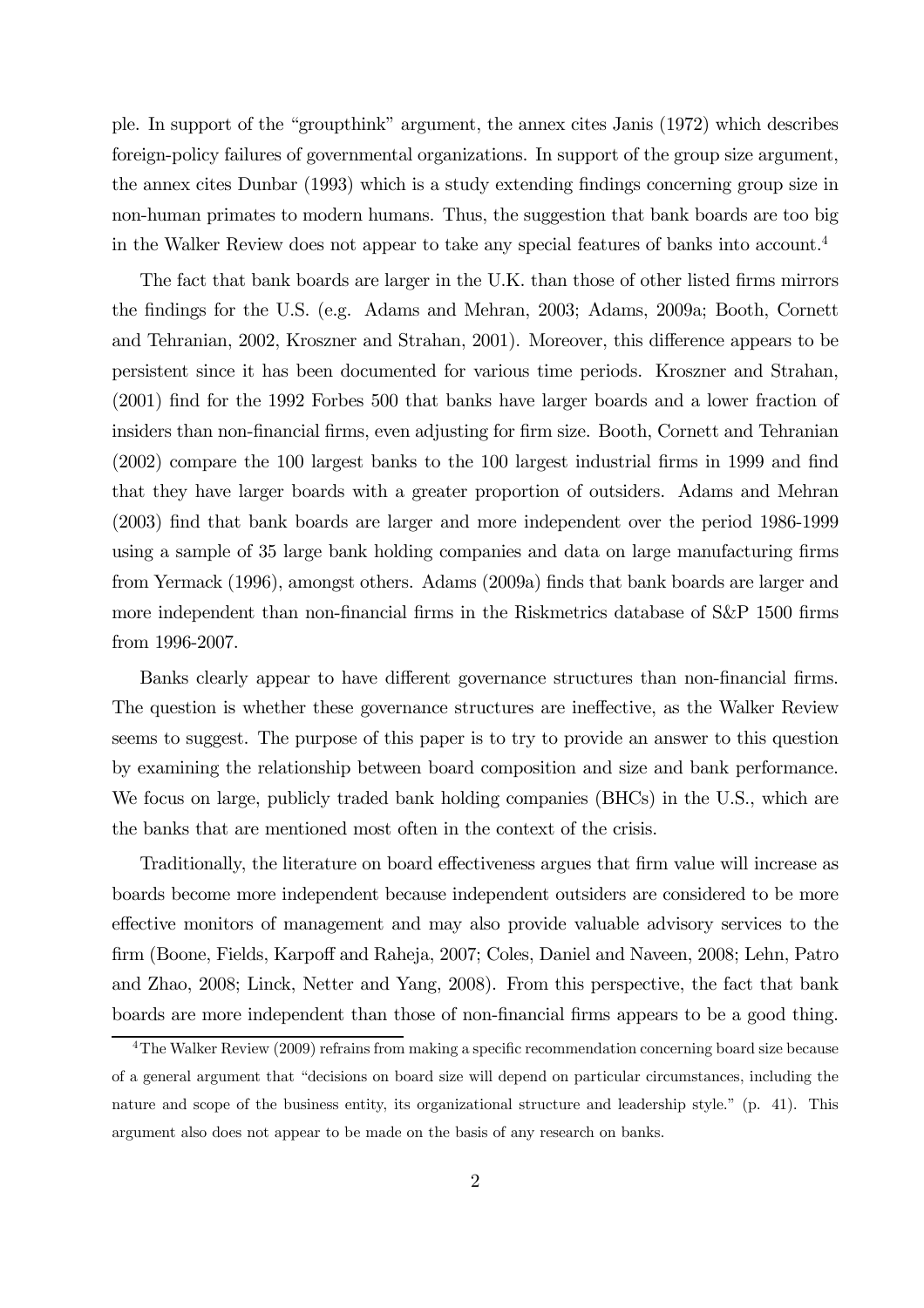However, the relationship between board composition and performance for non-financial firms is inconclusive (Hermalin and Weisbach, 2003). One potential cost of outsiders is that they lack valuable firm-specific information, which some have argued has been a particular problem for banks during the financial crisis (e.g. Kirkpatrick, 2009; Walker, 2009). Thus, it is not clear that we should expect bank performance to increase in independence.

The opinions described in the Walker Review cited above suggest that there should be a negative relationship between bank board size and performance due to the costs of decisionmaking in large groups. The evidence for non-financial firms is consistent with the idea that, on average, the costs of large boards outweigh their benefits.5 For example, Yermack (1996) finds that, on average, firm performance is lower for non-financial firms with larger boards in a sample from 1984-1991. Coles, Daniel and Naveen (2008) find similar results in a sample of non-financial firms from 1992-2001 (regressions not reported, but see Panel A of Figure 2). However, recent literature examining determinants of board size and composition suggests that larger and more complex firms will require more advice from their boards and thus have larger boards (e.g. Boone, Fields, Karpoff and Raheja, 2007; Coles, Daniel and Naveen, 2008; Lehn, Patro and Zhao, 2008 and Linck, Netter and Yang, 2008). Consistent with this argument, Coles, Daniel and Naveen (2008) and Graham, Hazarika and Narasimhan (2008) find that larger boards appear to add value in more complex firms. Because large publicly traded banks can all be considered to be complex, it is plausible that the relationship between board size and performance is positive for BHCs even though their boards are larger than in non-financial firms.

We examine the relationship between board composition and size and performance in a sample of data on 35 BHCs from 1986-1999. Since we hand collected governance characteristics from proxy statements, we deliberately focused on a relatively small number of BHCs over a longer period of time to ensure that there would be sufficient variation in governance variables which typically do not change much over time. In addition, we collected detailed data on variables that have received attention in the law, economics, and organization literature and which are recognized to be correlated with sound corporate governance, but that are generally not studied as a group due to high data collection costs. Since internal governance mechanisms are ultimately simultaneously chosen, the richness of this data enables us to limit omitted variable bias in performance regressions both by using firm fixed effects and by controlling for possible interdependencies among governance mechanisms. To investigate

 ${}^{5}$ Hermalin and Weisbach (2003) argue that the consensus in the economic literature is that an increase in board size will have a negative effect on firm performance.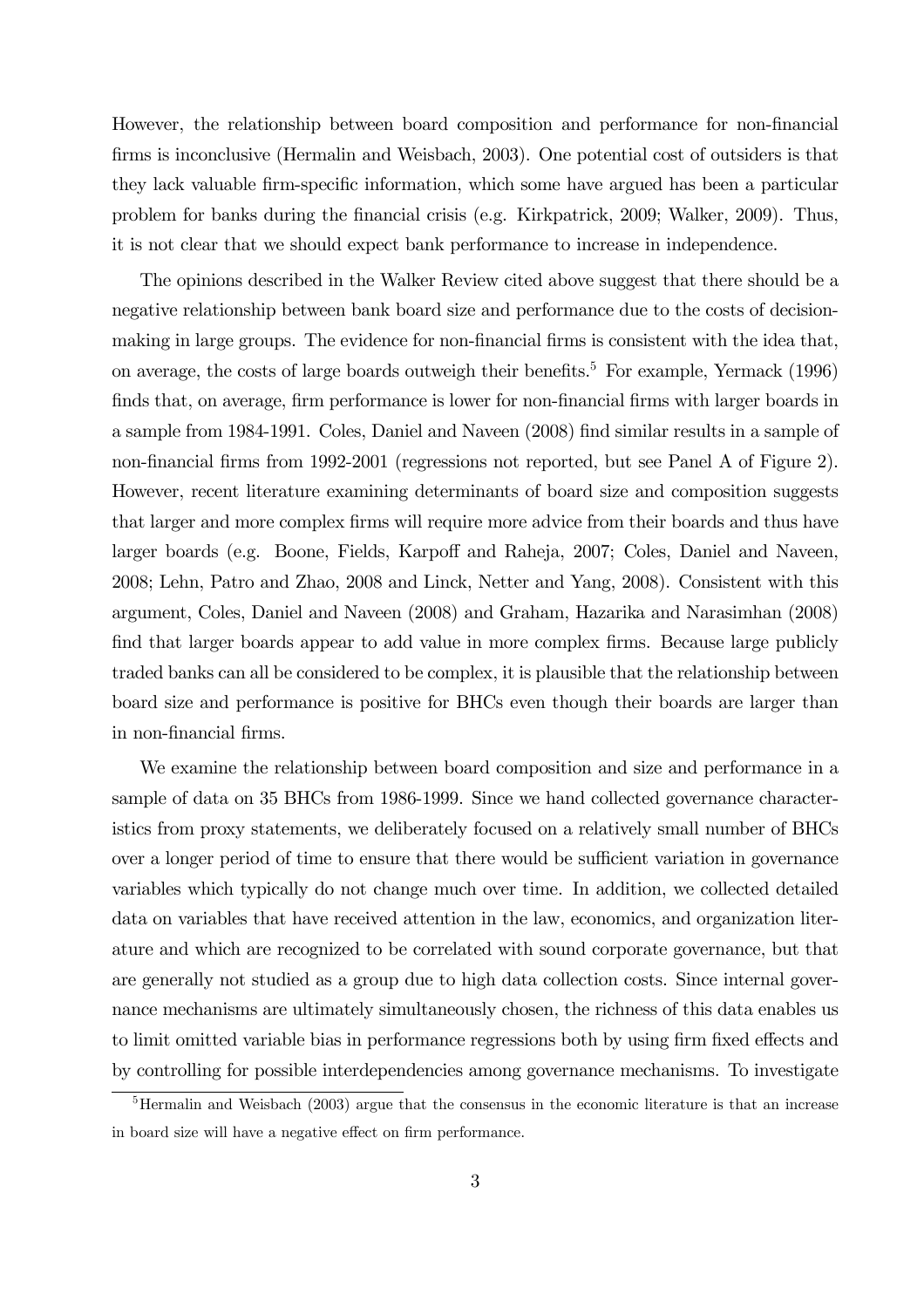alternative explanations for our findings, we extend this sample by collecting data on board size, board composition and performance for these banking firms from 1964-1985. Our data provides information on bank governance over a 34 year time period prior to the recent governance reform movement embodied in the Sarbanes-Oxley Act of 2002 and revised listing requirements at the major exchanges. Thus, it helps us document persistent governance choices banks have made in the absence of strong external governance pressure. As such, it serves as a useful baseline against which to analyze any proposed governance changes.

Consistent with previous studies in governance (e.g. Caprio, Laeven and Levine, 2007), we examine the relationship between banking firm board structure and performance as proxied by a measure of Tobin's Q. As in many studies of non-financial firms, we find that the proportion of independent outsiders on the board is not significantly related to performance. However, in contrast to the findings for non-financial firms in Yermack (1996), Eisenberg, Sundgren and Wells (1998) and Coles, Daniel and Naveen (2008), the natural logarithm of board size is, on average, positively related to Tobin's Q in our sample.

Since we use firm fixed-effects in our regressions, this finding is consistent with the idea that increases in board size add value because banks are growing in complexity over time. However, we cannot give it a causal interpretation without first investigating several possible alternative explanations. An obvious concern is reverse causality. For example, CEOs of BHCs may like to increase board size to increase their control as Jensen (1993) argues. Since potential directors presumably prefer to join boards of firms that are performing well, we would observe board size increasing when BHCs perform well. Thus, the positive coefficient on board size in our performance regressions may be picking up a causal relationship from performance to board size rather than the other way around. In order to address this endogeneity problem, we need an instrumental variable that is correlated with board size but uncorrelated with performance except through variables already included in our regression. As our instrument, we use a measure of flight availability to airports in the cities in which BHC headquarters are located. We argue that this is a measure of the cost of recruiting advisors and as such should be correlated with board size. On the other hand, we believe it is uncorrelated with performance because we control for location by using firm fixed-effects.

Using our instrument, we perform a Hausman test of the hypothesis that board size is uncorrelated with the error term and find that we cannot reject the null. To the extent that our instrument is valid, this suggests that endogeneity of board size due to reverse causality is not a big concern. However, another concern is that our results could be driven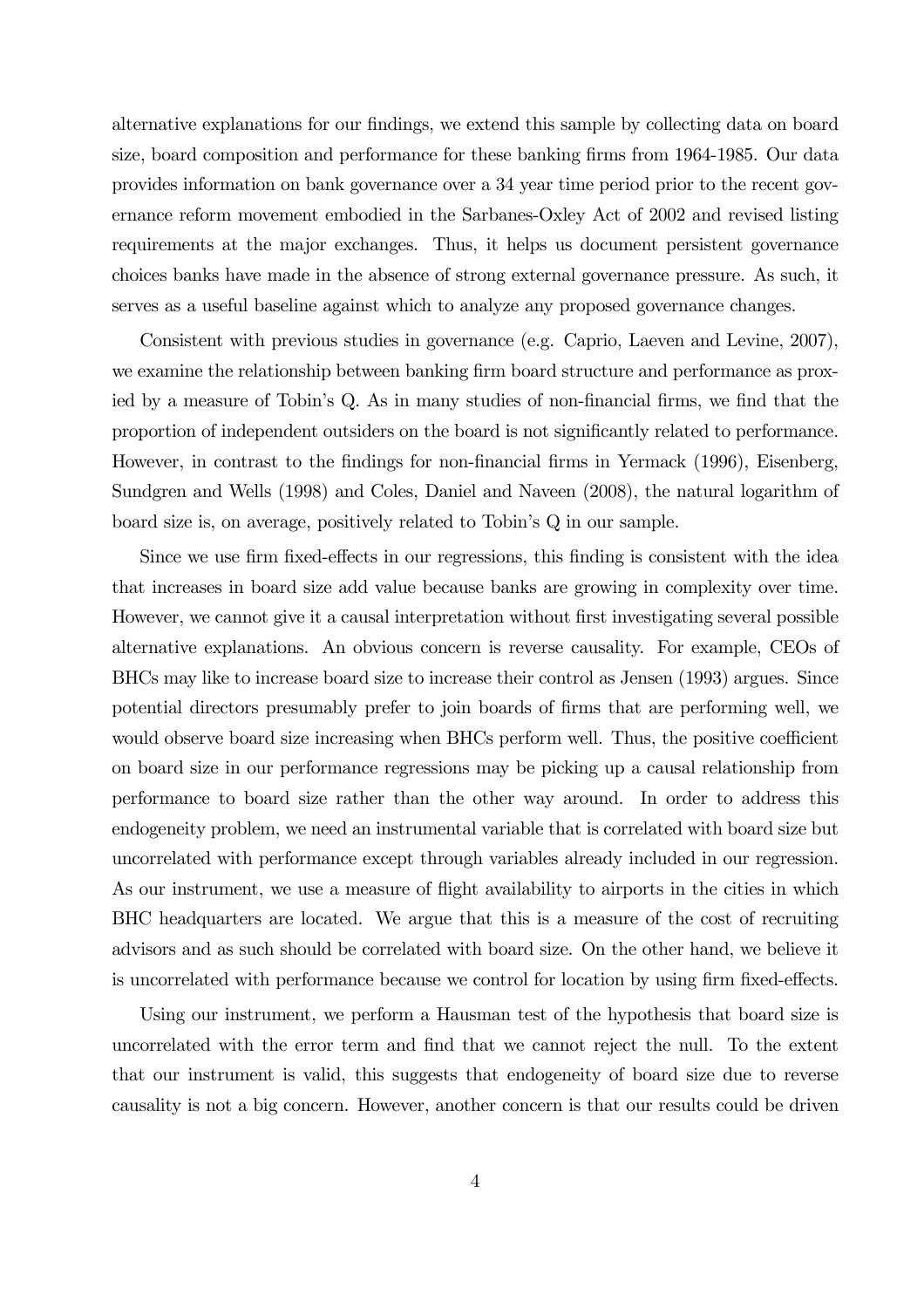by endogeneity due to omitted variables relating to M&A activity. The time period of our sample was a period of active consolidation in the banking industry as a consequence of the deregulation of interstate banking restrictions. It is common to add directors of target firms to the board of the acquirer in friendly acquisitions (e.g. Lehn, Patro and Zhao, 2008), as most banking M&As are. Since M&A activity is plausibly correlated with performance, as well as board size, our findings could be driven by omitted variables relating to M&A activity. We investigate this possibility but find little evidence that M&A activity is driving our results. For example, we find that board size is positively correlated with performance during the period 1965-1985, a period in which there was relatively little M&A activity because of regulatory restrictions on interstate banking.

Of course, it is possible that other sources of endogeneity exist than the ones we consider here. However, in addition to controlling for a wide range of governance variables and firm fixed-effects, we examined the two sources which seemed the most plausible to us given the nature of the banking industry. At this stage, our results are at least suggestive that for banking firms the advantages of larger boards may outweigh their costs.

To further increase confidence in this result, we examine whether the value of large boards appears to be driven by BHC complexity, similar to Coles, Daniel and Naveen (2008) and Graham, Hazarika and Narasimhan (2008). We examine measures of operational, geographic and financial complexity, but do not generally find that large boards add more value as BHC complexity grows. We argue that one reason for this may be that some directors are more suited than others to help the BHC's management deal with complexity. In particular, BHC directors often have subsidiary directorships. It is plausible that these directors play a particular role in coordinating activities in the holding company and thus dealing with complexity. Consistent with this argument, we find that when complexity increases, firm performance improves when BHCs have more of their directors sitting on subsidiary boards. Our conclusion is that there may be several reasons why large boards add value in BHCs. But, one reason appears to be that larger boards may contain a larger number of directors who also sit on subsidiary boards. It is plausible that these directors are more informed about the workings of the institution as a result of their additional service, so that their advice is particularly useful in helping the BHC's management deal with complexity.

Our paper contributes to the literature in several ways. First, to our knowledge we analyze the most extensive time series of data on bank board governance in the literature. Our paper complements other papers examining governance over long periods of time, e.g.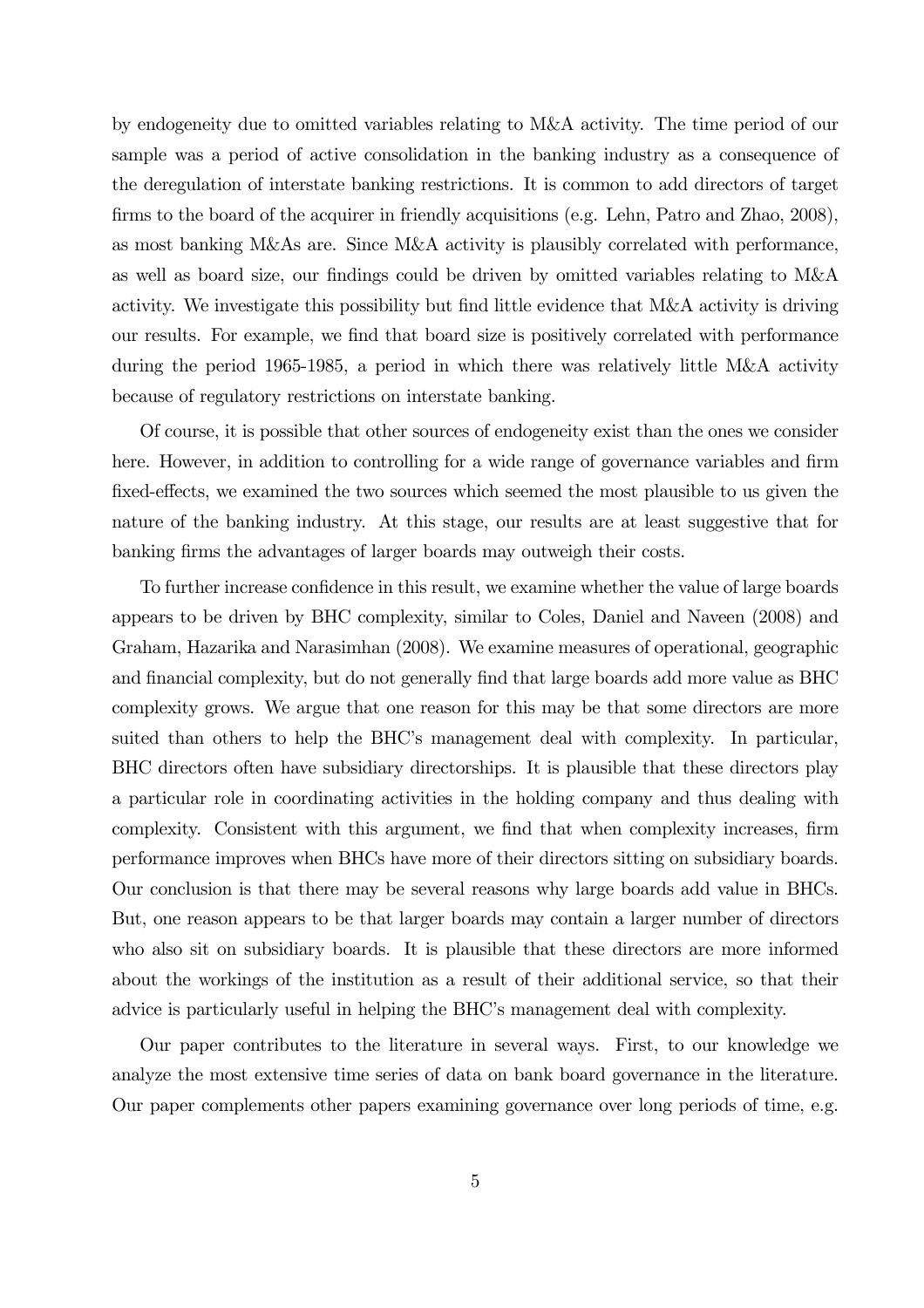Koles and Lehn (1999) who analyze the governance of the U.S. airline industry over a 22 year period and Lehn, Patro and Zhao (2008) who examine determinants of the size and structure of boards of 82 manufacturing firms from 1935-2000. Second, our paper complements a stream of research documenting that shareholder governance mechanisms, such as ownership, are important for bank behavior. Barth, Caprio and Levine (2004) find in a sample of 107 countries that bank development, performance and stability are higher in countries with more private-sector control of banks. Laeven and Levine (2008) show that private ownership by banks is related to their risk-taking and Caprio, Laeven and Levine (2007) show, amongst others, that bank valuations are higher in countries with stronger shareholder protection laws after controlling for the effect of bank regulation. Similarly, we show that boardlevel governance mechanisms, such as size and composition, are related to bank valuations. Because the BHCs in our sample all have the same regulator, the Federal Reserve, our results also control for the effect of regulation at the BHC level.

Our paper also complements the literature on non-financial firms arguing that some firms may benefit from large boards (e.g. Boone, Fields, Karpoff and Raheja, 2007; Coles, Daniel and Naveen, 2008; Lehn, Patro and Zhao, 2008 and Linck, Netter and Yang, 2008). However, in our sample, increases in board size are not generally value-enhancing as firm complexity increases, in contrast to Coles, Daniel and Naveen (2008) and Graham, Hazarika and Narasimhan (2008). Instead, increases in board size due to additions of directors who also sit on subsidiary boards appear to be important. As far as we know, there is no literature documenting that subsidiary directorships are common in non-financial firms. We appear to be the first to document that such subsidiary directorships may be important for banks. Overall our findings highlight the need to exercise caution in reforming bank governance following the subprime mortgage crisis. Simply adopting proposals that are largely motivated by research on non-financial firms are unlikely to be effective.

Because our firms are banks, it is natural to ask whether our findings are driven by regulatory constraints on their boards. Thus, we first review regulation concerning governance in Section 2. We describe that there are few bank regulations pertaining to governance. However deregulation may have had an impact on our results, which we analyze in terms of M&A activity later in the paper. Next, we discuss theoretical predictions concerning the relationship between board structure and performance. Section 3 describes the data. This Section also presents an analysis of the representativeness of our sample. In Sections 4, we investigate the relation between board structure and firm value using OLS. Section 5 presents our instrumental variable analysis. We analyze the role of M&A activity and com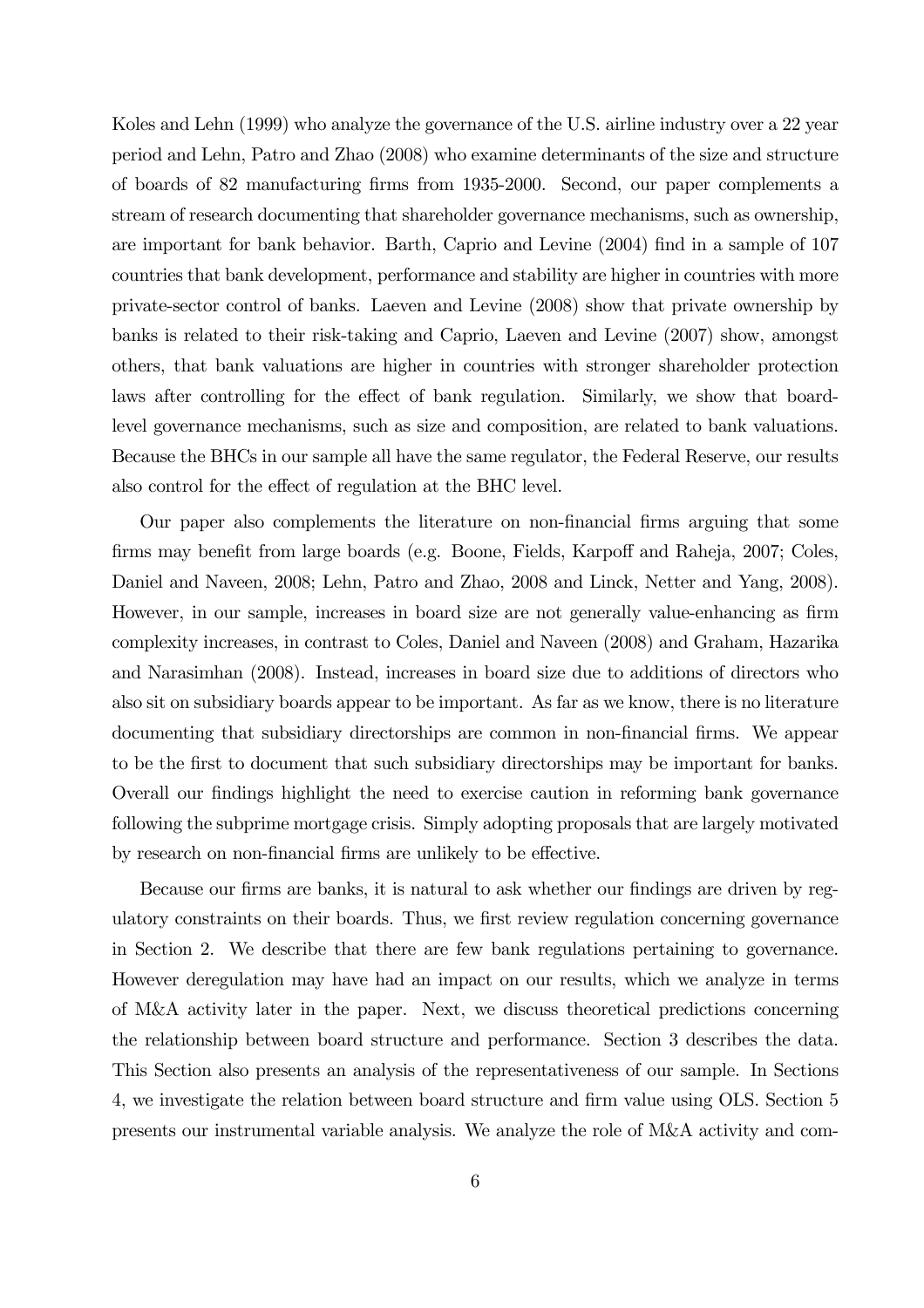plexity in Section 6. In this Section we also examine the role of subsidiary directorships. We examine the robustness of our performance results to using return on assets as an alternative performance measure in Section 7. We conclude in Section 8.

# 2 BHC boards and performance

The theoretical governance literature argues that boards fulfill their duties of advising and monitoring management by choosing board composition and size appropriately (Adams and Ferreira, 2007; Harris and Raviv, 2008; Raheja, 2005). The empirical literature on nonfinancial firms finds evidence consistent with this view (e.g. Boone, Fields, Karpoff and Raheja, 2007; Coles, Daniel and Naveen, 2008; Lehn, Patro and Zhao, 2008 and Linck, Netter and Yang, 2008). Because boards of publicly traded BHCs have the same legal responsibilities as boards of non-financial firms, i.e., the duty of care and loyalty, BHC board composition and size should play a similarly important role in the execution of BHC boards' duties. However, because banks differ in several important aspects from non-financial firms, it is not necessarily clear that these variables should have the same impact on BHC firm performance. Most obviously, regulation could change the relationship between board structure and performance (e.g. Booth, Cornett, Tehranian, 2002). Banks also differ in their capital structure and organizational form from non-financial firms. We discuss some regulatory influences on BHC board structure below (see also Adams, 2009b). We then make some predictions about the impact of BHC board composition and size on performance.

# 2.1 Institutional and regulatory influences on bank boards

Although BHC boards may have played a role in prior banking and finance crises, they never played a sufficiently large role for regulators to impose significant restrictions on them.6 Thus, perhaps surprisingly, there are few constraints on BHC boards other than those imposed on publicly traded BHCs post-2002 by the Sarbanes-Oxley Act and recently revised exchange listing standards. If a BHC is troubled, it must submit written notice to the Federal Reserve Board thirty days before adding or replacing members of its board. Otherwise the only formal restriction is that a director of a BHC may not be a director of another BHC in the same city, town or Regional Metropolitan Area (RMSA). A director of a BHC with more

 $6$ As we discuss below, most restrictions on governance are at the bank level, not the BHC level.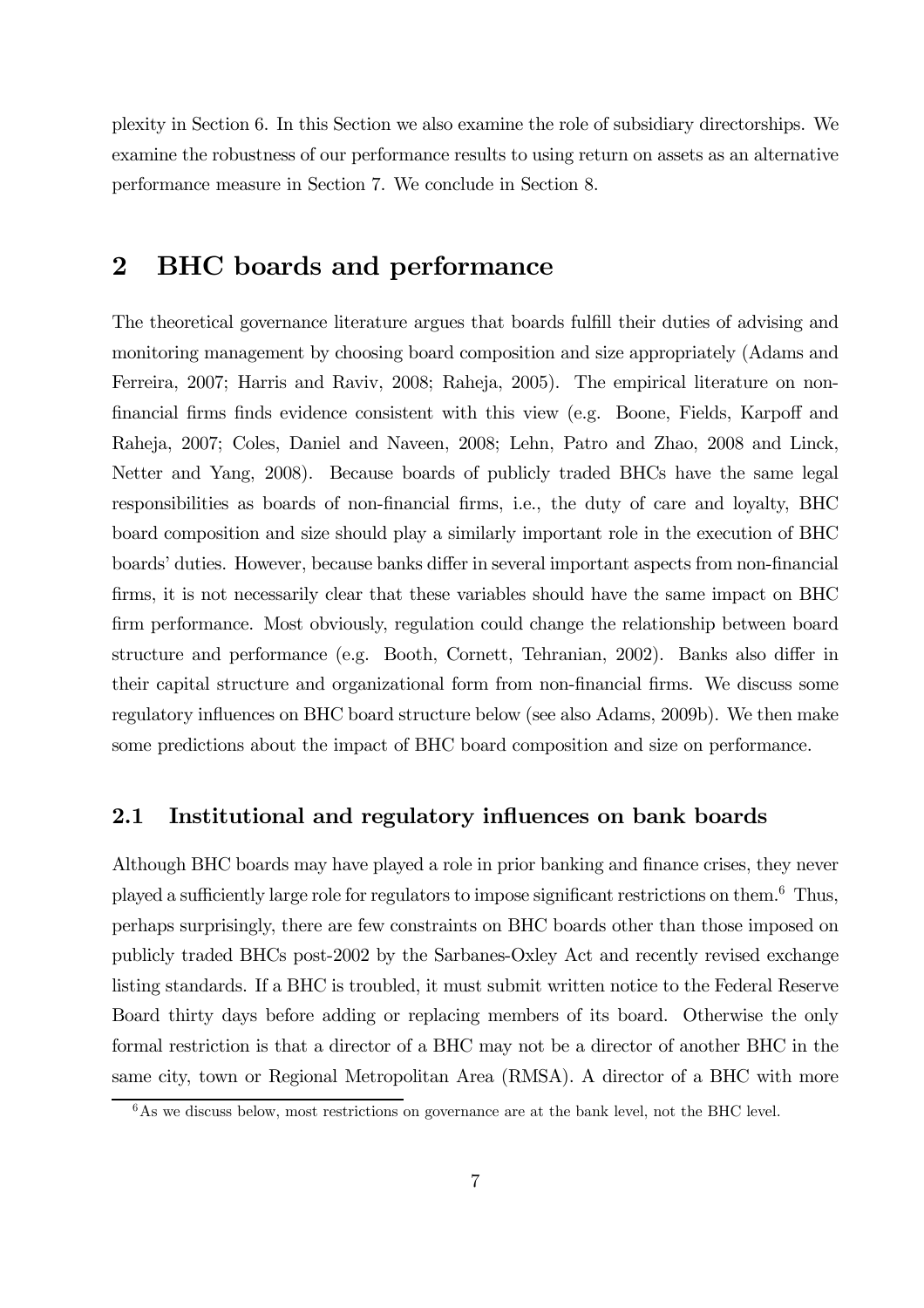than \$2.5 billion in total assets may not be the director of another BHC with over \$1.5 billion total assets (Federal Reserve Regulation L).

This does not mean that regulators cannot influence BHC boards. Most directly, regulators may provide informal guidance to boards in the form of Supervision and Regulation (SR) letters and examination manuals. Adams and Mehran (2003) provide some examples of such regulatory guidance. However, none of their examples suggests that regulators directly intervene in board functioning or affect board structure decisions at the BHC level. For example, regulators expect boards to review budgets and risk-management policies (Adams and Mehran, 2003, footnote 5), but they do not dictate how boards should carry out these duties. Moreover, these regulations and expectations may not always be enforced in practice. For example, even though Federal Reserve Banks in theory penalize directors for poor attendance behavior, Adams and Ferreira (2008) document that the attendance behavior of BHC directors is worse than in non-financial firms.

More indirectly, regulatory restrictions on subsidiary bank boards may influence BHC boards. One key way in which BHCs differ from non-financial firms is that they are by definition all holding companies. This means that each subsidiary bank or BHC is separately chartered with its own board. The implication of this structure for BHCs appears to be that activities of subsidiaries are influenced through their boards. As Adams (2009b) documents, directors of the parent BHC will often sit on the board of subsidiaries and in some cases all BHC directors will sit on the board of the BHC's lead bank. This means that these directors are subject to board-level regulatory restrictions at the bank level. These restrictions will vary depending on whether the bank is a state or national bank.

All state banks are subject to state banking law in the state they are chartered. Amongst others, these laws may impose state residency or US citizenship requirements, require directors to own stock in the bank and/or impose restrictions on the operation or structure of the board. To give just two examples, New York State Banking Law requires that bank boards consist of between 5 and 15 members, half of which must be US citizens. In addition, bank boards must hold regular monthly meetings at least ten times a year. Alabama Banking Law requires that bank directors hold stock in the bank or parent holding company and that bank boards hold bimonthly meetings. State banks that choose to be members of the Federal Reserve System are also subject to Regulation L which limits simultaneous directorships in state member banks.

National banks are governed by the National Banking Act in Title 12 of the US Code.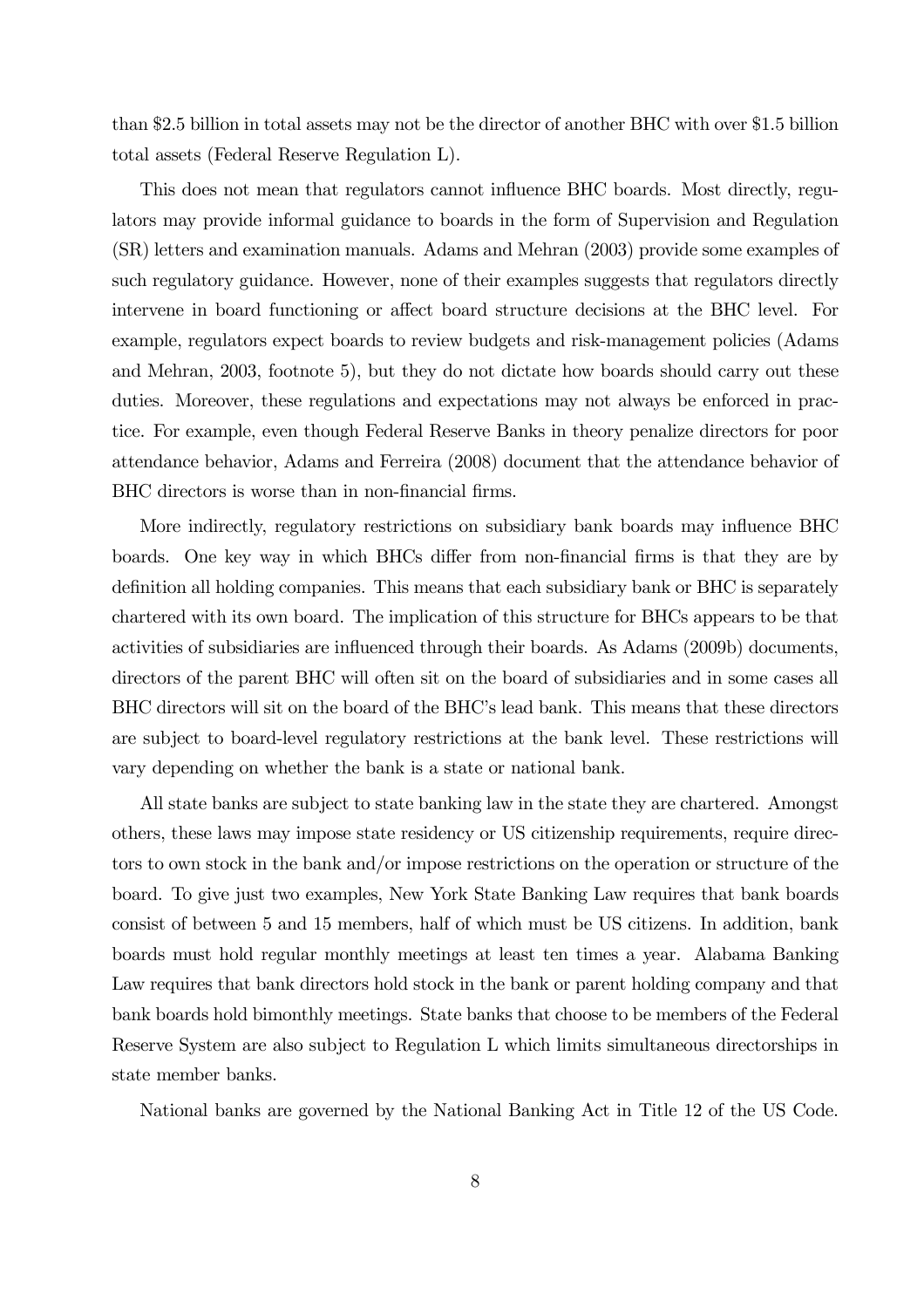Title 12 specifies that national banks must have between 5 and 25 directors, who must be citizens of the US and a majority of whom must reside in the state, territory or district of the bank or within 100 miles of it for at least a year prior to and during their term. Directors must take an oath upon election or appointment, must hold stock in the bank or parent holding company and may not serve for more than 3 years. The OCC has jurisdiction over governance issues and may grant waivers to these laws.

To the extent that the board of the BHC and the board of subsidiary banks overlap, these bank-level board regulations may affect board structure at the BHC level. Although it is difficult to make any specific predictions about the impact of bank-level regulation, it is possible that state and national bank residency requirements and Regulation L restrictions on interlocks will limit the potential pool of directors BHCs have at their disposal. This problem is likely to get worse the more subsidiaries the BHC has, as each subsidiary must have sufficient directors for its board.<sup>7</sup> If so, these bank-level regulations may make it more difficult to detect beneficial effects of large and independent boards in BHCs.

Changes in regulation may also indirectly affect BHC boards. Prior to 1975, no state allowed interstate banking. But by 1994 restrictions on interstate banking were eliminated with the passage of the Riegle-Neal Interstate Banking and Efficiency Act. Jones and Critchfield (2005) argue that the Riegle-Neal Act (along with prior state level interstate banking laws) was a major cause of consolidation in the banking industry. They show, for example, that the number of banks dropped from 14,884 in 1984 to 7,842 in 2003. M&A activity affects board governance in several ways. First, it is common to add directors of target firms to the board of the acquirer in friendly acquisitions, as most banking M&As are. This may lead to potentially permanent increases in board size. Second, M&A activity may have disciplining effects even if it is friendly. Thus, the existence of an active market for corporate control may lead to general improvements in board effectiveness (see Shranz, 1993), even though some have suggested that bank managers may engage in mergers to protect their own interests, e.g. to obtain higher compensation (e.g. Bliss and Rosen, 2001) or too-big-to fail status (e.g. Penas and Unal, 2004).

In the 1990s, banks were also increasingly allowed to engage in investment banking activities (with all restrictions on such activities formally abolished by the passage of the

 $^7$ Adams and Mehran (2003, footnote 5) also discuss that it may be difficult for banks to find sufficient directors because they are held to a higher standard of accountability. This problem is likely to have gotten worse in the aftermath of the financial crisis.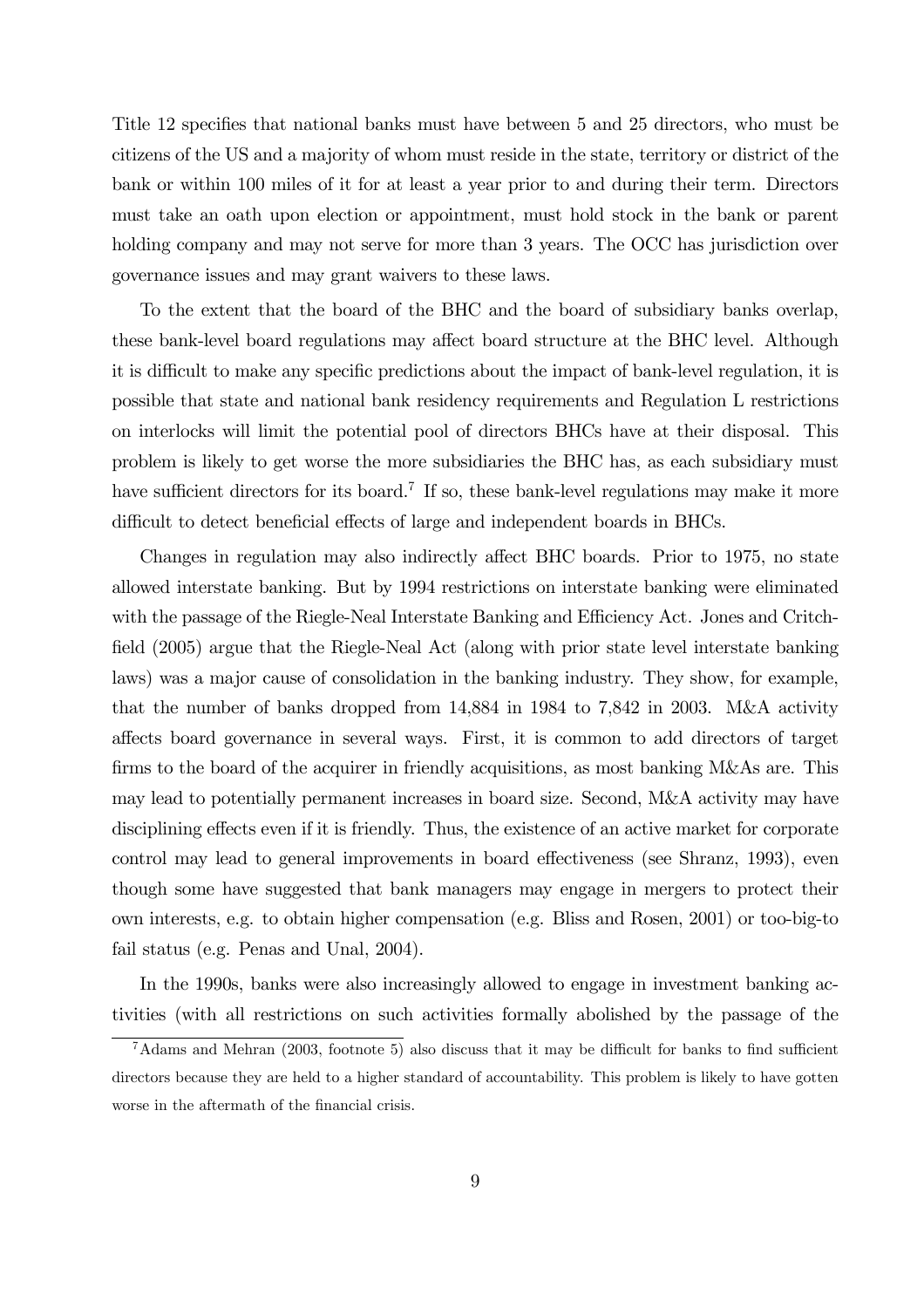Gramm-Leach-Bliley Act in 1999), which may have influenced bank boards by changing the nature of the competitive environment as well as the expertise required for directors. Overall, deregulation may have had an important impact both on BHC board structure, as well as the relationship between board structure and performance. We examine this issue in more detail in Section 6.

# 2.2 BHC board composition and performance

The literature on non-financial firms argues that firms choose board composition to balance monitoring and advising needs. Independent outsiders, i.e. directors who have no direct financial, family or interlock ties with management, are considered to be more effective monitors of management because they are in theory less beholden to management (e.g. Hermalin and Weisbach, 2003). In addition, they bring a different perspective to bear on problems management faces and thus serve a valuable advisory role. This role is likely to be particularly important in complex firms. A potential disadvantage of outside directors is that they may lack relevant firm-specific information, which is likely to be especially problematic for small growth firms. Consistent with these arguments, Boone, Fields, Karpoff and Raheja (2007), Coles, Daniel and Naveen (2008), Lehn, Patro and Zhao (2008) and Linck, Netter and Yang (2008) provide evidence in samples of non-financial firms that the proportion of outsiders on the board is positively related to measures of firm complexity, such as size. Coles, Daniel and Naveen (2008) document that firm performance increases in the proportion of insiders in high R&D firms.

Ex ante there is no reason to believe that similar arguments should not hold for banks. Because the banks in our sample are all large, established banks, we expect them to have a large proportion of independent directors. It is less clear what the relationship between board independence and firm performance should be. On the one hand, the literature argues that firm performance should increase with independence as a measure of the monitoring intensity of the board. On the other hand, there may be costs associated with independence due to outside directors' lack of firm-specific knowledge (e.g. Adams and Ferreira, 2007). In the case of banks, these costs may be exacerbated because regulatory restrictions may act to limit the pool of directors from which BHCs can choose, as we argue above. Ultimately, the relationship between performance and independence must be determined empirically.

Establishing the empirical relationship between performance and board independence for banks is complicated by the fact that it is difficult to measure independence in banks. As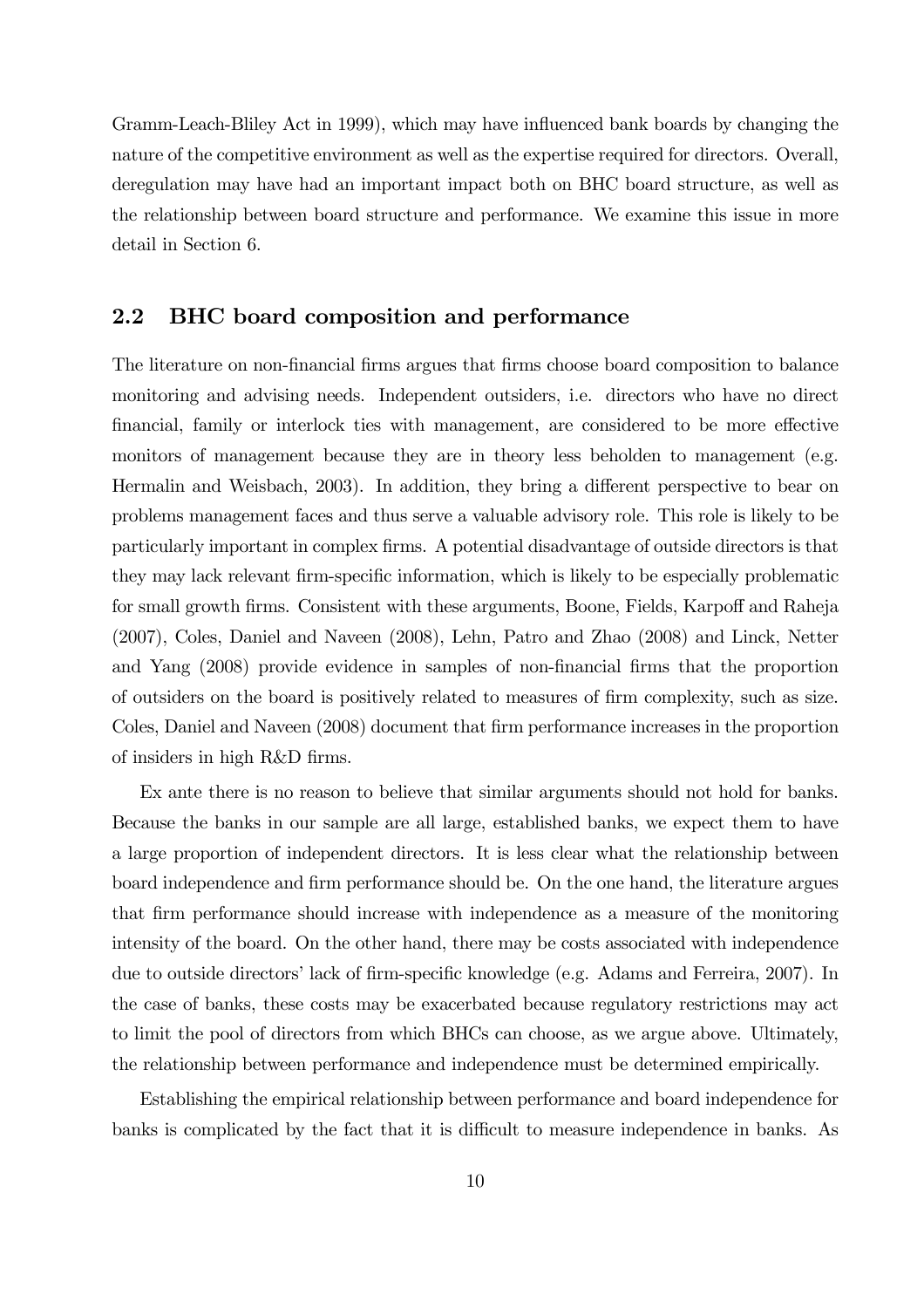the Federal Reserve Bank of Atlanta's The Director's Primer points out, bank directors often represent some of the best customers of the bank (Federal Reserve Bank of Atlanta, 2002, p. 47). As we describe in Section 3, it is generally difficult to determine which directors are customer-directors. Although publicly traded BHCs are supposed to disclose related party transactions, they often simply state that lending relationships with directors' employers are not made on preferential terms without disclosing which directors are associated with customers. A good example can be found in Citibank's 2009 proxy statement at http://www.citigroup.com/citi/fin/data/ar09cp.pdf. It is likely that customers themselves do not wish this information to be disclosed. Customer-directors are likely to have different incentives and motivations than other outside directors. To correctly measure board independence, it is important to be able to identify them. Unfortunately, this is virtually impossible. This means that measures of board independence in banking are potentially always overstated, which could lead to biased inference in regression analysis. Furthermore, it is difficult to sign the bias. To at least partially address this problem, we estimate our performance regressions both with the fraction of independent outsiders, as defined conventionally, as well as with the fraction of non-insiders, i.e. all directors who are not currently working for the bank. This is consistent with specifications in Coles, Daniel and Naveen (2008) and Graham, Hazarika and Narasimhan (2008), who focus on non-insiders' role as advisors. We do not focus solely on the proportion of non-insiders because if the number of insiders is stable over time, then changes in non-insiders simply reflect changes in board size. Furthermore, it is interesting to determine the relation between board independence and performance, because this is the measure emphasized in the Sarbanes-Oxley Act of 2002.

# 2.3 BHC board size and performance

The governance literature argues that firms choose board size to balance advisory needs with the costs of decision-making in large groups. Dalton, Daily, Johnson and Ellstrand (1999) argue that large boards may be beneficial because they increase the pool of expertise and resources available to the organization. However, Jensen (1993) argues that as board size increases, boards become less effective at monitoring management because of free-riding problems amongst directors and increased decision-making time. Consistent with this argument, Yermack (1996) finds that, on average, firm performance is lower for firms with larger boards in a sample of non-financial firms. In their sample of non-financial firms, Coles, Daniel and Naveen (2008) also find that firm performance is on average lower for firms with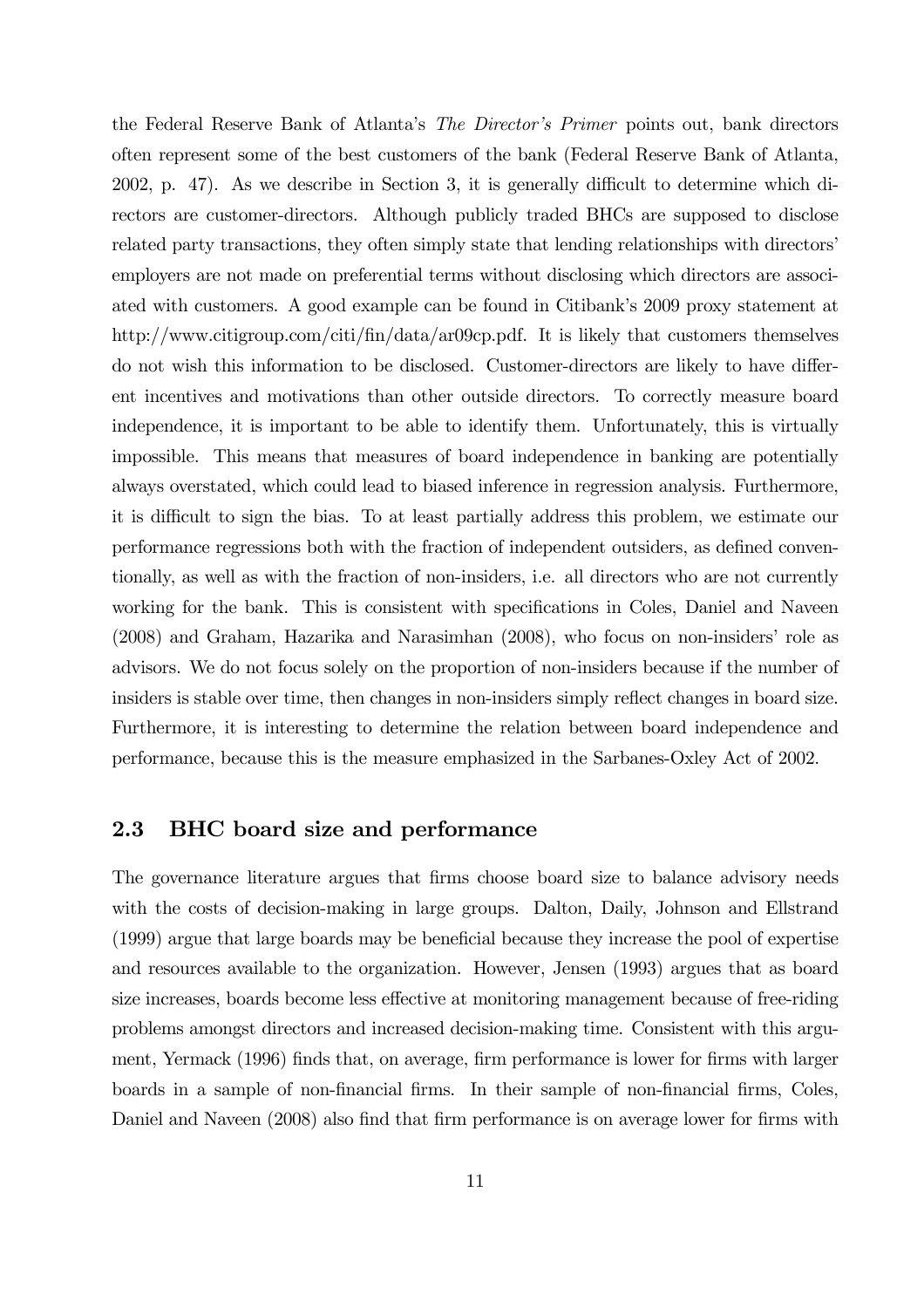larger boards (see e.g. Panel A of Figure 2). However, when they interact board size with measures of complexity, they find that firm performance increases in board size for complex firms. Thus, the advisory benefits of larger boards appear to outweigh their costs in complex firms. Their analysis suggests that the reason why the literature has generally found that board size is negatively correlated with performance in samples of non-financial firms is because these samples consist predominantly of relatively simple firms in which the costs of larger boards outweigh the benefits.

In contrast, our sample consists entirely of large banks which can all be considered to be complex. In fact, legislators and regulators specifically identified bank size and complexity as contributing to the financial crisis (e.g. Felsenthal, 2009). For example, large BHCs are organizationally complex, in the sense of having many subsidiaries with their own boards. With more subsidiaries there may be a need for more representatives from subsidiary boards on the BHC board, both to facilitate coordination amongst the different subsidiaries and to facilitate monitoring. These arguments suggest that the average effect of board size on BHC performance may be positive.

However, several factors may counteract the beneficial effects of large boards in complex BHCs. Adams and Ferreira (2008) document that outside directors on large BHC boards have more attendance problems at board meetings than directors in non-financial firms. This is direct evidence that large BHC boards suffer from free-riding problems, as Jensen (1993) argues. Furthermore, the fact that BHCs have many subsidiary boards makes the role of the parent BHC board in dealing with complexity less clear. If many issues can be dealt with by the boards of subsidiaries, then it is not clear that the size of the parent BHC boards needs to be big in order to provide advice to the CEO. It may also be difficult to staff large BHC boards with sufficiently good directors if regulatory restrictions on subsidiary boards limit the pool of directors from which the BHC can choose. Finally, acquirers may need to appoint directors from targets to their boards as the result of negotiations over terms in friendly M&A transactions (see e.g. Wulf, 2004). If the BHCs in our sample undertook many M&A transactions following the elimination of interstate banking restrictions, then their boards may have been larger than optimal. As with board composition, the net effect of board size on performance must be determined empirically.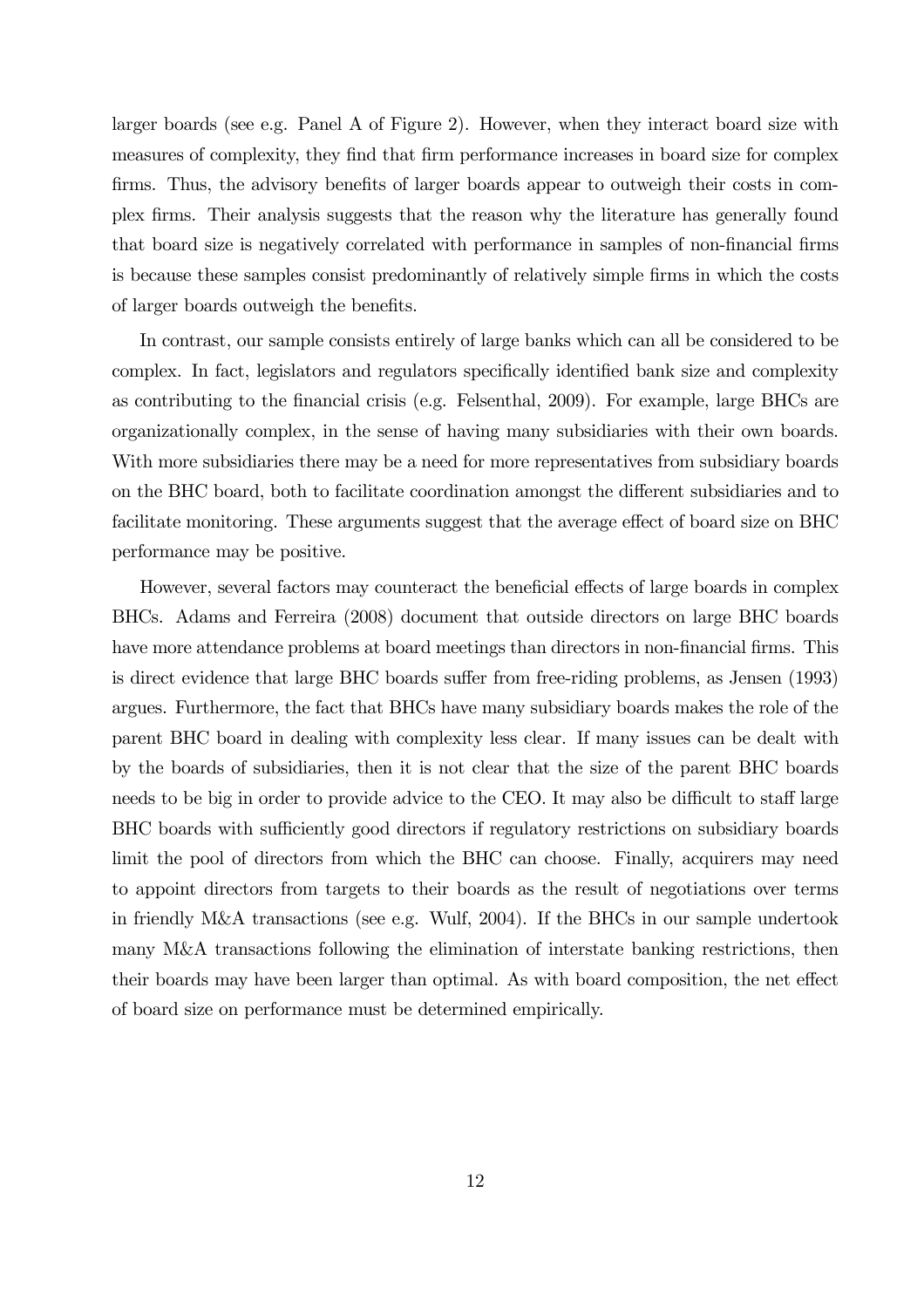# 3 Data

Our primary sample of firms consists of a random sample of 35 publicly traded BHCs which were amongst the 200 largest (in terms of book value of assets) top tier BHCs for each of the years 1986-1996. We collected additional data on these firms for the years 1997-1999 even if they were no longer among the top 200. However, the number of firms drops from 35 to 32 during those years due to M&A activity. The requirement that the firms must be publicly traded made it possible to collect data on board size and composition as well as other internal governance characteristics of the firms from proxy statements filed with the SEC. In addition, we collected balance sheet data from the fourth quarter Consolidated Financial Statements for Bank Holding Companies (Form FR Y-9C) from the Federal Reserve Board and stock price and return data from CRSP.8 Because of the high cost of hand collecting detailed internal governance variables over the 1986-1999 period, we could only focus on a relatively small number of BHCs.

Although the requirement that data be available on these firms for at least 10 years may introduce a survivorship bias, as Boyd and Runkle (1993) argue, survivorship bias may not be a serious problem in the banking industry since the FDIC generally does not allow large BHCs to fail. In addition, we allow our firms to enter the sample in an extended data set we collect on our sample firms for the period 1965-1985. We discuss how we extend our sample to 1965-1985 in section ??. Because we impose no restrictions on our sample firms prior to 1986, our analysis of this time period serves as a robustness check that our results are not driven by sample selection. We discuss the extent to which our primary sample can be considered to be representative in more detail after describing how we define our performance and governance measures in the descriptive statistics' Section below.

# 3.1 Descriptive statistics

In Table 1A, we present descriptive statistics concerning select financial variables and governance characteristics of our primary sample.

<sup>-</sup>Insert Table 1A-E about here-

<sup>&</sup>lt;sup>8</sup>The governance data is measured on the date of the proxy at the beginning of the corresponding fiscal year. We adjust our data collection procedures to account for the fact that proxies disclose some governance characteristics for the previous fiscal year and others for the following fiscal year.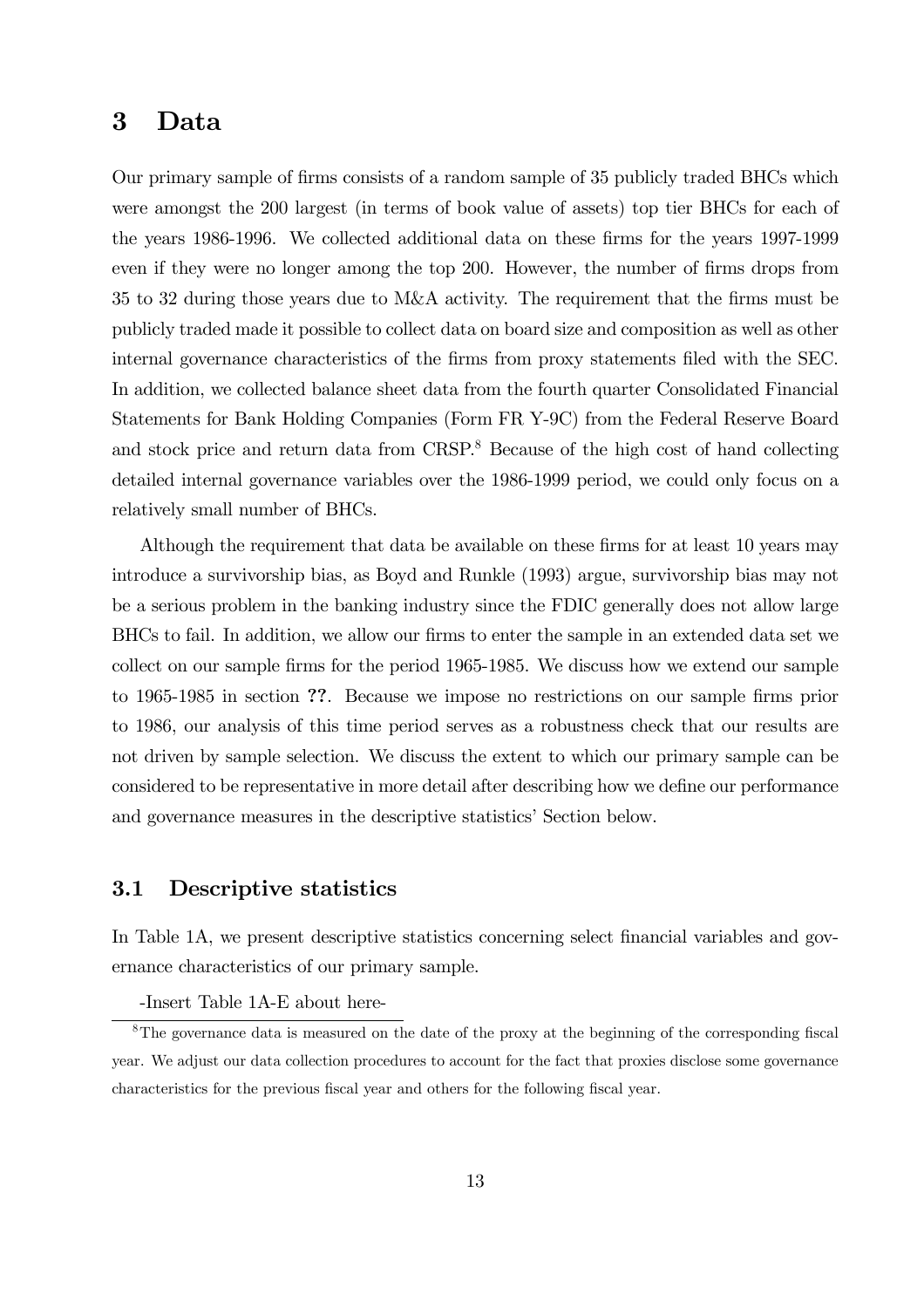#### 3.1.1 Financial variables

Our primary measure of performance is a proxy for Tobin's Q, which we define to be the ratio of the firm's market value to its book value of assets. The firm's market value is calculated as the book value of assets minus the book value of equity plus the market value of equity. Return on assets (ROA) is calculated as the ratio of net income to the book value of assets. We also calculate a measure of bank capital, its primary capital ratio, which we define as the sum of the book value of common stock, perpetual preferred stock, surplus, undivided profits, capital reserves, mandatory convertible debt, loan and lease loss reserves, and minority interests in consolidated subsidiaries minus intangible assets.

Table 1A indicates that average Tobin's Q for our sample firms during 1986-1999 is 1.05 and average ROA is 1%. An average BHC has 41.0 billion dollars in assets and primary capital of 8%. While we do not show them in the tables, there are several trends in the variables that we note here. Perhaps the most important of these are the trends in performance and firm size. While annual returns are more volatile, Tobin's Q and ROA show an upward trend since the end of the 1990-1991 recession. This is consistent with the upward trend in performance for the banking industry as a whole during this period (see also Stiroh, 2000). Also striking is the trend in firm size, measured by the book value of assets, reflecting the increase in consolidation in the banking industry during the sample period. An average sample firm has \$18.7 billion of assets at the end of 1986 and increases in size to \$91.5 billion of assets in 1999.

#### 3.1.2 Governance variables

Consistent with other studies (see Hermalin and Weisbach, 2003), we consider a director to be "an insider" if he works for the firm and "affiliated" if he has had any previous business relationship with the firm or family relationship with its officers. Since we follow the BHCs in our sample over a period of at least 10 years, we are also able to identify whether any directors are former officers of the BHC (generally the CEO or Chairman). We also consider these directors to be insiders. All other directors are outsiders. We should note that our classification of who is an independent outsider is stricter than in many other studies: a director is not an outsider if he was an officer or had *any* business relationship with the BHC in any of the 14 years of the sample. In contrast, most cross-sectional studies can only classify directors based on current employee status or business relationships.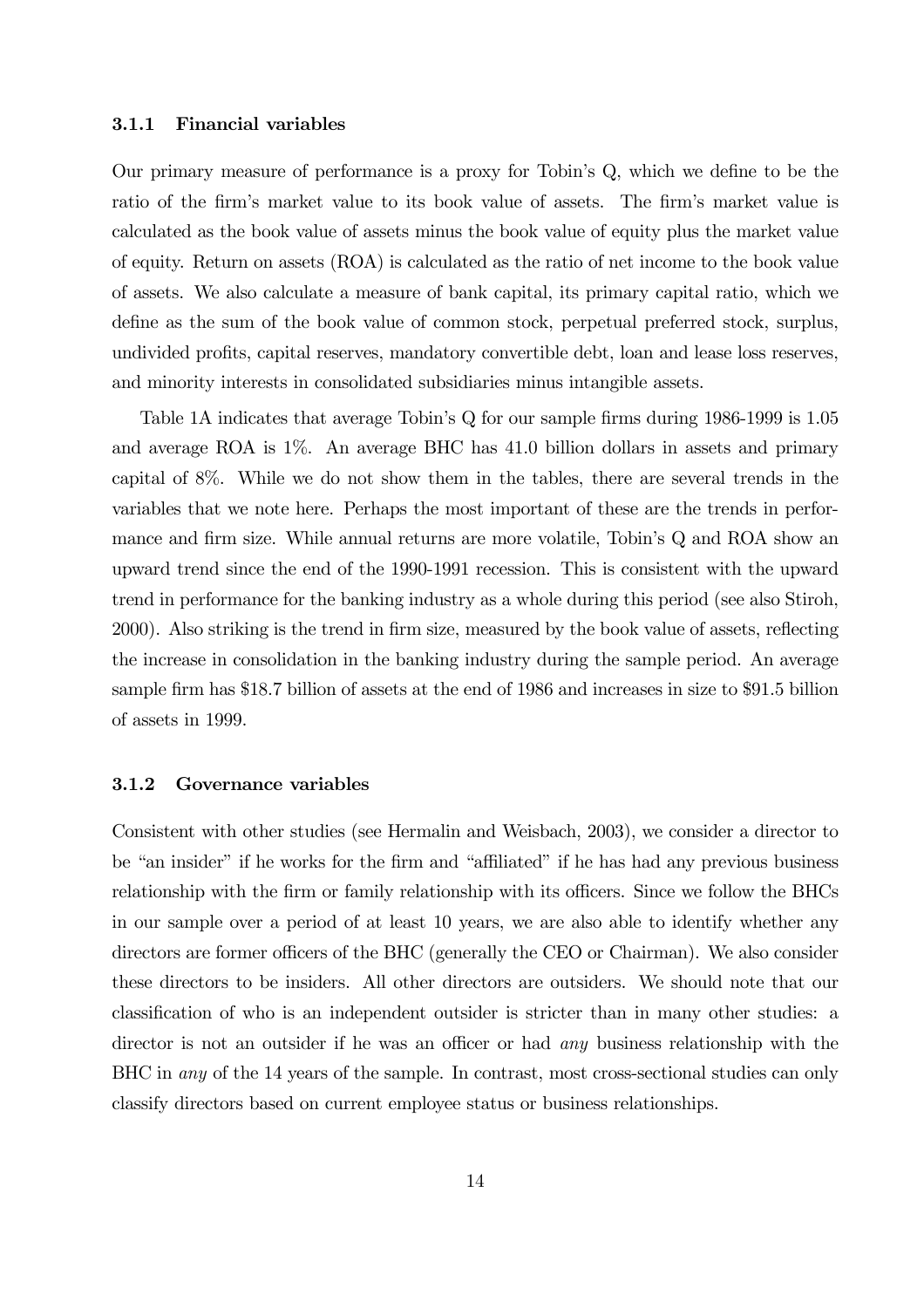Each BHC, on average, has 18 directors. As Adams and Mehran (2003) and Hayes, Mehran, and Schaefer (2005) also document, financial firms in this time period have on average larger boards than manufacturing firms. Both papers document a board size of roughly 12 in their sample of manufacturing firms. In addition, BHCs have a higher percentage of outsiders on the board than is found in studies of non-financial firms: 69% as compared to 61% in Adams and Mehran (2003) and 54% in Yermack (1999). Both of these findings are consistent with our arguments in Section 2 that BHCs might optimally have large boards and many outsiders because they are large and complex organizations. On the other hand, as we noted earlier, because these are banking firms, the proportion of outsiders may overstate the board's true independence if lending relationships with directors or directors' employers exist but are not individually disclosed, as a typical proxy statement, such as that of United Jersey Banks (1988, p. 4), illustrates:

Some officers, Directors, and nominees for election as Director of UJB and their associates may also have transactions with one or more subsidiaries, including loans, in the ordinary course of business. All loans in excess of \$60,000 to executive officers and Directors and their associates were made on substantially the same terms, including interest rates and collateral, as those prevailing at the time for comparable transactions with other persons and did not involve more than the normal risk of collectibility or present other unfavorable features.

Such lending relationships may be large enough to matter for independence. For example, Riggs National Corporation's proxy for 1988 (p. 8) discloses that: "the aggregate principal amount of indebtedness to banking subsidiaries of the Corporation owed by directors and executive officers of Riggs Bank and Riggs Corporation and their associates represented approximately 78.9% of total stockholder's equity and 7.7% of total loans." Similarly, First Union Corporation's proxy for 2000 (p. 36) states that: "the aggregate monthly outstanding principal balances of loans made by our bank to such directors and officers, including certain of their related interests, ranged from a high of approximately \$3.6 billion to a low of approximately \$2.9 billion." Unfortunately, it is difficult to get more detailed data on these lending relationships. This means that traditional proxies for board independence in banking are always measured with error. For this reason, and consistent with Coles, Daniel and Naveen (2008) and Graham, Hazarika and Narasimhan (2008), we also examine the fraction of non-insiders on the board, i.e. the fraction of outside and affiliated directors. On average, our sample BHCs have 80% non-insiders on the board.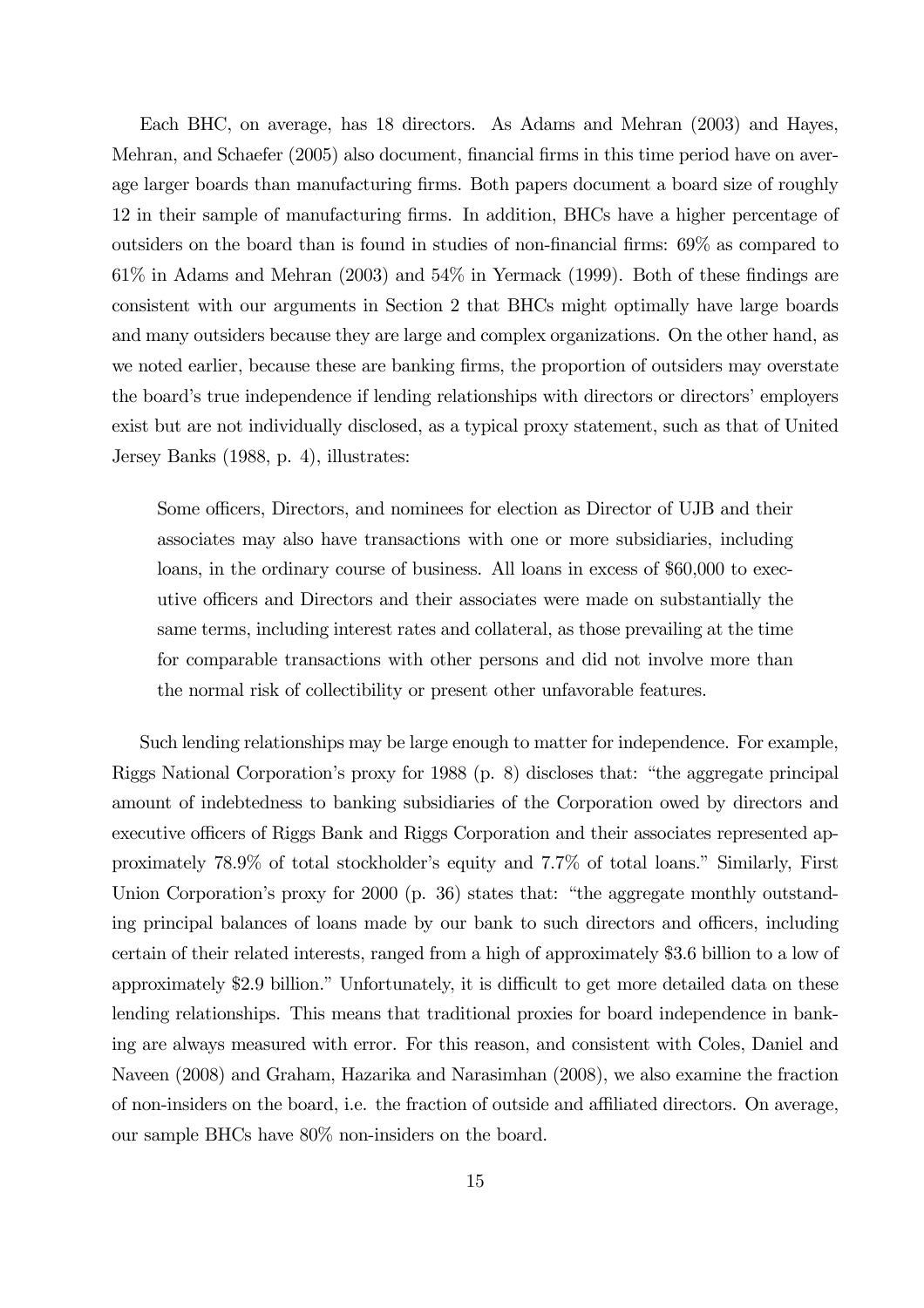Because we use firm fixed-effects in our empirical specifications, we rely on within-firm variation in board composition and size for identification. Thus, it is useful to document variation in these variables over the 1986-1999 period. In only 120 (25.59%) of firm-years, there is no change in board size; in only 71 (16.36%) of firm-years there are no changes in the fraction of outsiders and in only 87 (20.05%) of firm-years there is no change in the fraction of non-insiders. In Table 1B, we document additional information regarding the changes. On average, each BHC experiences changes in board size and composition in roughly 10 years during our sample period. The average change in board size is -0.33. While this appears small, the standard deviation is 3.2. Thus, there is a fair amount of variation in board size changes. As expected, the fraction of non-insiders changes less than the fraction of outsiders.

On average, each board in the 1986-99 period has 4.42 committees and each committee member sits on 1.87 committees. Outsiders chair 62% of the committees and the chair of each committee also is a chair of another committee. The average number of board meetings per year is 8.45, which is close to the 7.45 meetings a year reported by Vafeas (1999), and the average board meeting fee is \$994. Nearly 95% of the firms have deferred compensation plans for their directors. Interlocks exist in 39% of the sample. We define an interlock to be a situation where the chairman or the CEO of a BHC is a director in another company whose top management is on the board of the BHC.<sup>9</sup> Excluding the BHC, each outside director is on the board of 1.76 firms and each insider is on the board of 1.49 firms. CEOs of BHCs hold on average  $2.27\%$  of the stock of their own companies.

We should note here that the internal governance characteristics we describe are those of the board at the bank holding company level. Because of the holding company structure, some of these characteristics may not be strictly comparable to the characteristics of boards in non-financial firms. For example, directors of BHCs who sit on subsidiary bank boards may be compensated separately for such service, which means their compensation for service at the BHC level understates the total compensation they receive from the BHC. For example, First Empire State's 1988 proxy states that directors of First Empire State who also sit

 $9B$ ecause our sample consists of BHCs, we do not define interlocks within-sample, as many studies of non-financial firms do (e.g. Hallock, 1997). Instead, we check the proxies for reported interlocks, as well as checking reported directorships of the CEO and chaiman in the proxy statements for potential interlocks. Of course, our measure of interlocks may still be measured with error to the extent that directorships are not fully disclosed or interlocks are not truthfully reported despite SEC disclosure rules. The same is true for our other governance measures. To the extent that this measurement error is not systematic, then our estimates of the coefficients on our governance measures will be biased towards zero.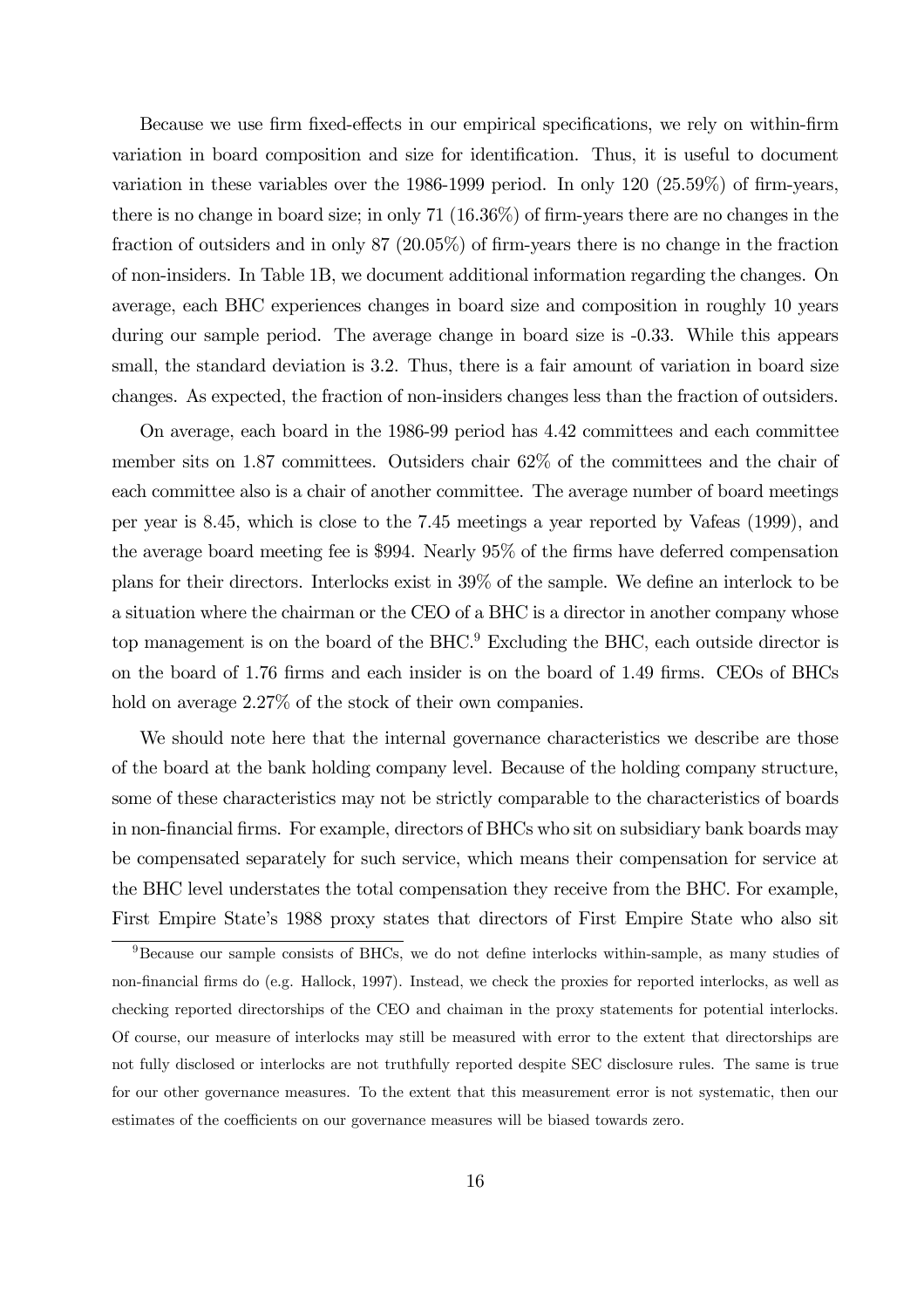on the board of its subsidiary, M&T Bank, receive the same meeting fees for attending meetings of both boards. This also means that the number of meetings of the BHC board may understate total interactions among BHC directors. However, it is important to note that the holding company structure does not affect the measurement of board size and composition, our primary variables of interest in this paper.

# 3.2 Representativeness of our sample

In this Section, we examine to what extent our sample selection procedure calls the representativeness of our primary sample into question. We believe there are two main concerns one might have in this respect. First, because we focus on large BHCs, the question is to what extent our findings will apply to the banking industry as a whole. Second, because we will relate governance to performance, it is natural to ask whether our sample selection procedure generates a sample with biased performance and/or governance characteristics. We address these issues in turn.

#### 3.2.1 Representativeness of our sample in terms of the industry

In terms of number of banks, our sample is not representative of the banking industry. Between 1986 and 1999, the number of FDIC-insured commercial banks ranged from 14,199 to 8,580. Moreover, our sample firms are all BHCs. As we describe in Section 2.1, different regulations exist concerning the governance of BHCs, national banks and state banks. Thus, our findings may not be generalizable to banks that are neither BHCs, nor publicly traded. The findings may also not be generalizable to smaller BHCs. However, we believe the findings are still relevant to the industry as a whole because the assets of our sample BHCs constitute a large portion of industry assets: 32.3% of total top-tiered BHC assets in 1990. Reflecting increasing consolidation in the industry, this number rose to 50.75% in 1998. As the financial crisis has illustrated, potential governance failures at the largest banks can have serious consequences for the industry as a whole, as well as the economy (see e.g. Kirkpatrick, 2009). Thus, even though our sample is not a random sample from the entire population of banks, it does represent a sample of interest for the industry as a whole.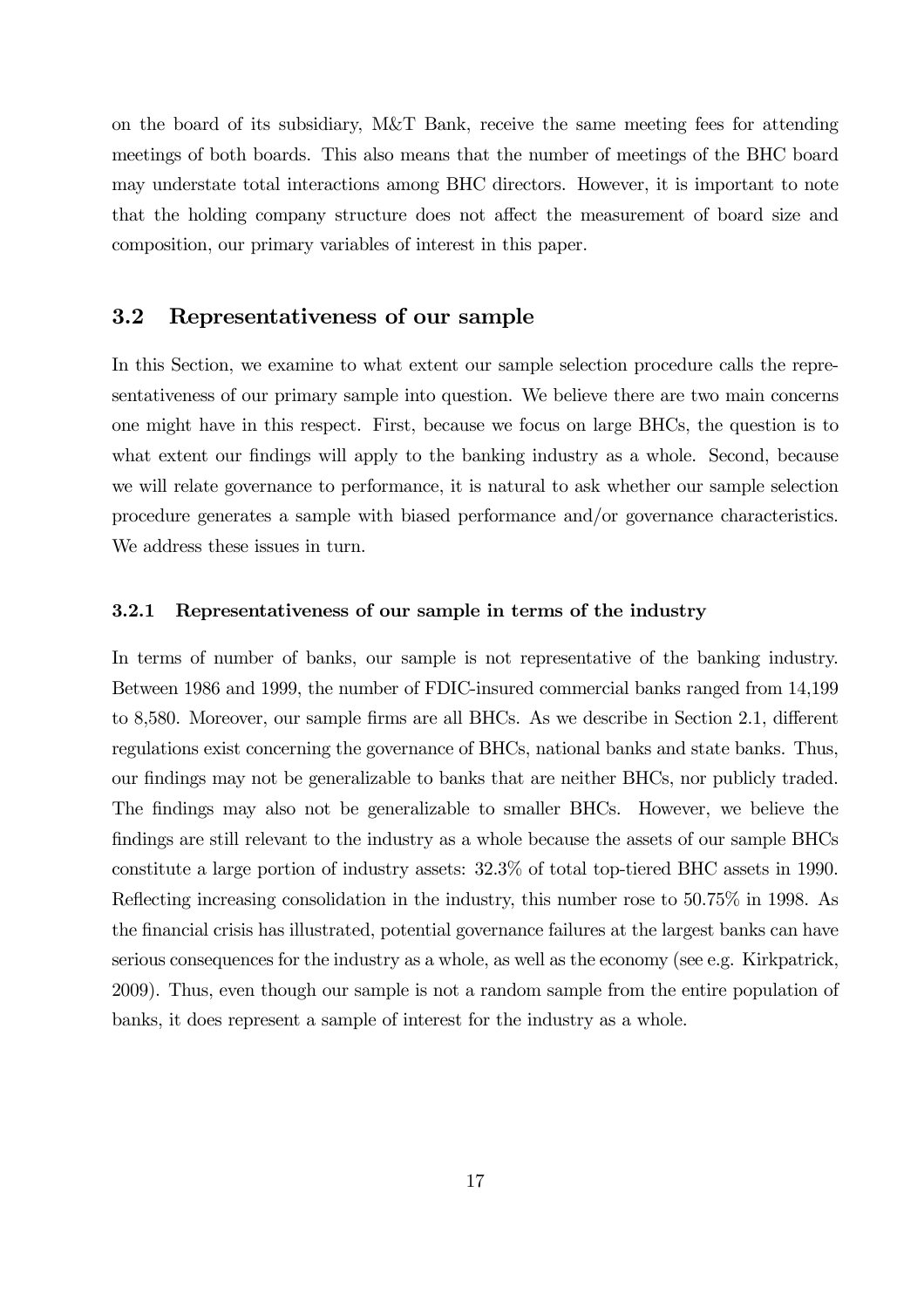#### 3.2.2 Representativeness of our sample in terms of performance and governance

To examine whether our sample of banks is representative in terms of performance and governance characteristics we undertook two steps. First, we examined the stock price performance of our sample firms relative to benchmark portfolios of all other publicly traded commercial banks (SIC codes 6020-6029 and 6199) available in the CRSP database during 1986-1999. In each case, we excluded the sample firms from the benchmarks. We found that over the sample period the monthly raw stock returns of our sample of bank holding companies very closely matched the returns of the benchmark portfolios, both on an equaland value-weighted return basis (the t-tests for the difference between portfolio returns on the sample and the benchmarks were not statistically significant).

Second, we searched for a dataset containing governance data on banks that we could compare our sample to. We chose the Riskmetrics director database for this purpose. This database consists of an unbalanced panel of director-level data for Standard & Poor's (S&P) 1500 firms from 1996 to 2007. Although it overlaps with our sample for only 4 years, we believe it is a useful sample for our purposes since it is a widely used dataset in the governance literature. It also contains a comparable classification of outside directors. We merged this data to Compustat to obtain financial information and SIC codes, which we used to identify banks in conjunction with Riskmetrics' industry classifications. We then constructed a data set which contains assets, Tobin's Q, ROA, board size and the proportion of outsiders for our sample BHCs and the banks in the Riskmetrics dataset from 1996 to 1999. The number of Riskmetrics banks in this sample varies from a minimum of 91 in 1998 to a maximum of 105 in 1999.

To examine whether our BHCs are comparable to the larger banks in the Riskmetrics data, we defined a large Riskmetrics bank to be a bank whose assets were greater than the median assets of all Riskmetrics banks over the period 1996 to 1999. We end with a sample of large Riskmetrics banks that varies in size from 39 to 42 over the years. Although this procedure of defining a large Riskmetrics bank is ad hoc, the assets of our sample banks are not statistically different from the assets of these large Riskmetrics banks. Thus, this method generates a set of comparable banks in terms of size.

When we examine differences in performance and governance characteristics for our BHCs and the large Riskmetrics banks, we find that there are no statistically significant differences in Tobin's  $Q$  (a difference of  $-0.0054$  for our banks with a t-statistic of  $-0.46$ ), ROA (a difference of 0.0029 for our banks with a t-statistic of 0.05) or proportion of outsiders (a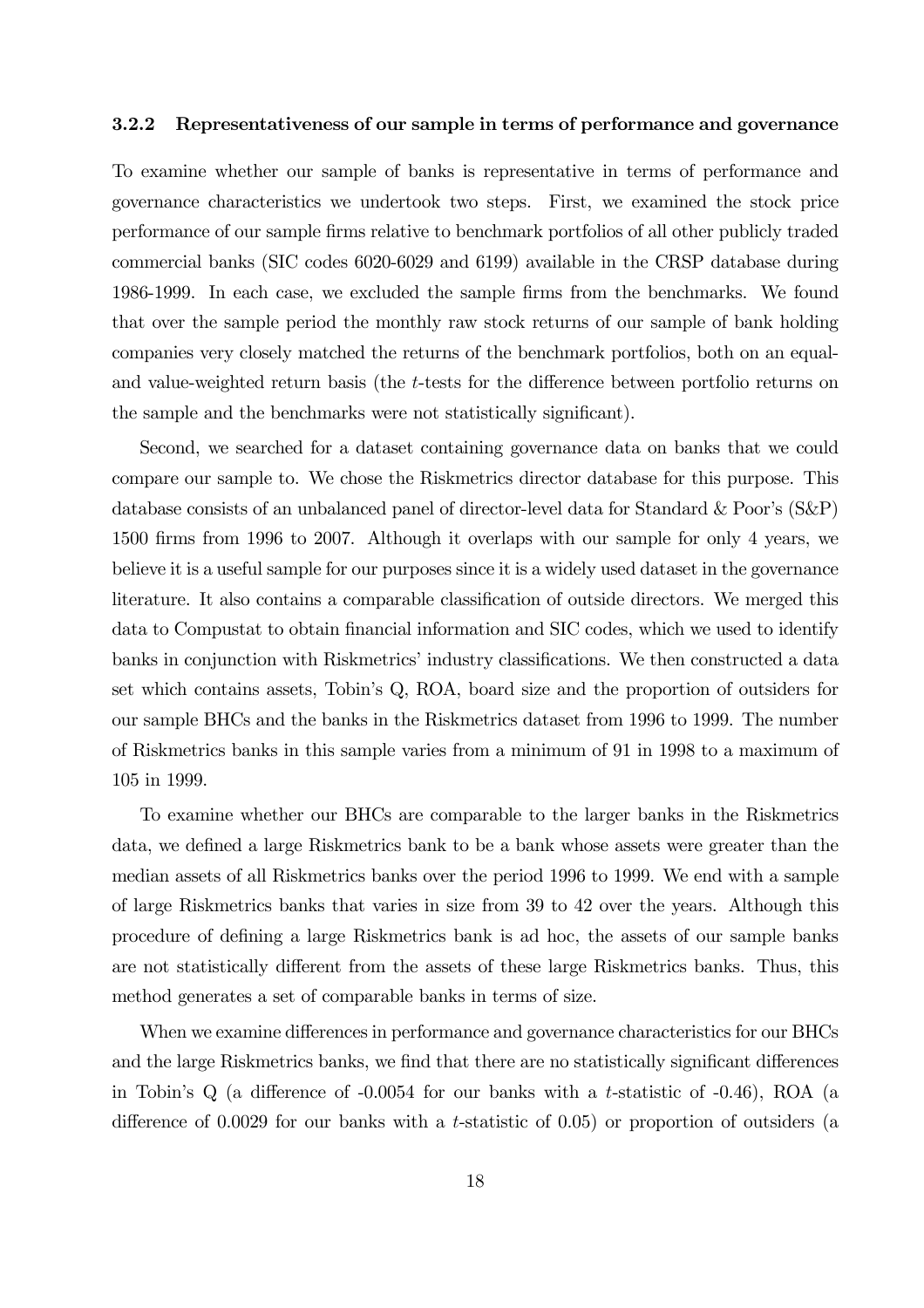difference of 0.0002 for our banks with a t-statistic of 0.01). On the other hand, our sample BHCs' boards are larger (a difference of 0.9959, essentially one director, with a t-statistic of 1.86). However, it is not clear whether a difference in one director should be considered economically significant compared to the average of 16 directors for large Riskmetrics banks. Furthermore, when we compare our sample banks to the 26 to 28 Riskmetrics banks with assets in the top tercile over the 1996-1999 period, we find that the difference in board size is no longer statistically significant (a difference of 0.4055, with a t-statistic of  $(0.68)$ ) and the differences in performance and proportion of outsiders remain statistically insignificant.

Although this analysis does not cover our entire primary sample period, we believe it is at least suggestive that our sample is not systematically biased in terms of performance. While one could argue that the boards of our sample banks are slightly larger than in other samples of large banks, it is not clear that our results are biased as a result because our banks do not out-perform other banks.

# 4 The relation between board structure and performance-OLS

In this Section, we investigate the relation between firm performance as measured by Tobin's Q and board size and composition using OLS regressions. We discuss our specification of the relationship between performance and board size and composition in Section 4.1. In Section 4.2, we present the results. We address potential endogeneity problems due to reverse causality in Section 5.

#### 4.1 Empirical specification

In our basic specification, we follow previous studies and regress our proxy for Tobin's Q on the natural logarithm of board size and the proportion of outside directors plus financial controls. The financial control variables consist of the natural logarithm of the book value of assets as a proxy for firm size, the capital ratio as a proxy for capital structure, the volatility of stock prices as a measure of uncertainty and lagged ROA. All regressions include year dummies and firm fixed effects. By including firm fixed effects, we limit both omitted variable bias and the effect of potential outliers caused by the fact that the number of crosssectional units in our sample is small. In all specifications, the standard errors are adjusted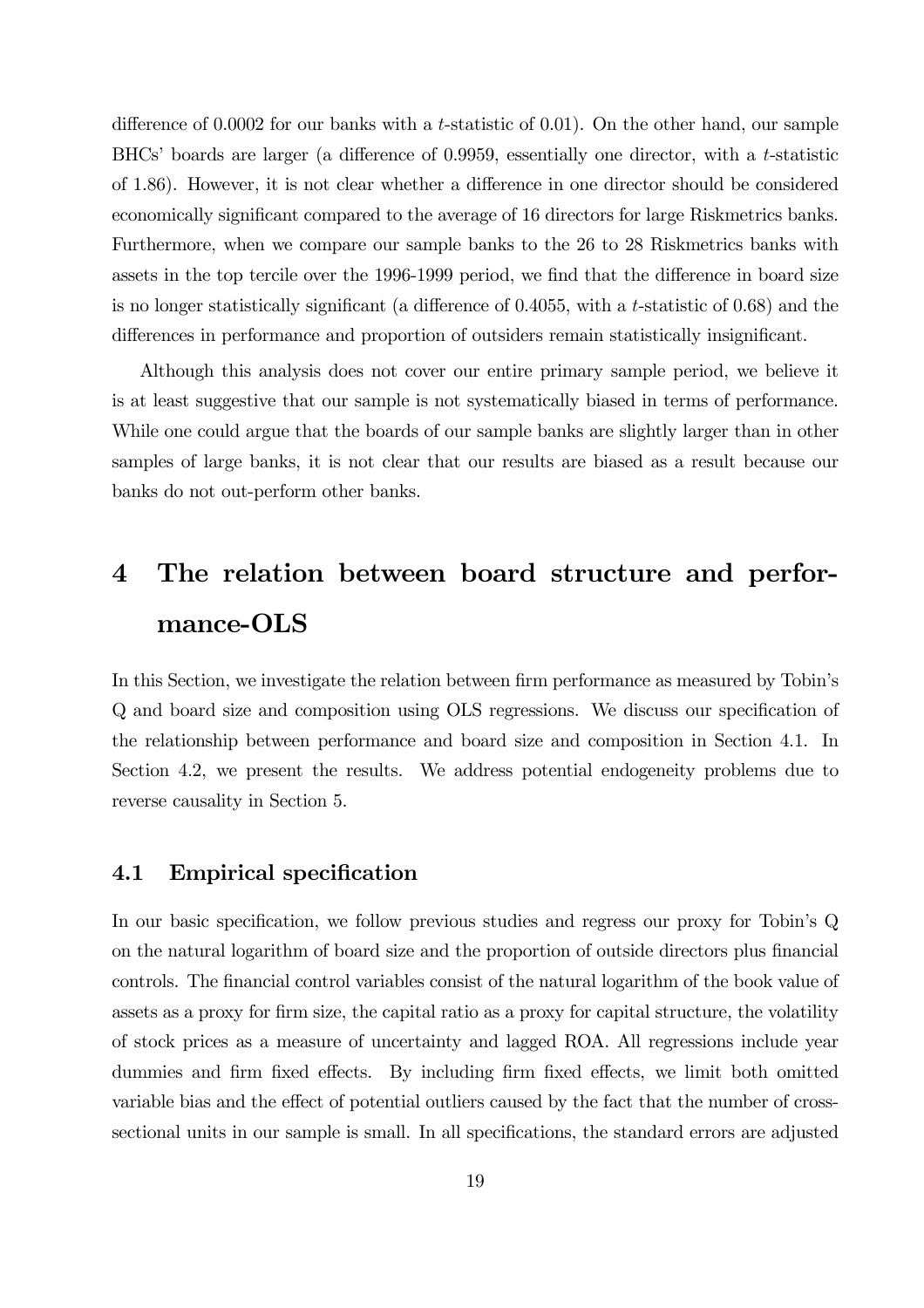for potential heteroskedasticity.

Since we have detailed data on other internal governance characteristics of the BHCs in our sample, in expanded specifications we include these variables as governance controls. Since internal governance mechanisms are likely to be ultimately simultaneously chosen, performance regressions that only include board size and composition may suffer from omitted variable bias if other internal governance characteristics are also correlated with performance. For example, Klein (1998) shows that the proportion of insiders on the finance committee is positively related to firm value and Vafeas (1999) finds a negative correlation between the number of board meetings and performance. Since both the committee structure of the board and the number of board meetings are plausibly related to board size and composition, we cannot be sure that we are not picking up spurious correlations between board size, composition and performance if we do not include these additional governance characteristics in our performance regressions.

Since there is little theory to guide us in the selection of the most important internal governance characteristics from the large set of possible characteristics, we make an ad hoc selection of groups of variables that we believe may proxy for the aspects of governance that the literature has emphasized most. Our first group of variables consists of committee characteristics: the natural logarithm of the number of committees, the average number of committee seats per committee member, the proportion of committee chairs that are outsiders and the average number of committee seats per committee chair. Our second group of variables includes additional proxies for board/director activity: the natural logarithm of the number of board meetings, the fee directors get paid for attending board meetings and the average number of other directorships outside and inside directors have.

Our last group of variables consists of variables related to director interlocks and CEO and director compensation. Hallock (1997) argues that interlocks may be representative of a dual agency problem. On the other hand, authors in the organizational literature argue that interlocks are beneficial since they may reduce the information uncertainty created by resource dependence amongst firms (e.g. Pettigrew, 1992). While the predicted sign of the correlation between performance and interlocks is unclear, it is plausible that a correlation exists. There is also a vast literature that argues that the percentage of CEO ownership is correlated with Tobin's Q (e.g. Morck, Shleifer, Vishny, 1988; McConnell and Servaes, 1990). Some studies have found a positive relation between CEO shareholdings and both Tobin's Q and ROA (e.g. Mehran, 1995). Others have argued that director compensation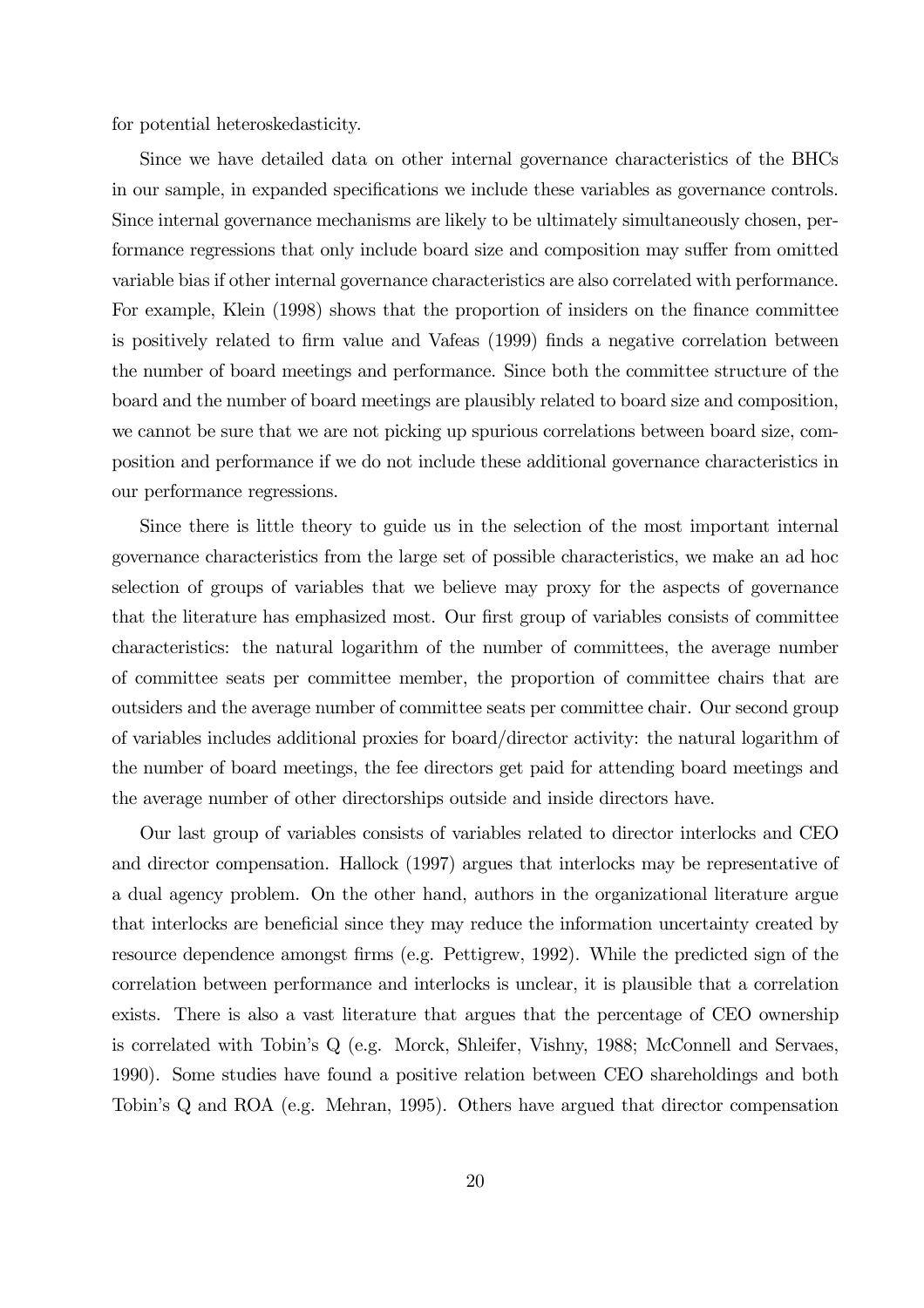should also affect performance (e.g. Brick, Palmon and Wald, 2005). Thus, our final set of internal governance controls consists of a dummy indicating whether a board interlock exists, the proportion of shares held by the CEO and dummies indicating whether the BHC pays the directors deferred compensation or deferred stock.

# 4.2 Empirical results

Table 2 presents OLS regression estimates of the relation between Tobin's Q and board size and composition plus controls using our sample of BHCs during 1986-1999. In column I, we present the basic regression using only financial controls. In columns II, III and IV we sequentially add the committee characteristics, the board activity controls and the interlock and compensation variables to the regression. In column V, we replicate the specification in column III using the fraction of non-insiders instead of the fraction of outsiders.10 In column VI, we use Board size instead of Ln(Board size) because we will use it as a benchmark when analyzing additions to the board following M&A activity in Section 6. As is evident from Table 2, board size, regardless of how it is measured, has a positive and statistically significant (at greater than the 10% level) correlation with Tobin's Q in five of the specifications. Board composition, on the other hand, has no significant relation with Tobin's Q, regardless of how it is measured.11

-Insert Table 2 about here-

The latter finding is consistent with previous studies of board composition. For example, Hermalin and Weisbach (2003, abstract) summarize the findings of the board structure literature as follows: "Across these studies, a number of regularities have emerged-notably, the fact that board composition does not seem to predict corporate performance, while board size has a negative relationship to performance." The explanation for this finding may be different than in prior literature given the measurement error problem we point out above. However, the fact that there also appears to be no relationship between the fraction of noninsiders and performance suggests that measurement error is not the only reason for the insignificant coefficient on the fraction of outside directors. It is possible that regulatory restrictions on subsidiary boards that also influence board composition of the parent board counteract beneficial effects of independent boards. Regardless, there appears to be little

 $10$ The results of replicating the other specifications using the fraction of non-insiders are also similar to those in Table 2.

 $11$ Our results are similar if we use the natural logarithm of Tobin's Q as the dependent variable.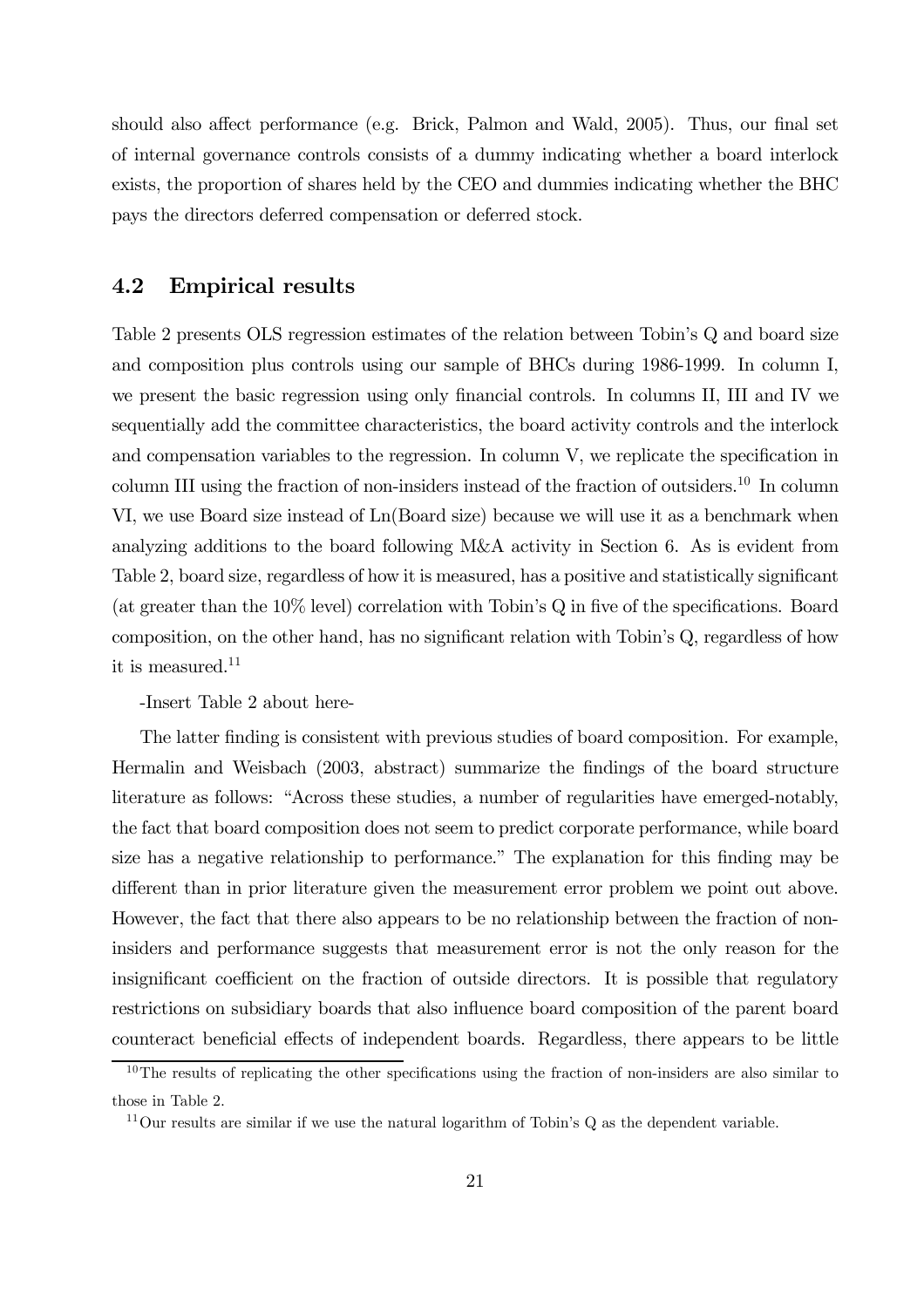evidence that banks systematically make board composition choices that are detrimental to shareholder value.

Our finding of a positive relation between the logarithm of board size and Tobin's Q is more interesting. It is consistent with the findings in both Coles, Daniel and Naveen (2008) and Graham, Hazarika and Narasimhan (2008) that performance increases in board size for complex firms. Thus, on average the costs associated with free-riding behavior of directors on large BHC boards (e.g. Adams and Ferreira, 2008) do not seem to outweigh the beneficial effects of large boards in BHCs. This does not mean they do not matter at all. Because we use the logarithm of board size in columns I-V, our findings suggest that the beneficial effect of board size declines as boards get larger. The marginal effect of an increase in board size is given by the regression coefficient on Ln(Board size) times divided by board size. Since the coefficient is constant, the effect of board size decreases as board size increases. For example, using the coefficient on Ln(Board size) of 0.019 from column III of Table 2, we estimate the effect of an increase from 5 to 6 board members to be 0.38% and the effect of an increase from 20 to 21 members to be  $0.095\%$ .

The coefficients on the financial control variables are generally consistent with the results found in other papers. Since there is little theory that would guide our predictions for the signs of the coefficients on most of the internal governance controls, we merely state the results that are consistent across specifications. In Table 2, there is a positive and significant relationship between performance and the size of the board meeting fee. This is consistent with Adams and Ferreira (2008), who document that the attendance behavior of BHC directors improves as board meeting fees increase even though average board meeting fees in their sample are only \$1,128 (in 2000 dollars). Since the meeting fee is on average \$994 in our sample, it is of similar magnitude as in their study. There is a negative and significant relationship between performance and the natural logarithm of the number of committees, the average number of external directorships held by officers of the BHC as well as by outside directors, interlocks, the deferred stock dummy and CEO ownership.

The negative and significant coefficient on CEO ownership is somewhat surprising given that previous papers find no relation between ownership and Tobin's Q in fixed effect regressions (see Himmelberg, Hubbard and Palia, 1999). However, since the length of our panel is fairly long, there may be sufficient variation in CEO ownership in our sample to enable us to find a relation between ownership and performance even after including firm fixed effects (see Zhou, 2001). The negative coefficient on ownership is not inconsistent with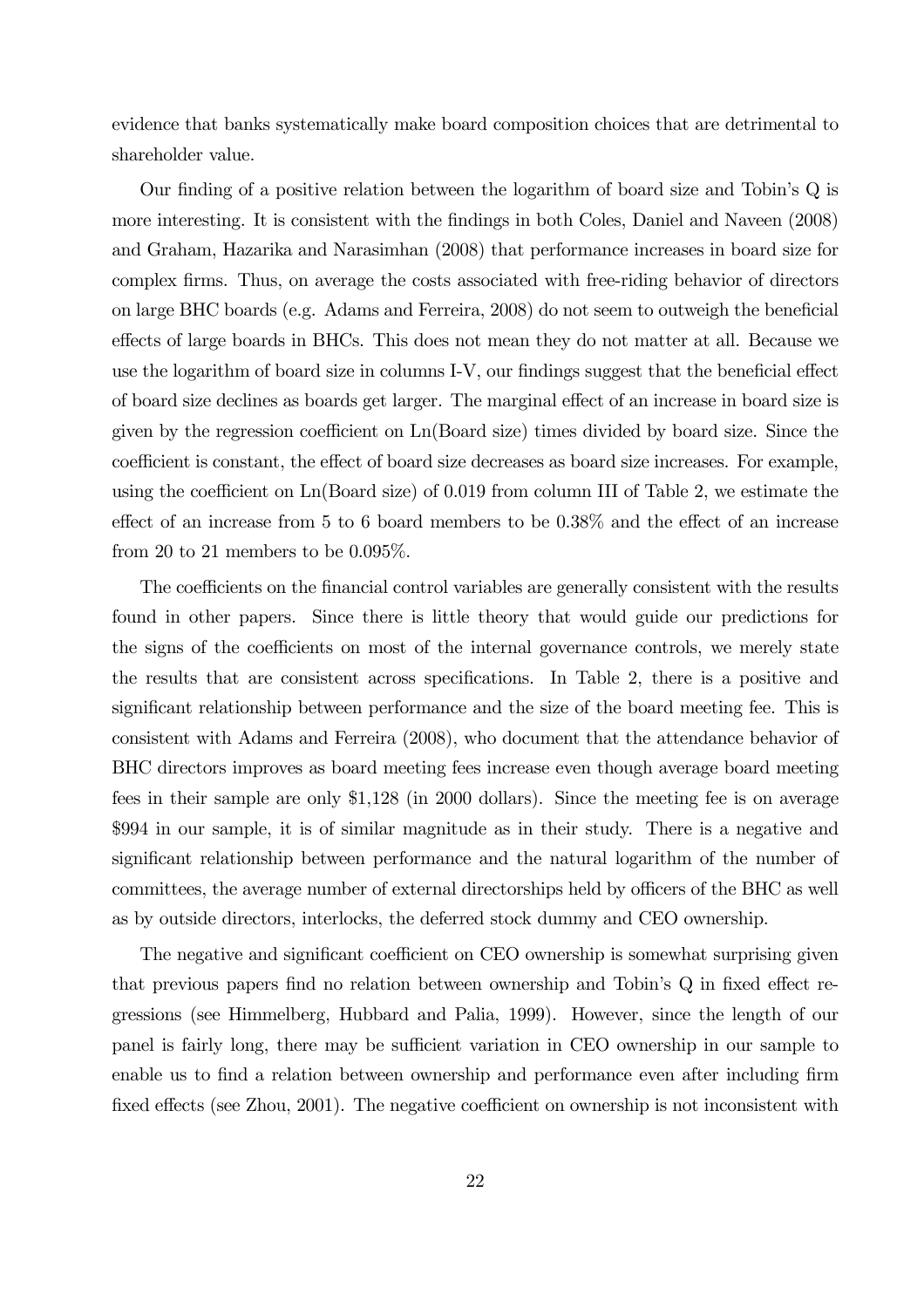the non-linear relationship between Tobin's Q and inside ownership described by Morck, Shleifer and Vishny (1988) and others. Thus, we reran the specifications in columns I and IV after including squared CEO ownership (results not shown). We find a non-linear (but not highly significant) concave relationship between Tobin's Q and CEO ownership in the first specification, but we do not find it in the second specification. This suggests that interdependencies between ownership and internal governance mechanisms may be important factors to consider when evaluating the effect of ownership on performance.

While we find the results for the other governance controls suggestive, we caution against interpreting them as consistent with a particular theory that does not concern board structure in BHCs. As we note in Section 3.1.2, some governance characteristics may have a different meaning for BHCs than they do for non-financial firms. For example, Vafeas (1999) uses board meetings as a measure of total board activity. But, because the board of the BHC may overlap with the boards of subsidiary banks or subsidiary BHCs, the number of BHC meetings only measures the activity of the BHC board, but not total BHC director activity. Thus, the coefficient on the number of BHC meetings should be interpreted based on a hypothesis that specifically concerns the activity of the BHC board.

# 5 The relation between board structure and performance-IV

The most interesting finding from the previous Section is the positive relationship between board size and Tobin's Q. While it is consistent with arguments concerning the benefits of large banks in complex firms, we cannot give this finding a causal interpretation without first investigating whether endogeneity due to reverse causality is driving our results. It is possible, for example, that CEOs of BHCs like to increase board size because this increases their personal business networks. It may also help them increase their control as Jensen (1993) argues. Since potential directors presumably prefer to join boards of firms that are performing well, we would observe board size increasing when BHCs perform well. Thus, the positive coefficient on board size in our performance regressions may be picking up a causal relationship from performance to board size rather than the other way around. In order to address this endogeneity problem, we need an instrumental variable that is correlated with board size but uncorrelated with performance except through variables already included in our regression. In the context of governance regressions it is usually difficult to come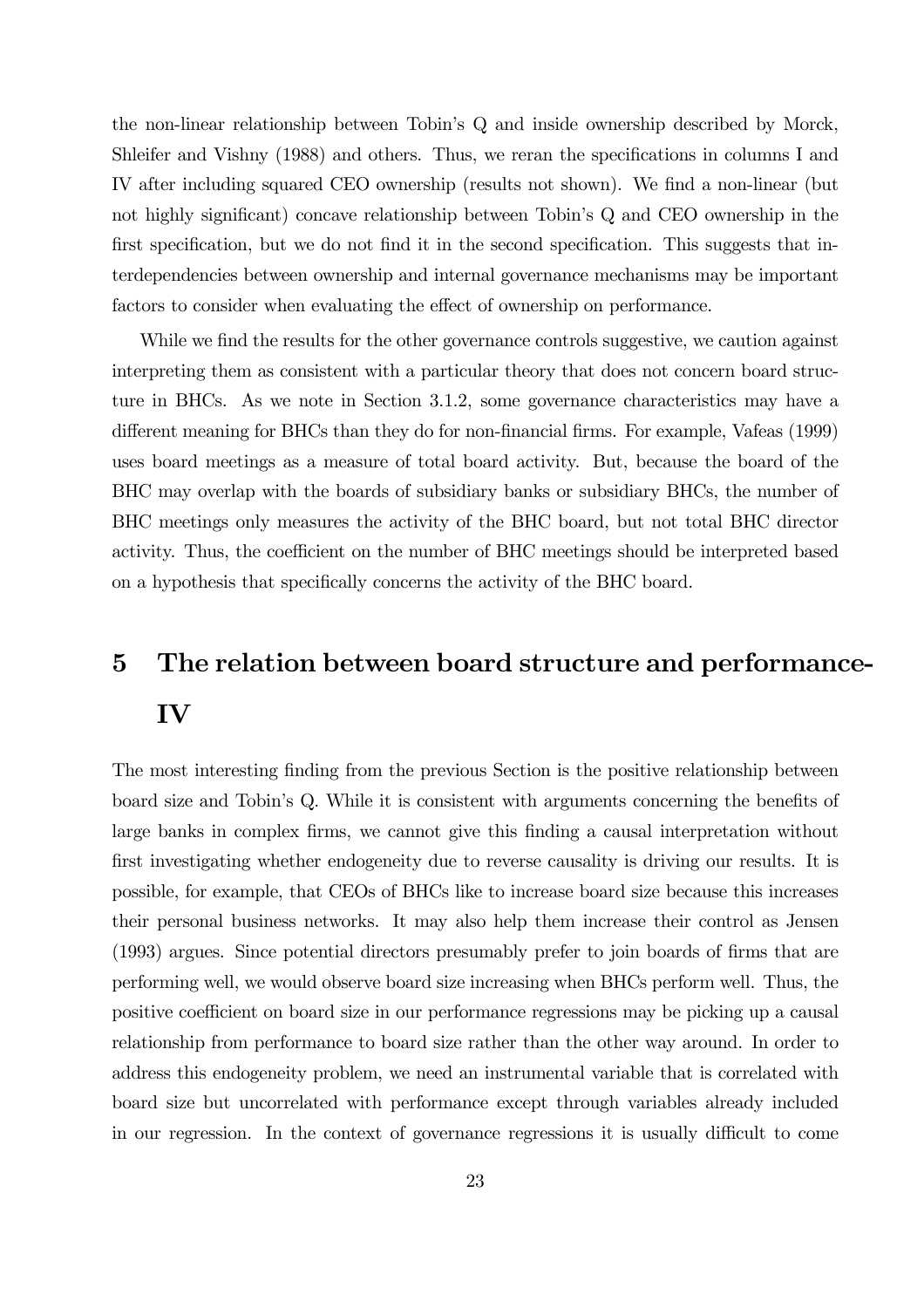up with valid instruments, because the factors that are arguably most correlated with the endogenous variable are other governance or firm characteristics that are already (or should be) included in performance regressions. For example, Eisenberg, Sundgren and Wells (1998) use firm age and group membership as instruments for board size in performance regressions in a sample of Finnish firms, but they originally argued that both firm age and group membership should be control variables in their performance regressions, which means their instruments are invalid by construction. Coles, Daniel and Naveen (2008) also address the endogeneity of board size in their performance regressions using three-stage least squares, but they do not discuss the validity of their instruments for board size, which are firm age and CEO characteristics, such as tenure. Lehn, Patro and Zhao (2008) use 5-year lagged performance as an instrument for board size, but lagged performance is potentially correlated with performance.<sup>12</sup> Thus, our approach to finding an instrument is to consider only variables that, to our knowledge, previous literature has not yet considered as explanatory variables in performance regressions. Finding an instrument is further complicated in the context of fixed-effect regressions, because we require a variable with sufficient variation over time.

As our instrument for board size, we propose a measure of flight availability to airports in the cities in which BHC headquarters are located. Our reasoning is as follows. Board size is a measure of the advice available to CEOs (Boone, Fields, Karpoff and Raheja, 2007; Coles, Daniel and Naveen, 2008; Graham, Hazarika and Narasimhan, 2008; Lehn, Patro and Zhao, 2008; Linck, Netter and Yang, 2008). As such, board size should vary with the cost of recruiting advisors.<sup>13</sup> As flight availability increases, it will be easier for directors to attend board meetings at BHC headquarters making them more willing to accept directorships at the BHC. Thus, the cost of recruiting suitable advisors should go down as flight availability increases.

Flight availability could lead to either increases or decreases in board size. On the one hand, as flight availability increases, the BHC can recruit more advisors at lower cost. This suggests that board size should increase as flight availability increases. On the other hand, there may be a substitution effect because it is easier to recruit better directors as

<sup>&</sup>lt;sup>12</sup>Many authors have used 2SLS or instrumental variable analysis to address the endogeneity of board structure in regressions, but not all of these focus on performance, e.g. Mak and Li (2001) or board size (e.g. Bhagat and Black, 2001). Thus, we do not discuss these other papers in more detail here. Graham, Hazarika and Narasimham (2008) address endogeneity of board structure by essentially using the Great Depression as a natural experiment.

<sup>&</sup>lt;sup>13</sup>Similar arguments can be made about the cost of recruiting monitors.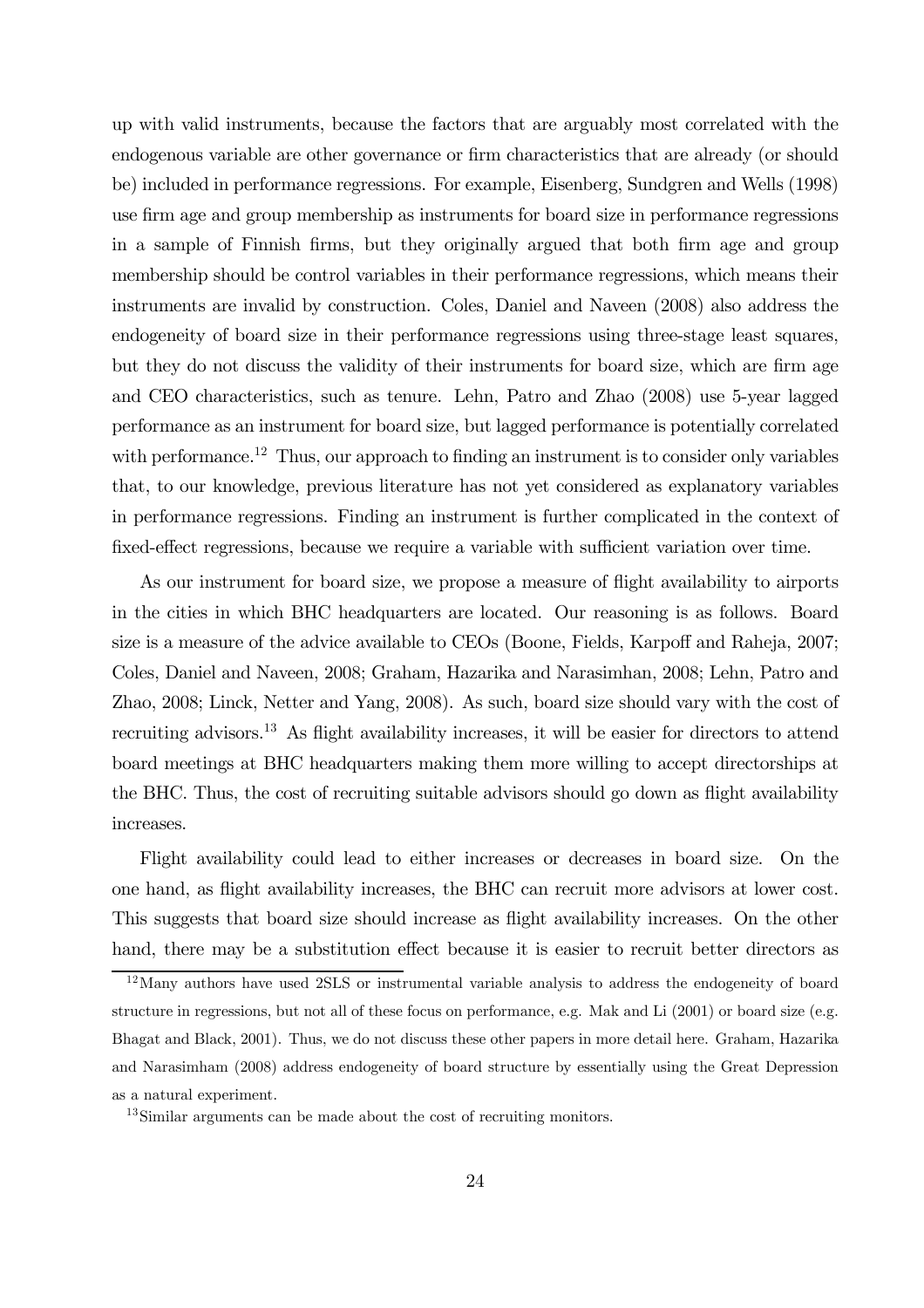flight availability increases. Thus the board need not be so large when it consists of better directors. However, for our purposes, the sign of the correlation between flight availability and board size does not matter. It is sufficient that they are correlated, which we will test below.

To be a good instrument, it is not sufficient for flight availability to be correlated with board size. We require that flight availability is also uncorrelated with Tobin's Q. We believe it is plausible that flight availability is uncorrelated with performance. One could argue that flight availability is a measure of location and that location matters for performance. However, since we use firm fixed-effects in our specifications, we already control for location. It is difficult to imagine other reasons why flight availability to the BHC headquarter city might be correlated with Tobin's Q.

To measure flight availability in a given year, we use the total number of passengers flying in and out of all airports in the BHC's headquarter city during that year.14 We argue that the more passengers fly in and out of local airports, the easier it must be for BHC directors to find flights to attend board meetings. We obtain data on the number of passengers traveling through airports from the Air Carrier Statistics database, also known as the T-100 database, which contains domestic and international airline traffic information. This data is compiled by the Bureau of Transportation Statistics from monthly traffic reports (T-100 forms) filed by domestic and international airlines. Unfortunately, this data is only available from 1990 onward. Thus, while we believe our instrument has many advantages in terms of its uniqueness in the literature and its arguable exogeneity, the disadvantage of using it in our context is that our sample size is reduced in our instrumental variable (IV) regressions. Nevertheless, we believe the results in our reduced sample are still informative.

To address the fact that reverse-causality may be driving the results in Table 2, we reestimate our specifications in Table 2 using IV techniques. For simplicity of exposition, we report results only for column III of Table 2. This specification is rich in terms of control variables while relying on more observations than the specification in column IV. To assess whether the reduction in sample size affects our results, we first report fixed-effect estimates of the specification in column III of Table 2 restricted to the 1990-1999 time period in column I of Table 3. The coefficient on Ln(Board size) is still positive, although, not surprisingly

<sup>&</sup>lt;sup>14</sup>Our results are similar if we use only the total number of passengers flying in or the total number of passengers flying out as instruments. On average mean passengers flying in and out of BHC headquarter cities is 18,838,964 with a standard deviation of 14,685,263.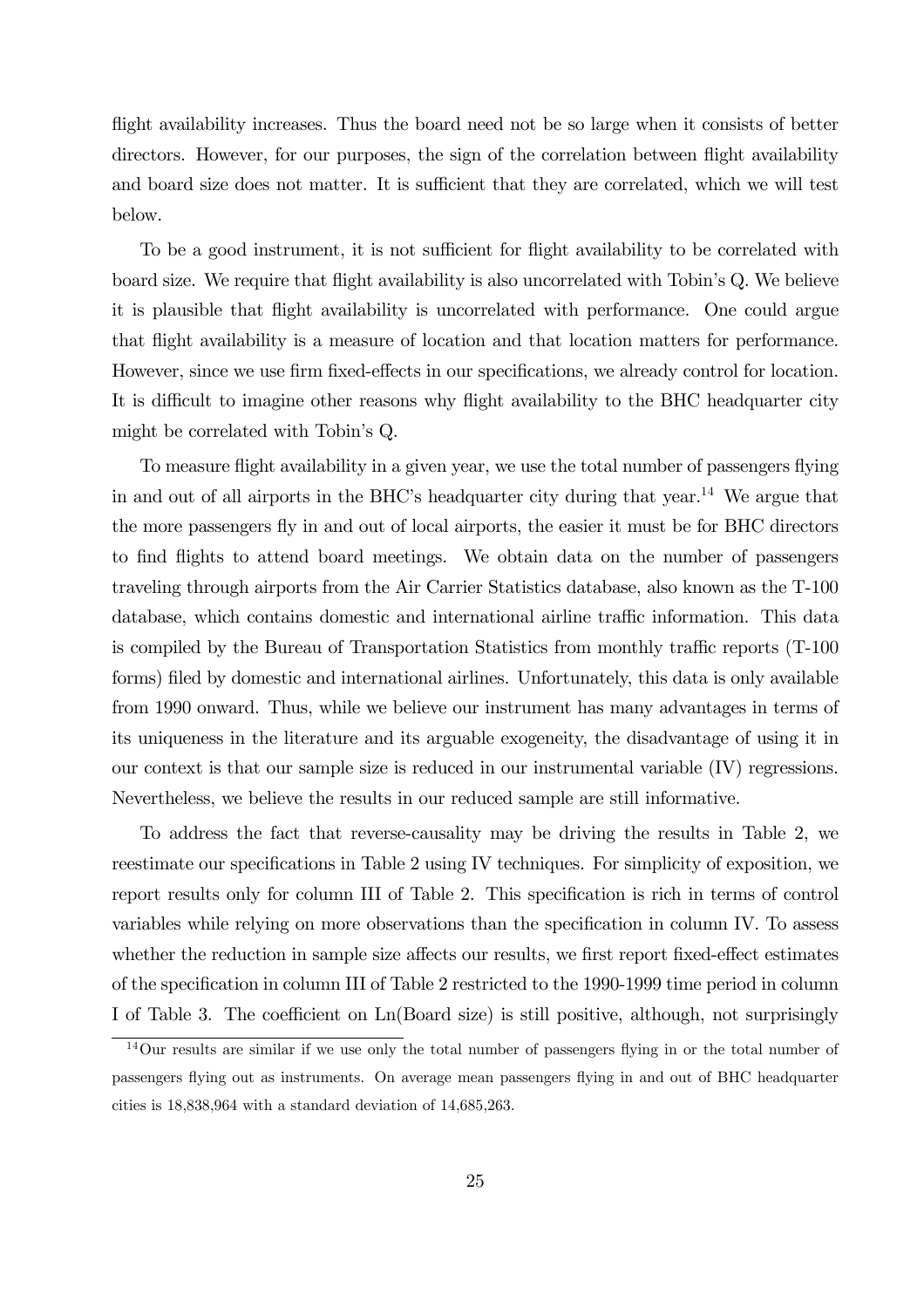given the reduction in the number of observations, less significant. In column II of Table 3, we report the first stage regressions of Ln(Board size) on all the explanatory variables from the first column, including year dummies and firm fixed-effects, and our instrument Total Passengers.<sup>15</sup> The coefficient on Total Passengers is positive and significant at greater than the 5% level. Thus, it satisfies the necessary condition for an instrument that it is highly correlated with Ln(Board size). The positive coefficient indicates that boards increase in size when it is easier for directors to attend meetings, i.e. BHCs appear to recruit more advisors.

-Insert Table 3 about here-

In column III, we report the second stage of our IV estimation. In column IV, we report the second stage of our IV estimation using the fraction of non-insiders instead of the fraction of outsiders. The coefficient on Ln(Board size) is not significantly different from zero in either column. This is a common problem with IV estimation (e.g. Wooldridge, 2002). If endogeneity of Ln(Board size) is a serious problem in performance regressions for our sample, then we would have to rely on our IV-estimates, from which we would have to conclude that there is no relationship between Tobin's Q and Ln(Board size). On the other hand, if endogeneity is not a serious problem, then we can safely rely on the OLS estimates. To test whether Ln(Board size) is correlated with the error term of our performance regression, we perform a Hausman test. The test statistic for the null that Ln(Board size) is uncorrelated with the error term is  $-0.31$  in column III and  $-0.32$  in column IV. Thus, we cannot reject the null. This suggests that once we control for the governance and firm characteristics in our regressions, as well as firm fixed-effects, endogeneity of board size due to reverse causality is not a serious concern in our performance regression, at least for the 1990-1999 period. Thus, the fixed-effect specification in column I suggests that there is a positive causal effect of board size on performance for this period.

Our conclusions in this Section depend critically on the quality of our instrument. Although we believe that our instrument is plausibly exogenous, we try to increase confidence

<sup>&</sup>lt;sup>15</sup>The headquarters for Wachovia Corporation are in Winston-Salem, North Carolina. While Winston-Salem has an airport, it is very small. In some years, the T-100 database reports no numbers for Winston-Salem and on average Total Passengers is equal to 43.3. To account for this, we examine two variations of our instrument. The first sets the missing observations for Winston-Salem equal to 43.3, the average over our time period. The second sets Total Passengers equal to the sum of passengers for Charlotte/Douglas International Airport, located 73 miles away in Charlotte, North Carolina, and Raleigh-Durham International Airport, located 83 miles away in Raleigh-Durham, North Carolina. Our results are similar using these two variations of our instrument.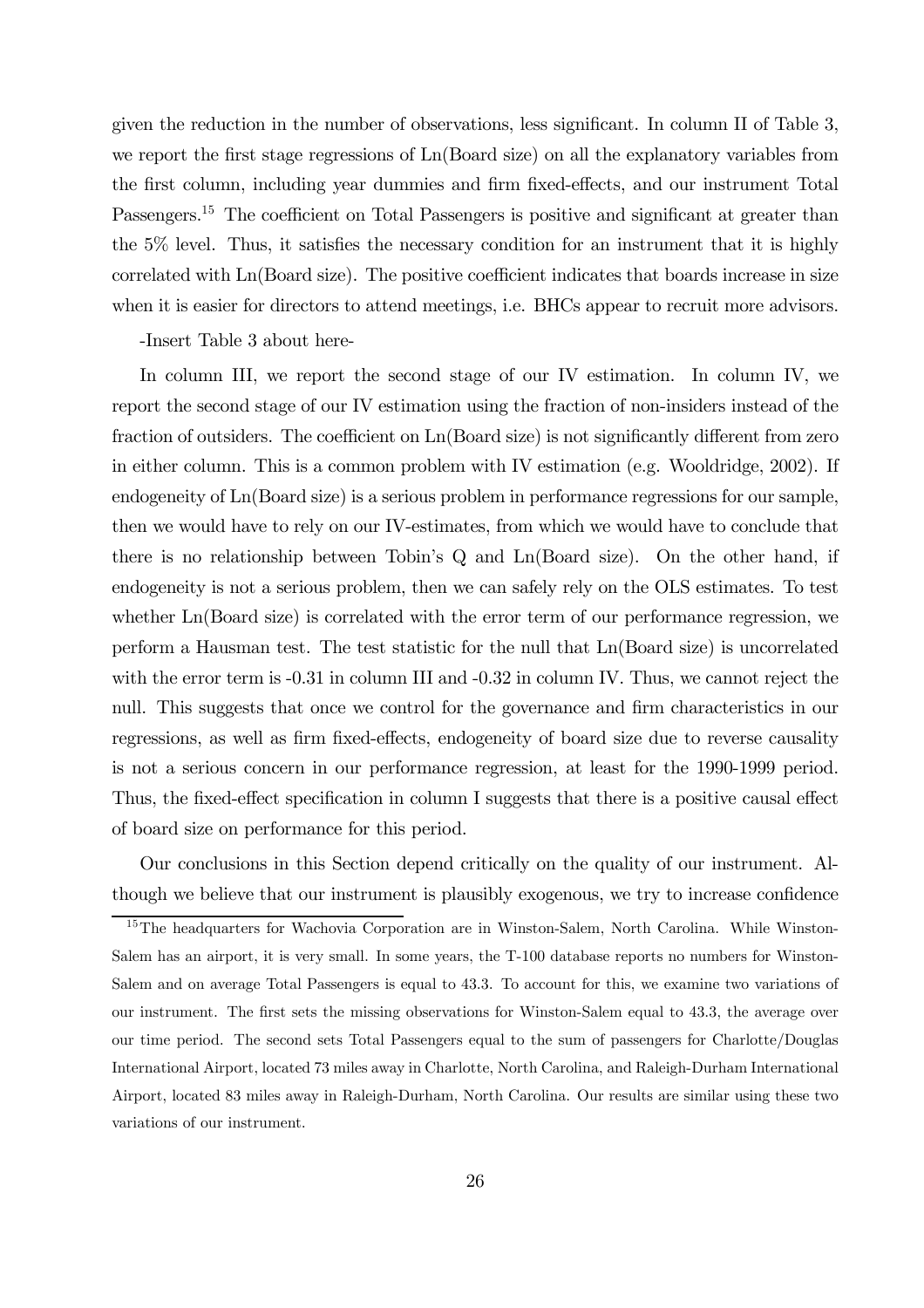that board size may have a beneficial effect on performance by investigating possible sources of this positive effect in the next Section.

# 6 What drives the positive relation between board size and performance?

The fact that board size appears to have a positive causal effect on board size in our sample is consistent with findings in Coles, Daniel and Naveen (2008), Graham, Hazarika and Narasimhan (2008), Lehn, Patro and Zhao (2008) and Linck, Netter and Yang (2008). These papers argue that large boards play an important role in large and/or complex firms and the BHCs in our sample are all large and arguably complex. Nevertheless, it is notable that on average board size is negatively related to firm performance in Coles, Daniel and Naveen (2008), whereas in our sample this relationship is positive. Thus, it is worth investigating our findings in more detail to see if the factors driving the relationship between board size and performance are plausible. If so, we can have more confidence that it is causal. The two factors we investigate in more detail are merger and acquisition activity and complexity. We investigate complexity both because previous literature has examined it, but also because banks distinguish themselves from many non-financial firms because of the complexity of the holding company organizational form.

We investigate M&A activity because the time period of our sample was a period of active consolidation in the banking industry as a consequence of the deregulation of interstate banking restrictions. It is common to add directors of target firms to the board of the acquirer in friendly acquisitions (e.g. Lehn, Patro and Zhao, 2008), as most banking M&As are. It is possible that such M&A directors serve both a valuable advisory and monitoring role. Thus, the addition of these directors could lead to an increase in board size that is value-enhancing. The existence of an active market for corporate control may also lead to general improvements in board effectiveness, which may explain the positive effect of board size.

# 6.1 Does M&A activity explain the positive effect of board size?

As is evident from Figure 1, the number of banks per year in the U.S. has declined sharply since 1986, about the beginning of our sample period. This suggests that M&A activity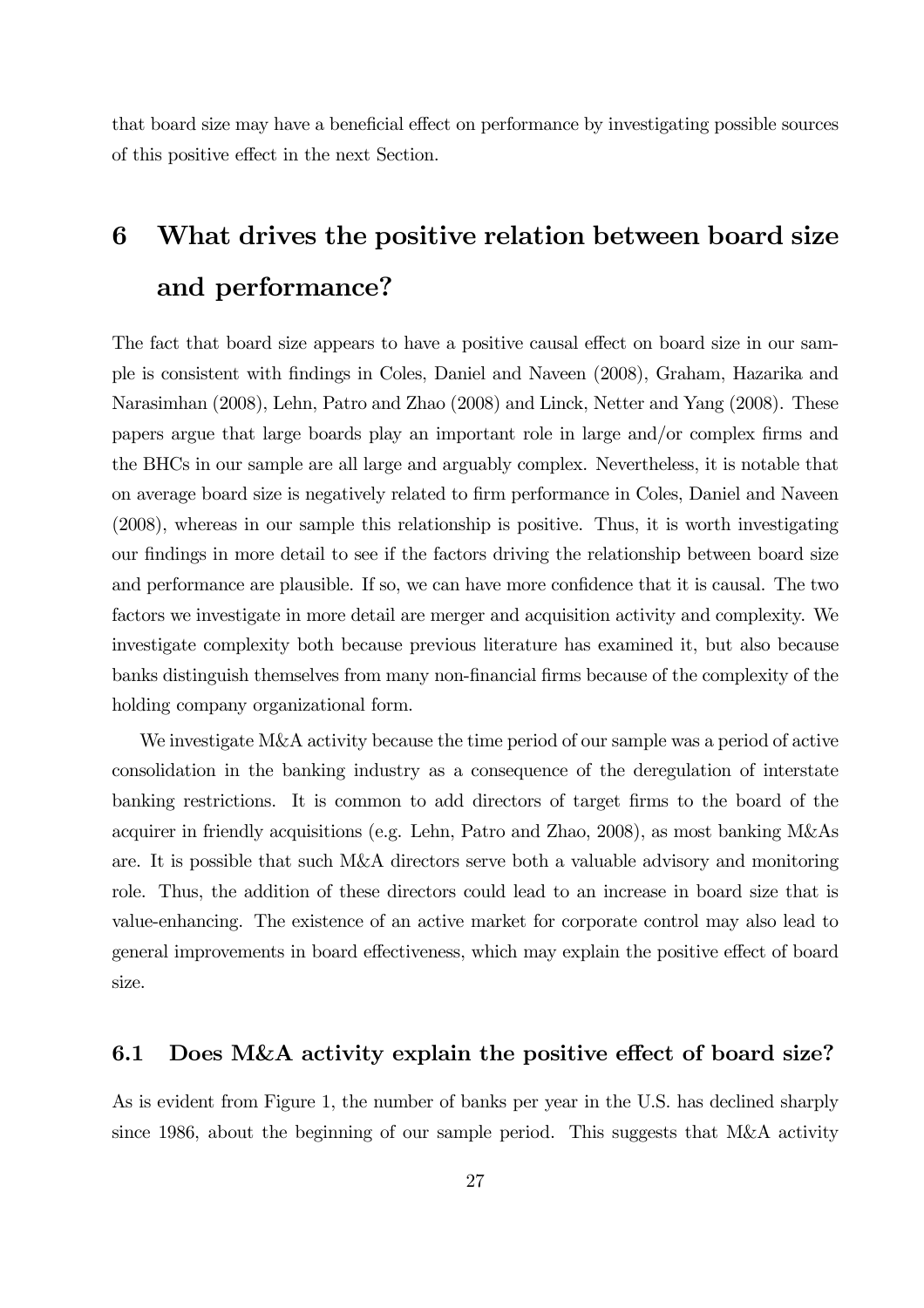could explain the positive effect of board size on performance during our sample period.

-Insert Figure 1 about here-

It was common for our sample firms to disclose which directors were added to the board following an M&A transaction in their proxy statements. Thus, we examined all proxy statements in order to identify instances in which target directors were added to the board following M&A transactions. Table 1C provides descriptive statistics for these events. On average, each BHC engaged in 2 transactions following which it incorporated target directors. The average number of target directors added to the board was 3.61 and target directors comprised 17% of the merged firm's board at the time of the transaction. In any given year, the proportion of directors who joined the board as the result of a prior M&A transaction is 13% (roughly 3 directors). The proportion of target directors on the acquirer's board at the time of transaction is similar to the 16.5% reported in Wulf (2003) for a sample of 40 mergers-of-equals. Since 15 of her mergers-of-equals involved banks or financial firms, our numbers appear reasonable.

From the summary statistics it seems clear that M&A activity may lead to increases in board size. Although the number of target directors added seems high, it is plausible that these target directors serve a valuable advisory role in the transition to a larger corporation. If so, we would expect variables related to the addition of target directors to the board to have positive coefficients in performance regressions.

-Insert Table 4 about here-

In columns I and II of Table 4, we replicate the performance regression in column III of Table 2 after including two different variables which proxy for instances in which target directors were added to the board. The first variable is a dummy variable, "Addition to Board following  $M\&A$ ", which is equal to 1 if the proxy statement indicated that directors joined the board following an M&A transaction in that year. Although we were careful to examine directors' biographies for all years to see whether they were identified as former target directors, it is possible that some proxy statements did not disclose this information. Thus, we also define a dummy variable "Potential M&A additions", which is equal to 1 if board size increased by 3 or more directors in a given year, but the proxy did not identify these directors as target directors. There were  $21$  such events.<sup>16</sup> For the sake of brevity, we suppress the coefficients on all but the coefficients of interest in Table 4.

 $16\,\text{We chose } 3$  directors as the cutoff because it is approximately equal to the average number of target directors who joined the board in events identified in proxy statements.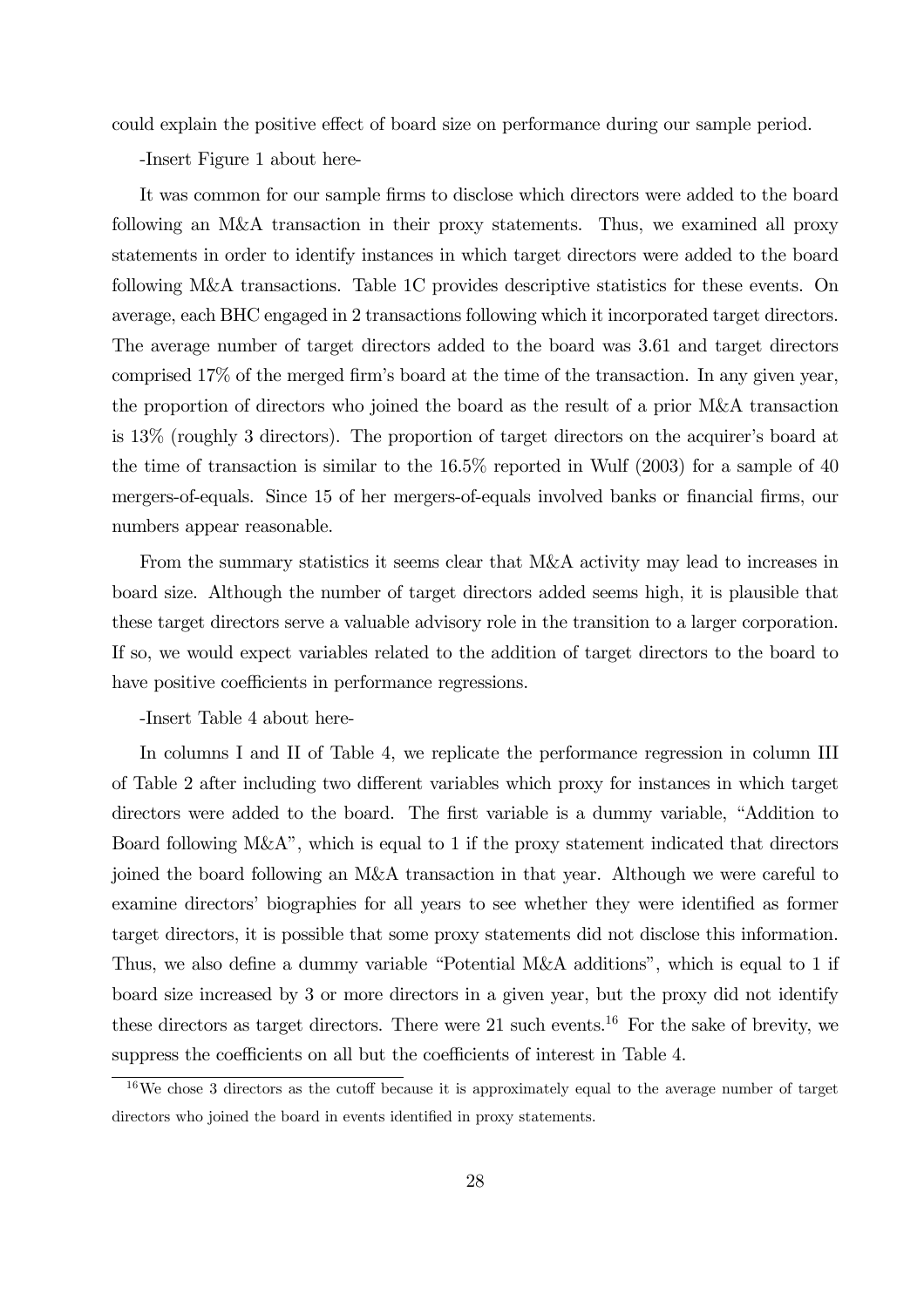The coefficient on "Addition to Board following M&A" in column I is not significant and the coefficient on "Potential M&A additions" in column II is significant at the 10% level, but negative. In addition, the coefficients on Ln(Board size) are very similar to those in Table 2, both in magnitude and significance. This suggests that the addition of target directors to the board is neither value-enhancing on average, nor the main reason why board size is positively related to performance. To examine this issue in more detail we replicate the specification in column VI of Table 2 in which we use Board size instead of Ln(Board size) after dividing Board size into the number of non M&A directors and the number of M&A directors. In column IV, we report the same regression using the fraction of non-insiders instead of the fraction of outsiders. As is evident from both columns, the relationship between performance and "Number non M&A directors" is positive and significant in both specifications, while the coefficient on "Number M&A directors" is not significant. Moreover, the coefficient on "Number non M&A directors" is 0.001, which is exactly the same as the coefficient on board size in column VI of Table 2. Thus, it appears as if the positive coefficient on board size is not driven by the addition of target directors who perform a valuable advisory and monitoring role.

These regressions also suggest that our board size finding is not a spurious relationship driven by omitted variables relating to M&A activity. It is plausible that M&A activity is correlated with performance if firms only undertake M&A activity when their Q is high or merge with high Q firms, so that post-merger Q increases. Since M&A activity is also correlated with board size, the omission of variables related to M&A activity could lead to a spurious positive coefficient on board size in performance regressions. Since we control for M&A additions to boards in these regressions, our findings do not appear to be the result of omitted M&A activity.

While the addition of M&A directors to boards does not appear to be value-enhancing, the existence of an active market for corporate control could lead boards to become more effective. It is also possible that there are other interdependencies between M&A activity, board size and performance that we have not controlled for. To address these issues, we examine whether our results are different in a period in which there was less M&A activity in the banking industry because of more stringent regulatory restrictions.17 In particular, we collected additional data on our sample firms from 1965, which was the first year stock

<sup>&</sup>lt;sup>17</sup>Rhoades (1996) documents that M&A activity among large banking organizations was very limited in the early 1980s. This was also the case prior to 1980.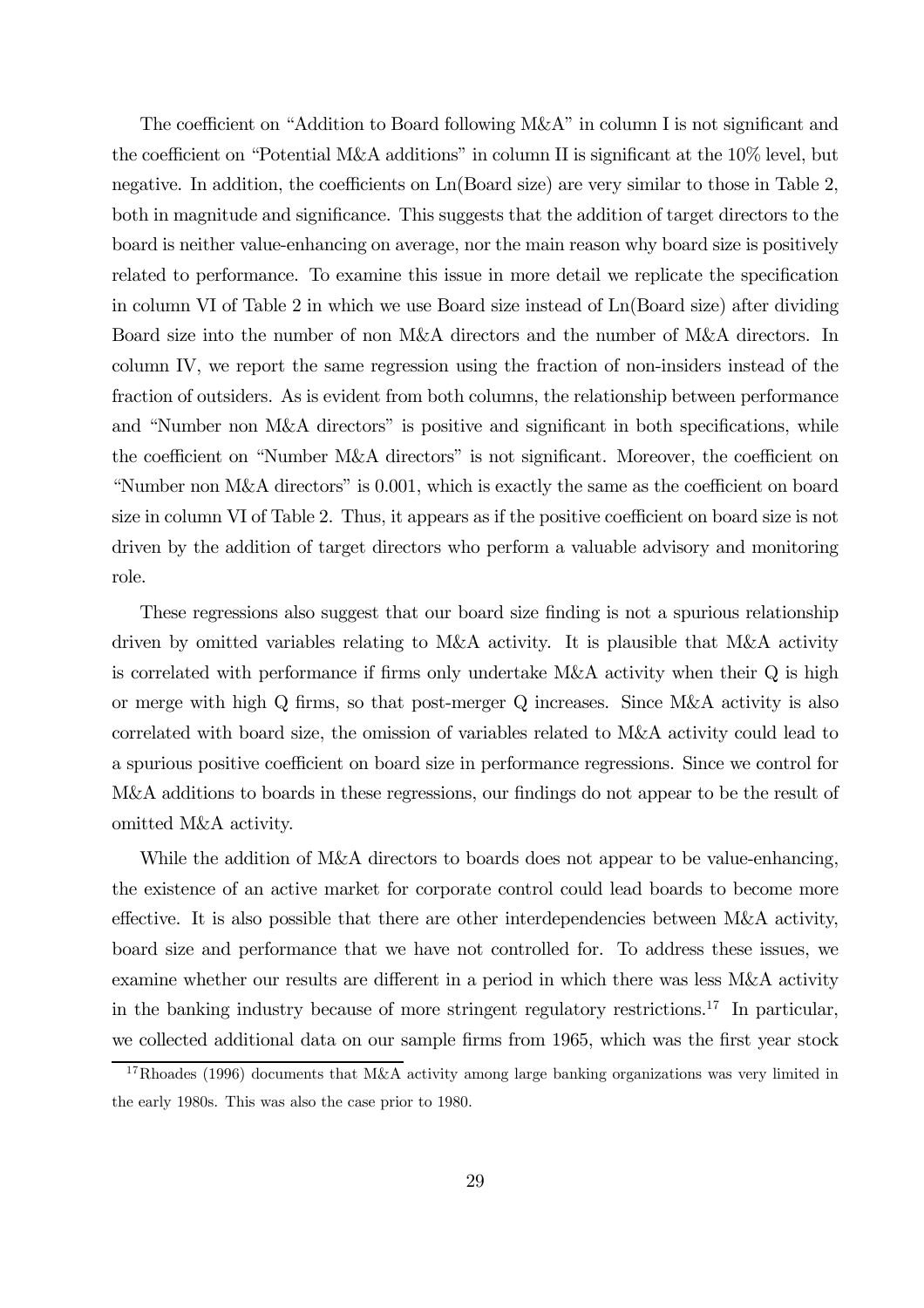price data for our sample firms was available in  $CRSP<sub>18</sub>$  to 1985. For much of this time period the ability of banks to undertake mergers was limited by the Bank Holding Company Act of 1956, which limited the acquisition of control in commercial banks to BHCs, as well as by additional restrictions imposed by state law.

We collected data on our firms for as many years as we could to ensure that our results are not sensitive to our choice of time frame. This is important because the banking industry has undergone several major changes over time. The period from 1965 to 1999 captures times when banking firms were heavily regulated, as well as periods of regulatory change and deregulation. Many banks also changed their organizational structure to the holding company form during this period.

About 97% of the banking firms in our sample underwent precisely this change in organizational form. While by 1982 all of our firms were BHCs, only 1 of our publicly traded firms was a BHC by 1969. Thus, in order to follow most of our institutions back in time, we had to determine their predecessor banks. To do this, we used Moody's Bank and Finance Manuals. When the predecessor bank was not clearly identified in the Moody's Manuals, we chose as the BHC's predecessor bank its banking subsidiary which either had the same permno in CRSP or the same CEO as the BHC the year prior to conversion to the BHC form, or the largest banking subsidiary.

We collected information on board size and composition for our sample firms for the years 1965-1985 from Moody's Bank and Finance Manuals. Moody's Manuals only list the board members and the officers of each firm. Thus, it is not possible to characterize non-inside directors as affiliated or outside directors. As a result, we use the fraction of non-insiders as our measure of board composition, as we also do for our 1986-1999 sample. As before, we supplement the board structure data with balance sheet information from either the fourth quarter Consolidated Financial Statements for Bank Holding Companies (Form FR Y-9C) or Report on Condition and Income (Call Report) data for banks from the Federal Reserve Board. Stock return data is from CRSP.

Table 1D provides descriptive statistics for financial variables and board structure for our sample firms for the period 1965-1985. Mean Tobin's Q and ROA for our sample firms is 1.00 and 1%, respectively. Average total assets of our sample firms amount to \$9.03 billion and the mean equity to asset ratio is  $6\%$ . An average board consists of 20 directors, of which 85% are non-inside directors.

 $18\,\text{By}$  1975 all of our firms show up in CRSP.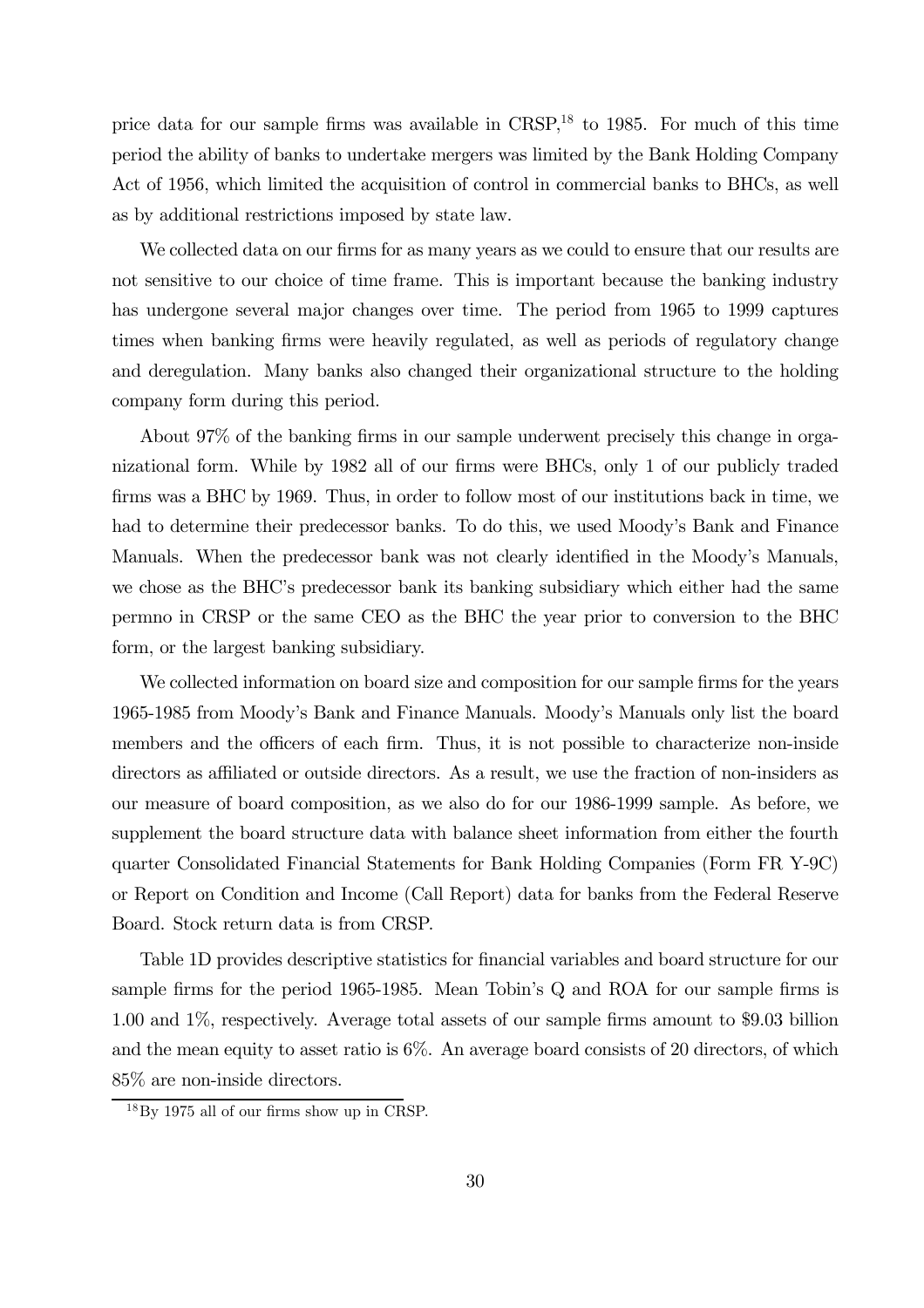-Insert Figure 2 about here-

Before turning to our performance regressions, it is instructive to examine the broad patterns in board size and composition over the 34 years for which we have data. Figure 2 shows average board size from 1965-1999. Clearly, it has been declining. This is the case despite the arguably increasing complexity of the sample banks over time. The trend is consistent with the decline in board size for large manufacturing firms documented by Linck, Netter and Yang (2008), which they suggest may be due to institutional activism. However, it is fair to say that the drop in banking firm board size started before the publicized pressure on boards by institutional shareholders. The difference in board size pre- and post-1986 is also significant. In the earlier period, our sample firms had on average 2.6 more directors, a difference that is significant at less than the 1% level. Because the market for corporate control was more active post-1986, this is additional evidence suggesting that M&A activity does not lead to increases in board size that are value-enhancing.

-Insert Figure 3 about here-

In Figure 3, we plot the average ratio of non-inside directors. The downward trend in board size does not seem to be accompanied by any major changes in board composition. Confirming the visual evidence, the proportion of non-inside directors is by any standard not significantly different pre- and post-1986.

-Insert Table 5 about here-

In Table 5 we examine whether the relationship between Tobin's Q and board size and composition and performance is different pre- and post-1986. All regressions include the same set of financial controls we used in the previous tables, although not the same governance controls because it is difficult to obtain proxy statements or annual reports prior to 1986. Because data on all components of primary capital are not available prior to 1986, we use the ratio of the book value of equity to the book value of assets as a proxy for the capital ratio for each banking firm. All regressions include firm fixed effects and the standard errors are adjusted for heteroskedasticity. Since only 9 firms were listed in CRSP by 1972, we include year dummies only for all years after 1973. In column I of Table 5, we present the results using the full sample of data from 1965-1999. In column II, we also include the ratio of non-insiders. We replicate these specifications using only the data prior to 1986 in columns III and IV.

Across both columns II and IV, the coefficient on the fraction of non-insiders is not significantly different from zero, as was the case for the fraction of non-insiders in column V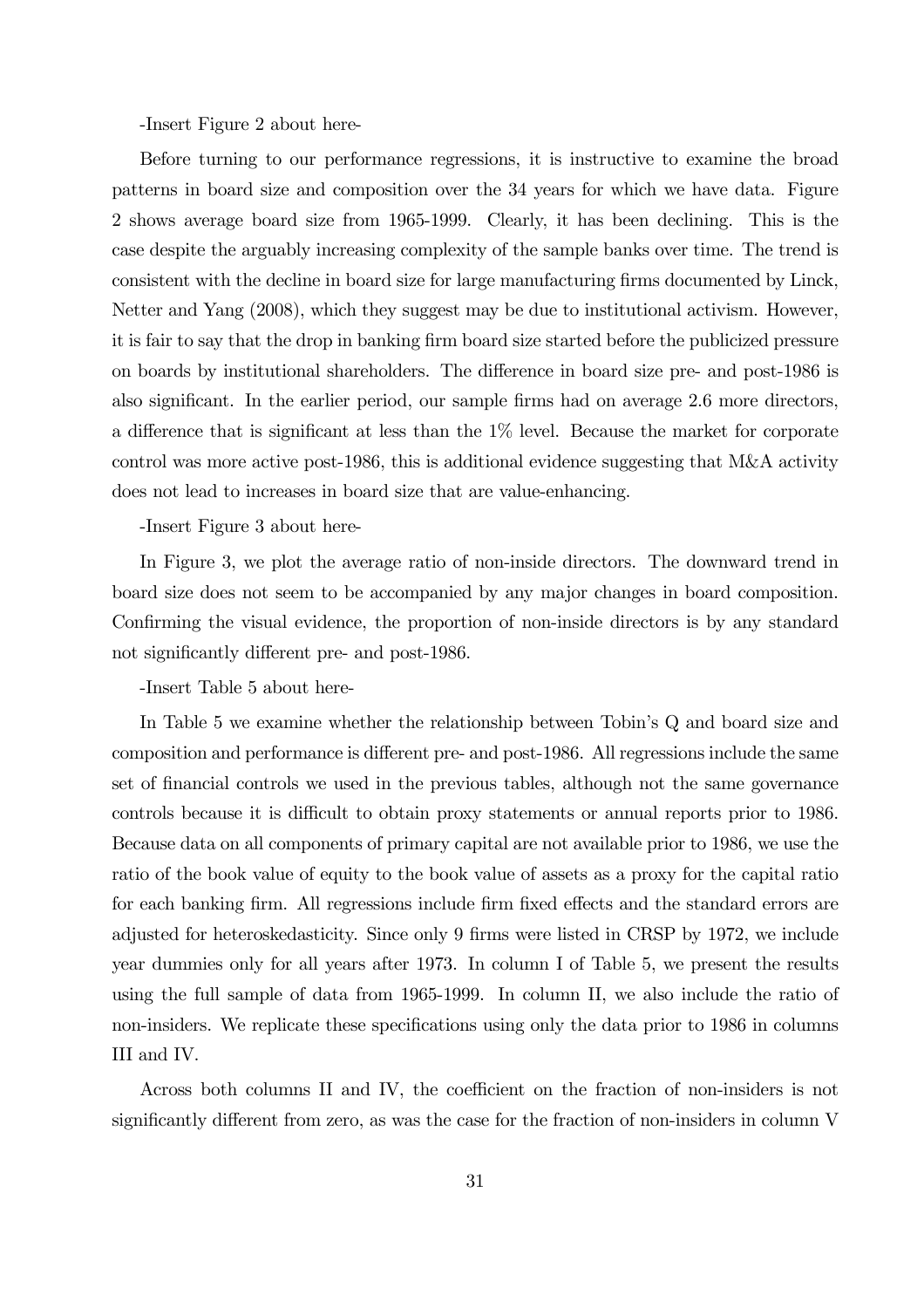of Table 2. Also, as in Table 2, in all regressions the coefficient on the natural logarithm of board size is positive and significant at greater than the 5% level. Moreover, the magnitude of the coefficients are similar to those in Table 2. To examine whether large boards appear to be becoming more effective over time due to an increasingly active market for corporate control, in columns V and VI we omit the year dummies but include the year as a control variable along with the interaction of the year with Ln(Board size). The coefficient on the interaction term is negative and significant at the 5% level, which suggests that large boards may be becoming less effective over time, rather than more effective. In unreported specifications we also find that the interaction of Ln(Board size) with a dummy indicating the time period after 1986 is not significant.<sup>19</sup>

We conclude from the investigation in this Section that although M&A activity appears to have a significant influence on bank board composition, M&A activity does not appear to be the main explanation for our performance result. The non-negative relation between board size and Tobin's Q appears to exist even prior to the increase in consolidation in the banking sector. We turn to the possible role of complexity in explaining the positive effect of bank board size next.

# 6.2 The role of BHC complexity in explaining the positive effect of board size on performance

Our results from the previous Section do not seem consistent with the idea that complexity matters for board size. Over time, banks are becoming larger and arguably more complex, yet Figure 2 shows that board size is decreasing over time. Moreover, larger boards are not more valuable over time. Nevertheless, there are several reasons why we believe that complexity may still have a role in explaining the positive effect of board size on performance. First, banks will learn to deal with complexity over time, which means that the value of a large board need not be uniformly increasing in complexity. Second, examples of statements made in BHC proxy statements suggest to us that BHC structure, or organizational complexity, affects board structure. For example, U.S. Bancorp's proxy statement in 1988 (p. 4) states:

Since the formation of Bancorp in 1968, Bancorp and USNB [United State Na-

<sup>19</sup>Our results may seem contradictory to Shranz (1993) who finds that bank board effectiveness improves with an active market for corporate control, however, her results are cross-sectional, while our results focus on within-firm changes over time.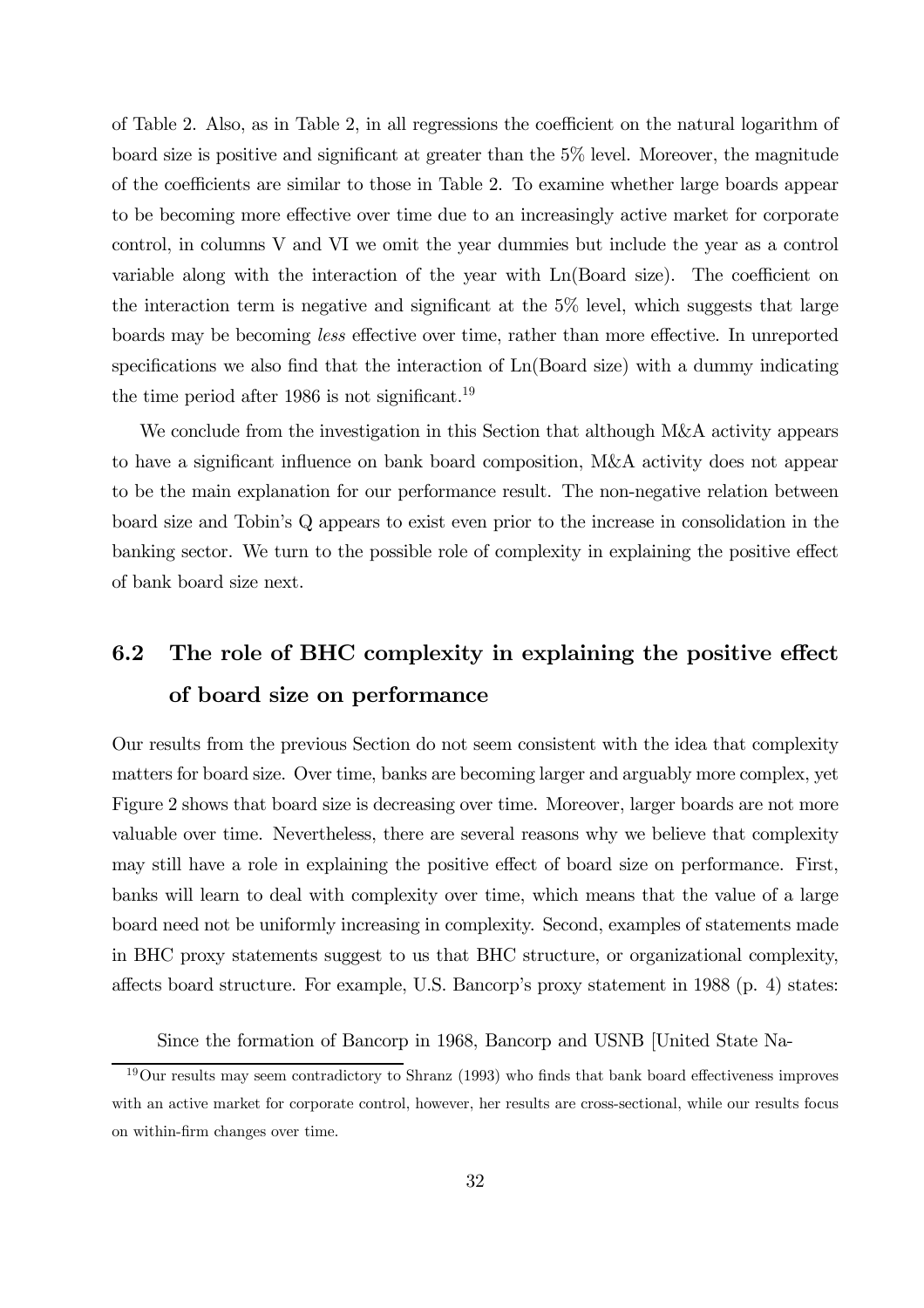tional Bank of Oregon] have shared a common board of directors. With the evolution of Bancorp into a regional multi-bank holding company and the creation of U.S. Bank of Washington, National Association, it is no longer practical to have common board membership. Therefore, certain members of the common board have been nominated to serve on the smaller Bancorp Board. The remaining board members of the common board will continue to serve as members of the board of USNB. A strong representative board is also in place at U.S. Washington. This structure provides the broad geographic representation and diversity that is desirable at the bank board level while a smaller group can address the more strategic role of a holding company board. Mr. Breezley will continue to serve on all three boards to facilitate cooperation and communication among them.20

As this quote suggests, the need to coordinate activities amongst separate subsidiaries in a holding company may affect board structure. If boards are relatively large because they include directors, such as Mr Breezley in the quote above, who fulfill specific functions in dealing with organizational complexity, then this may explain why large boards add value in banks.

To examine the role of complexity, we first follow previous literature in examining whether large boards are generally more valuable as BHCs become more complex. We then explicitly analyze the role of directors such as Mr. Breezley in dealing with complexity.

#### 6.2.1 Are large boards more valuable in more complex banks?

Coles, Daniel and Naveen (2008) and Graham, Hazarika and Narasimhan (2008) examine whether larger boards are more valuable in more complex firms by adding interaction terms between proxies for complexity and board size to their performance regressions. The main dimensions of complexity stressed in prior examinations of board size (e.g. Coles, Daniel and Naveen, 2008, Graham, Hazarika and Narasimhan (2008) and Linck, Netter and Yang, 2008) are complexity of operations, as proxied primarily by firm size, business and geographic diversification, as proxied by number of segments, and complexity of financial structures, as proxied by leverage.

 $20$  "Bancorp" here refers to the top level BHC. USNB was its primary subsidiary bank until the creation of U.S. Bank of Washington, N.A.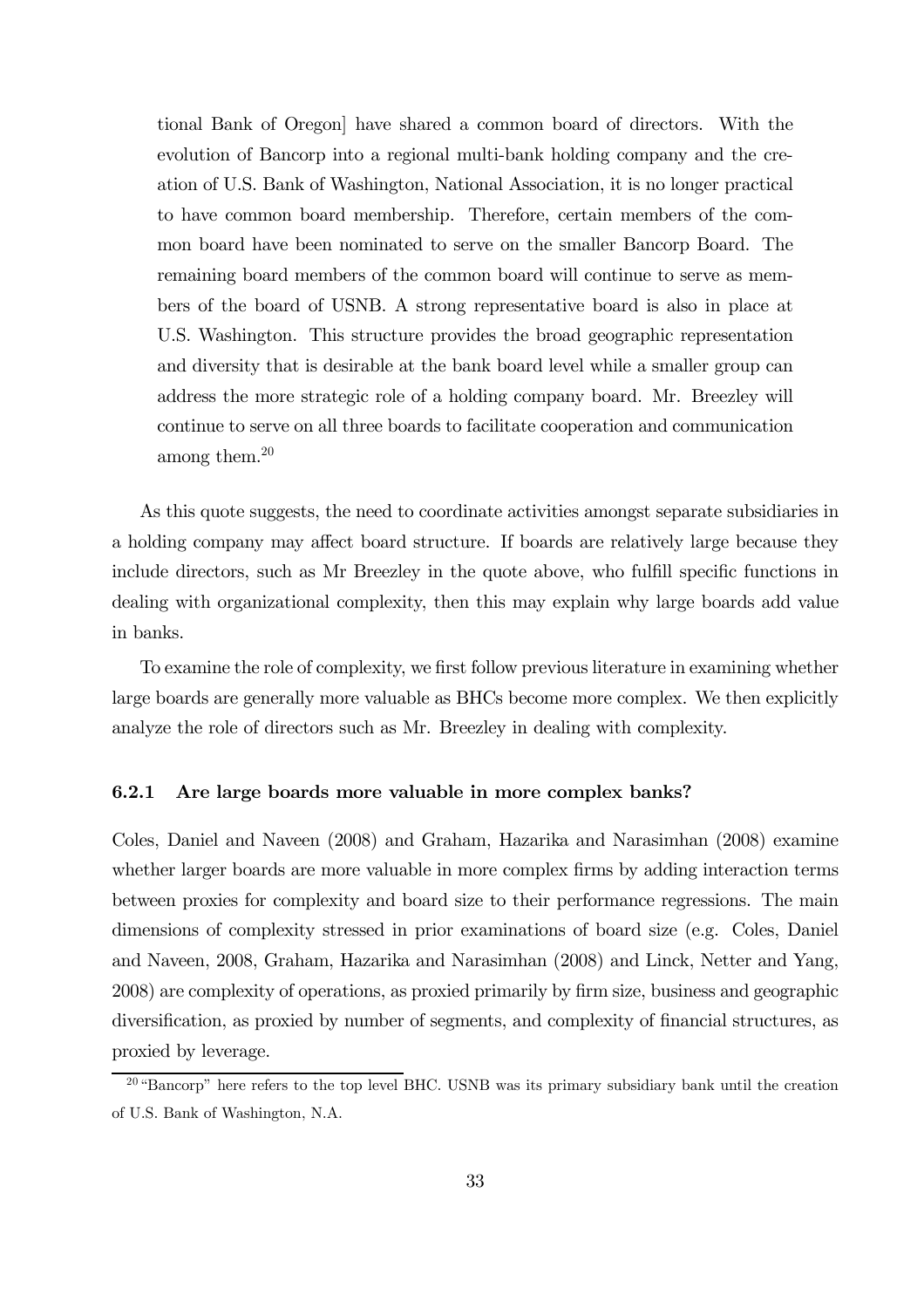We proxy for operational complexity using firm size and the number of Tier 1 subsidiaries of the bank. We argue that the larger the number of subsidiaries in the first tier, the more operationally complex the BHC as a whole, since many Tier 1 subsidiaries will themselves own further subsidiaries. We also use total bank deposits as a proxy for operational complexity since attracting deposits is a decentralized activity for which banks need branches and operations in many states. As a result they need to deal with markets and regulations across multiple jurisdictions. Because banks do not operate in several industries, we proxy for diversification using the number of states the Tier 1 subsidiaries are located in.

Because banks are all highly levered, we do not believe it makes sense to use leverage as a measure of complexity of the financial structure. Instead, we use the ratio of subordinated debt to total assets as a measure of financial complexity. Prior literature argues that firms need larger boards when they are more levered because of the necessity of dealing with the suppliers of external finance. As John, Mehran and Qian (2009) describe, the holders of subordinated bank debt tend to be institutional investors. It is more plausible that banks need directors to deal with institutions than with depositors, who are the main suppliers of external bank capital.

We obtain data on Tier 1 subsidiaries of our sample firms from the Federal Reserve's National Information Center (NIC), which contains historical structure information for financial institutions. Data on deposits and subordinated debt are from FR Y-9C reports. Table 1E contains summary statistics for all complexity measures other than firm size.

-Insert Table 6 about here-

In Table 6, we show the results of estimating our performance regressions after including the interaction between Ln(Board size) with our measures of complexity. For all but column IIII our baseline regression is the regression in column III of Table 2. For the sake of brevity, we suppress the coefficients on all but the variables of interest. Column I of Table 6 shows that the interaction between Ln(Board size) and firm size, Ln(Assets) is insignificant. Both Coles, Daniel and Naveen (2008) and Graham, Hazarika and Narasimhan (2008) argue that the positive effect of board size is driven by the effect of non-insiders (outsiders in their terminology). To examine whether our results change when we restrict ourselves to non-insiders, we reestimate the regression in column I after replacing Ln(Board size) with Ln(Non-insiders) and the fraction of outsiders with the fraction of non-insiders. From column II, we see that the results are similar.

Because we are using firm fixed-effects in our regressions, it is possible there is not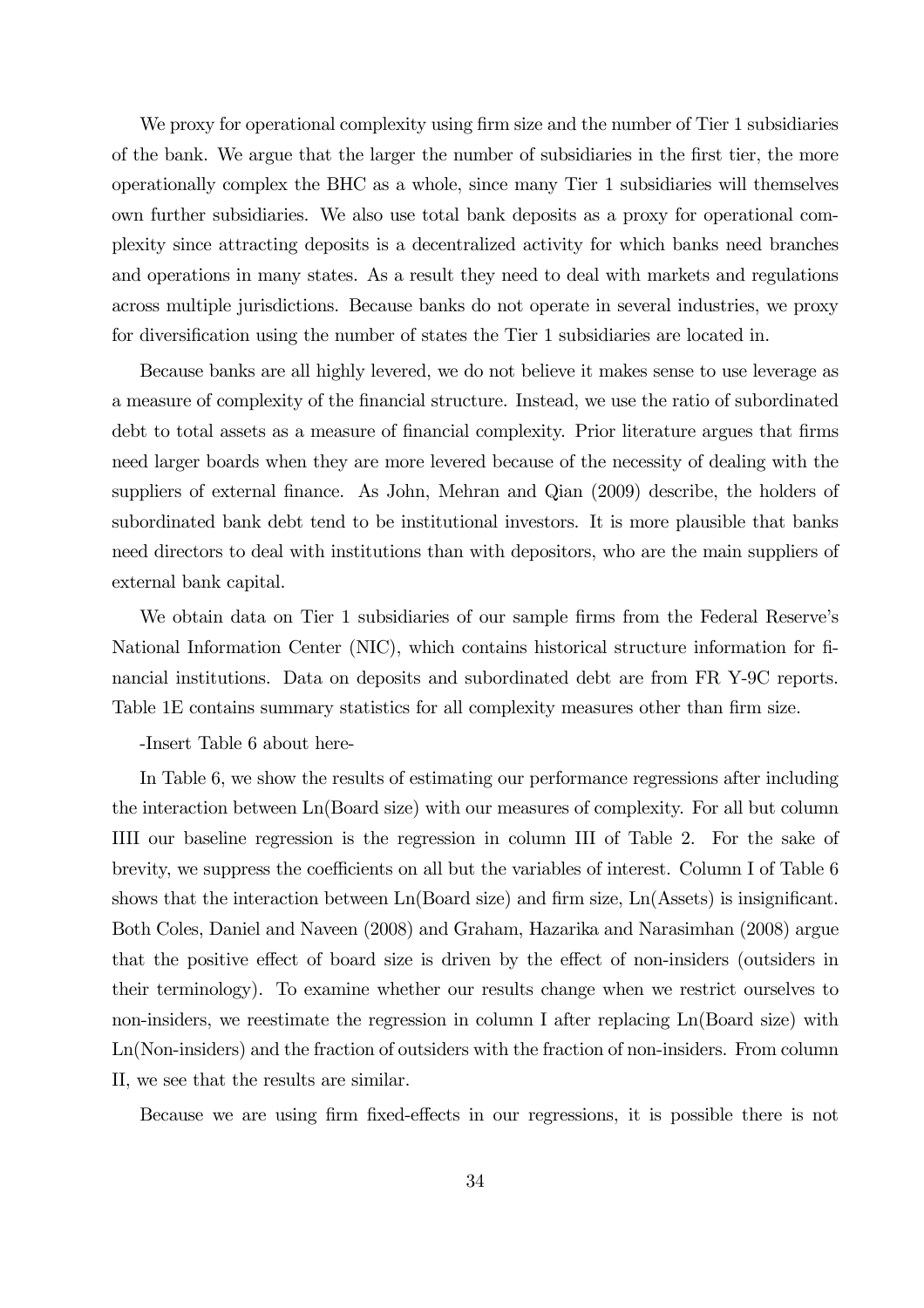enough within-firm variation in firm size to identify an effect of the interaction terms. Thus, in column III, we examine what happens when we add an interaction term to the regression in column II of Table 5 which uses the full sample of data from 1965-1999. The results are similar to those in the previous two columns. In columns III-VII, we examine the interactions between board size and "Number Tier 1 subsidiaries", Total deposits, Number of states and Subordinated debt/Assets, respectively. The interaction terms in all columns but the last are insignificant.

In general, Table 6 does not provide much support for the idea that large boards add value in banks because they help the bank's management deal with complexity. It is possible that our results differ from those in Coles, Daniel and Naveen (2008) and Graham, Hazarika and Narasimhan (2008) because we control for firm fixed-effects and there is not enough within-firm variation in complexity to identify an effect on the interaction terms. It is also possible that not all directors help management deal with complexity. The quote at the beginning of this Subsection suggests that directors who sit on subsidiary boards may play a special role in dealing with organizational complexity in particular. They may also play a role in dealing with other kinds of complexity. If these directors add value in more complex banks and large bank boards have more of these directors, then this could be one reason why large boards add value in banks. We examine this issue next.

### 6.2.2 The role of directors sitting on subsidiary boards

We collect additional information on subsidiary directorships of parent BHC directors from proxy statements which we summarize in Table 1E. On average 51.1% of the parent BHC's board also sits on the board of the BHC's lead bank. In some cases, e.g. J. P. Morgan, the entire board of the parent sits on the board of the lead bank. For 83.82% of firm years we are able to determine that at least some parent directors sit on the board of the lead bank or another subsidiary. However, it is not clear that subsidiary directorships other than lead bank directorships are consistently disclosed. We believe it is more likely that directors will have subsidiary directorships if the proxy discloses that at least some of them have lead bank directorships. Thus, we use lead bank directorships as a general proxy for subsidiary directorships. On average the number of directors sitting on the board of the lead bank is 7.8, of which on average 5.98 are non-insiders.

The fact that subsidiary directorships are so common in BHCs suggests that they play an important role in their management. In Table 7, we examine the role of subsidiary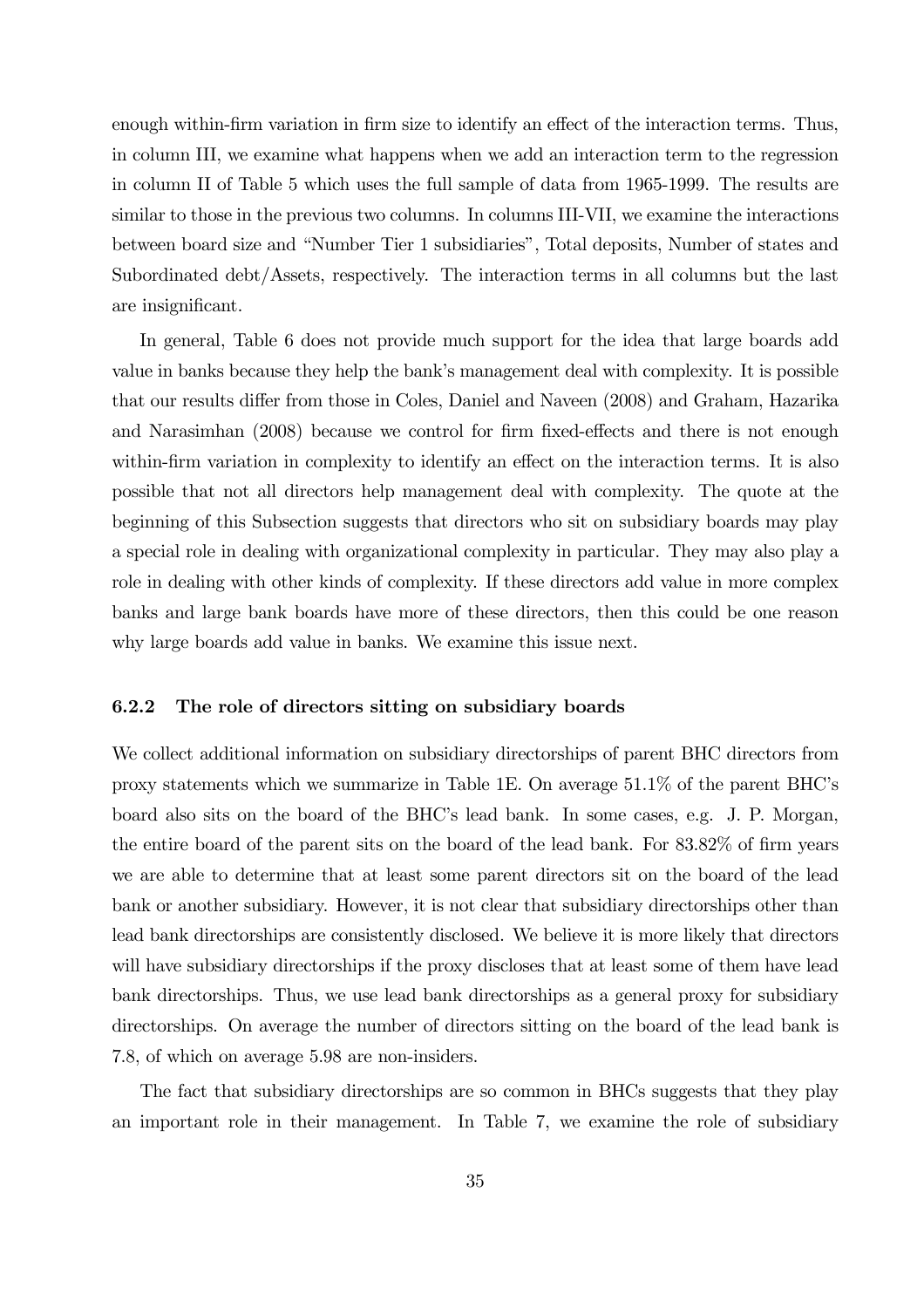directorships. In columns I-V, we decompose board size into directors who do and do not sit on the lead bank board, thus our baseline specification is as in column VI of Table 2. In all specifications we also control for the number of Tier 1 subsidiaries because subsidiary directorships are likely to be highly correlated with the number of subsidiaries. We suppress the coefficients on all but the variables of interest for the sake of brevity.

In column I, we test whether directors with subsidiary directorships fulfill a special role in dealing with organizational complexity of the BHC. We separate board size into the number of directors sitting on the board of the lead bank and the number who do not and include the interaction between the former and the number of Tier 1 subsidiaries. In this specification we consider the number of directors sitting on the board of the lead bank to be a proxy for the number of directors sitting on subsidiary boards. The coefficient on the interaction term is positive and significant at the 5% level. This suggest that additions to board size of directors who also sit on subsidiary boards are more value-enhancing the more complex the organizational structure of the  $BHC<sup>21</sup>$  To examine whether directors with subsidiary directorships also add value as other measures of complexity increase, we replace the interaction term in column I with the interactions between the number of parent directors with lead bank directorships and Ln(Assets), Total deposits, Number of states and Subordinated debt/Assets in columns II-V. All the interaction terms are positive and significant at greater than the 5% level. This is in marked contrast to Table 7, where none of the interactions between Ln(Board size) and our complexity measures was significant. To ensure the differences between Table 7 and Table 8 are not just driven by changes in functional form for board size and the addition of the number of subsidiaries to the regression, we replicated Table 7 using Board size instead of Ln(Board size) and including the number of subsidiaries and the results were similar, i.e. the interaction terms were not significant.

Our conclusion is that in BHCs larger boards do not necessarily increase value because they help deal with complexity. However, they may increase value when they contain a larger number of directors who also sit on subsidiary boards, as these directors appear to play an important role in dealing with complexity. Consistent with this idea, we find in column VI of Table 6 that if we replace Ln(Board size) with Ln(Number lead bank directorships) and add the number of subsidiaries to the specification in column III of Table 2, the coefficient on

 $21$  If we add a dummy variable indicating directors sit on subsidiary boards and the interaction between this dummy and the number of subsidiaries to the specification in column VI of Table 2, the results are similar, i.e. as BHCs become more organizationally complex, their value increases if parent directors sit on subsidiary boards, not necessarily just the board of the lead bank.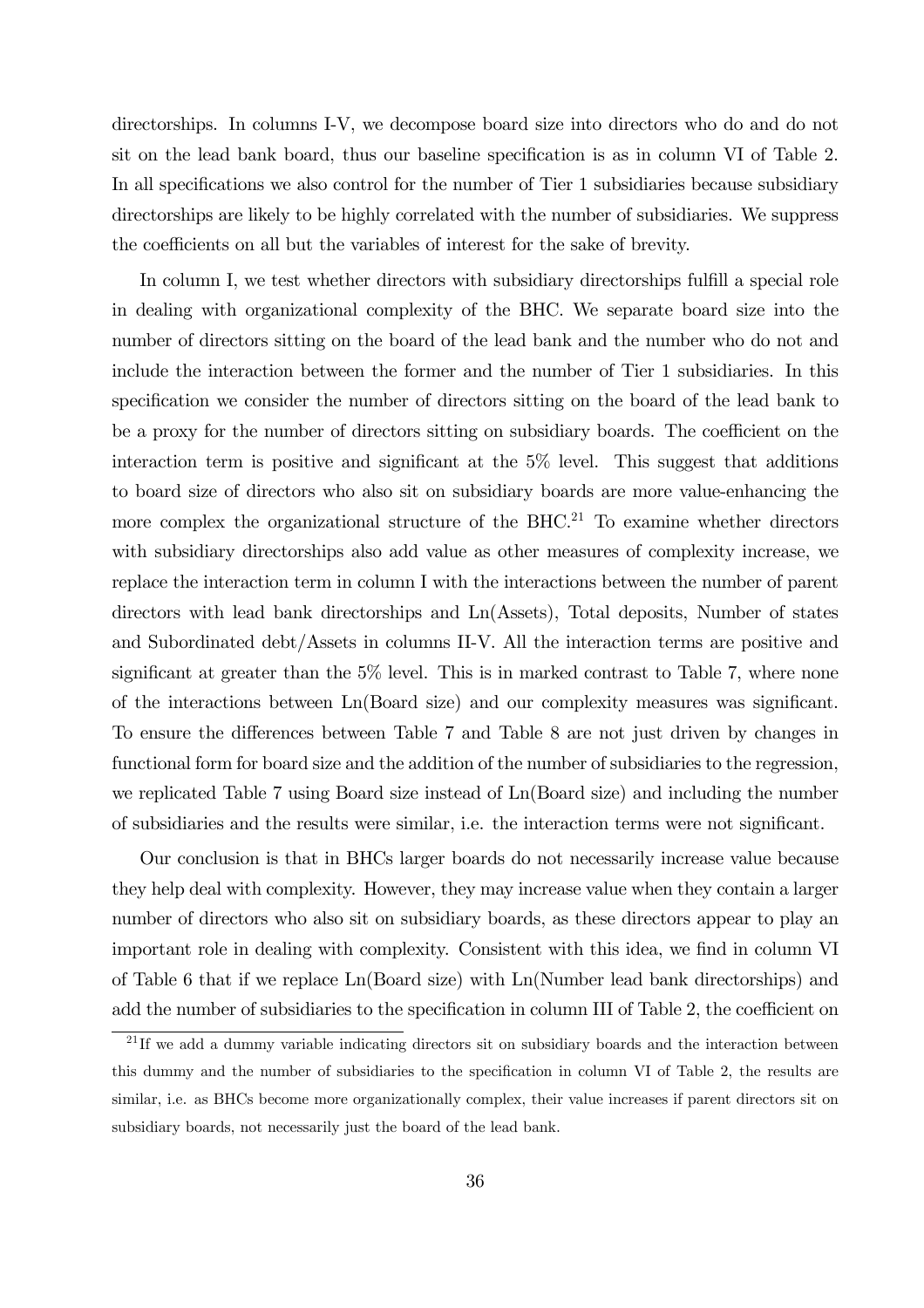Ln(Number lead bank directorships) is positive and significant at greater than the 5% level. Thus, at least part of the positive effect of Ln(Board size) seems to be driven by directors with subsidiary directorships.

The quote at the beginning of this Section suggests that these directors with subsidiary directorships add value because they facilitate cooperation and communication among the various banks in the holding company. As an additional test of this idea, we reexamine the role of M&A directors. Coordinating the activities of subsidiaries may be particularly difficult when these subsidiaries are newly acquired banks or BHCs because they may have had different management and operational styles from those of the acquirer. Because M&A directors are familiar with the operating style of the acquired bank, we expect them to be particularly valuable in helping coordinate subsidiary activities. We examine this by decomposing board size into the number of non M&A directors and the number of M&A directors who do not sit and those who do sit on the board of the lead bank. We then replicate the regression in column VI of Table 2 using this decomposition and including the interaction between the number M&A directors who sit on the board of the lead bank with the number of Tier 1 subsidiaries. In this specification we consider directorships on the lead bank board to be a proxy for subsidiary directorships. We find that the coefficient on the interaction term is significant in column VII. Thus, although Table 4 suggests that M&A directors do not add value in general, M&A directors with subsidiary directorships appear to add value as organizational complexity increases. This is consistent with the idea that subsidiary directorships serve a coordinating role.

# 7 Board structure and ROA

In this section, we investigate the relation between an accounting measure of performance (ROA) and board size and composition as a final robustness check of our previous results. However, we are not as confident that governance characteristics will have the same relation with ROA in our sample of BHCs as they have with ROA in non-financial firms. Boyd and Runkle (1993) advocate using market-based measures of performance for banking firms and point out that "With banking firms, accounting profitability measures are notoriously poor since gains and losses need not be realized in a timely manner." (p. 55).

Nevertheless, in Table 8, we examine the relationship between ROA and board size and composition. In column I, we replicate the regression from column I of Table 7 excluding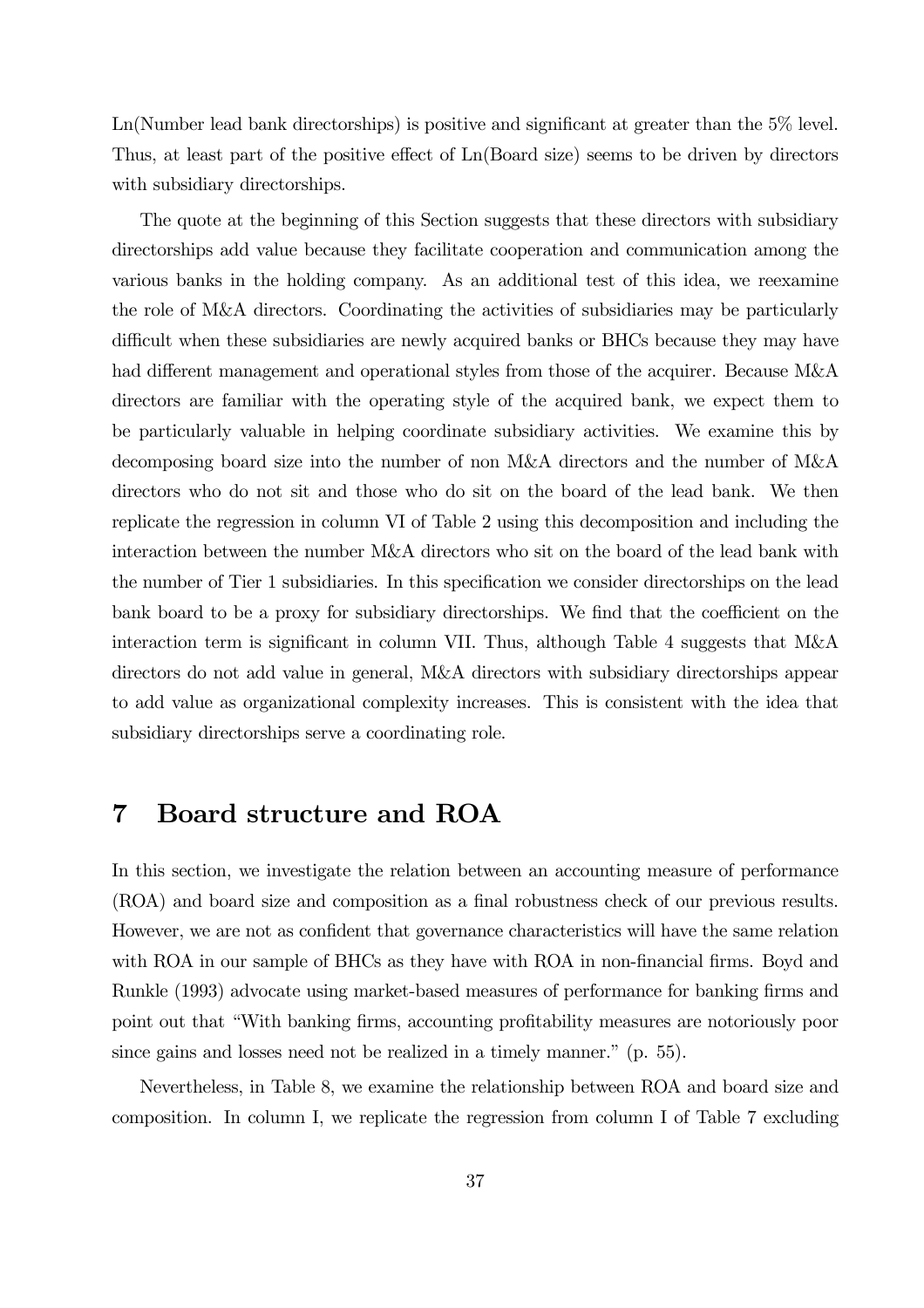Lagged ROA. In column II, we decompose Board size into the number of directors who sit and those who do not sit on the lead bank board. In column III, we decompose board size into the number of non M&A directors and the number of M&A directors who sit and those who do not sit on the board of the lead bank. The results are consistent with the results in Table 7. In particular, it appears as if board additions of directors with subsidiary directorships enhance firm performance.

# 8 Conclusions

Recent proposals for improving bank governance (e.g. the Walker Review, 2009) suggest that bank governance structures are ineffective because they differ from those of non-financial firms. Because there is relatively little research on the governance of banking firms, such comparisons may be inevitable. This paper adds to the bank governance literature by examining the relationship between bank performance and two features of board governance in which banks consistently differ from non-financial firms, board composition and size. Using 34 years of data, we find that banks do not appear to be systematically choosing ineffective governance structures. Board composition has little relationship with performance, consistent with findings for non-financial firms. However, we caution that measurement error due to unobserved lending relationships may confound the interpretation of this result. Board size and performance are positively related. This result does not appear to be entirely driven by reverse causality or omitted variables related to M&A activity. We provide evidence suggesting that one possible explanation for this results is that larger boards have more directors with subsidiary directorships. These directors may be particularly suited to deal with organizational complexity.

We are unaware of any prior literature on the role of subsidiary directorships. One reason for this may be that they are less important in non-financial firms. Bank holding companies often have complicated hierarchical structures through their ownership or control of banks, lower level BHCs and other subsidiaries. Each of these subsidiaries is separately chartered with its own board. Thus, it is plausible that the coordination of activities across subsidiaries occurs through memberships on these boards. In contrast, non-financial firms are often organized along functional or divisional lines, none of which need have a separate legal identity. In these firms, the coordination of activities between functions may occur through means other than through boards. Although more research needs to be done on the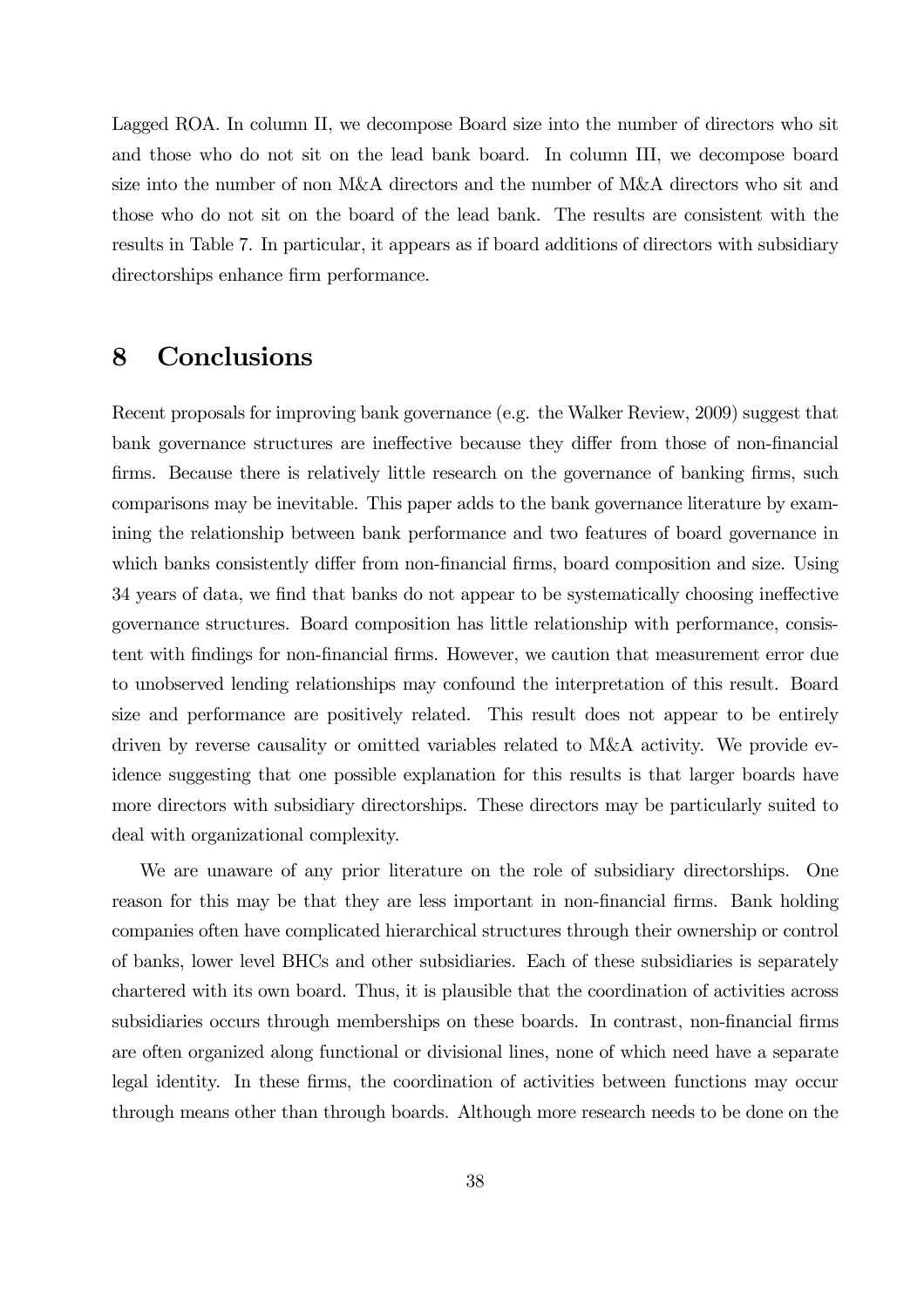role of subsidiary directorships and lending relationships, our analysis suggests that banks may have special governance features that need to be taken into account when designing governance reform proposals.

# References

- [1] Adams, Renée B., 2009a., "Governance and the Financial Crisis," ECGI Finance Working Paper No. 248/2009.
- [2] Adams, Renée B., 2009b, "Chapter 23 Governance of Banking Institutions" forthcoming in Corporate Governance, R. Anderson and H.K. Baker (eds.), Wiley & Sons.
- [3] Adams, R. and Ferreira, D., 2008, "Do Directors Perform for Pay?" Journal of Accounting and Economics, 46(1), pp. 154-171.
- [4] Adams, Renée B. and Daniel Ferreira, 2008, "Does Regulatory Pressure Provide Sufficient Incentives for Bank Directors? Evidence from Directors' Attendance Records" ECGI Finance Working Paper No. 203/2008.
- [5] Adams, Renée B., and Daniel Ferreira, 2007, "A Theory of Friendly Boards," Journal of Finance 62(1), 217-250.
- [6] Adams, R. and Mehran, H., 2003, "Is Corporate Governance Different for Bank Holding Companies?" Economic Policy Review 9, pp. 123-142.
- [7] Barth, James R., Gerard Caprio, Jr. and Ross Levine, 2004, "Bank Regulation and Supervision: What Works Best?" Journal of Financial Intermediation vol. 13(2), pages 205-248.
- [8] Bhagat, Sanjai and Bernard Black, 2001, "The Non-Correlation Between Board Independence and Long Term Firm Performance," Journal of Corporation Law 27, 231-274.
- [9] Bliss, Richard T., and Richard J. Rosen, 2001, "CEO Compensation and Bank Mergers." Journal of Financial Economics 61:1,107—138.
- [10] Booth, James R., Marcia Millon Cornett and Hassan Tehranian, 2002, "Boards of directors, ownership, and regulation," Journal of Banking and Finance 26, pp. 1973-1996.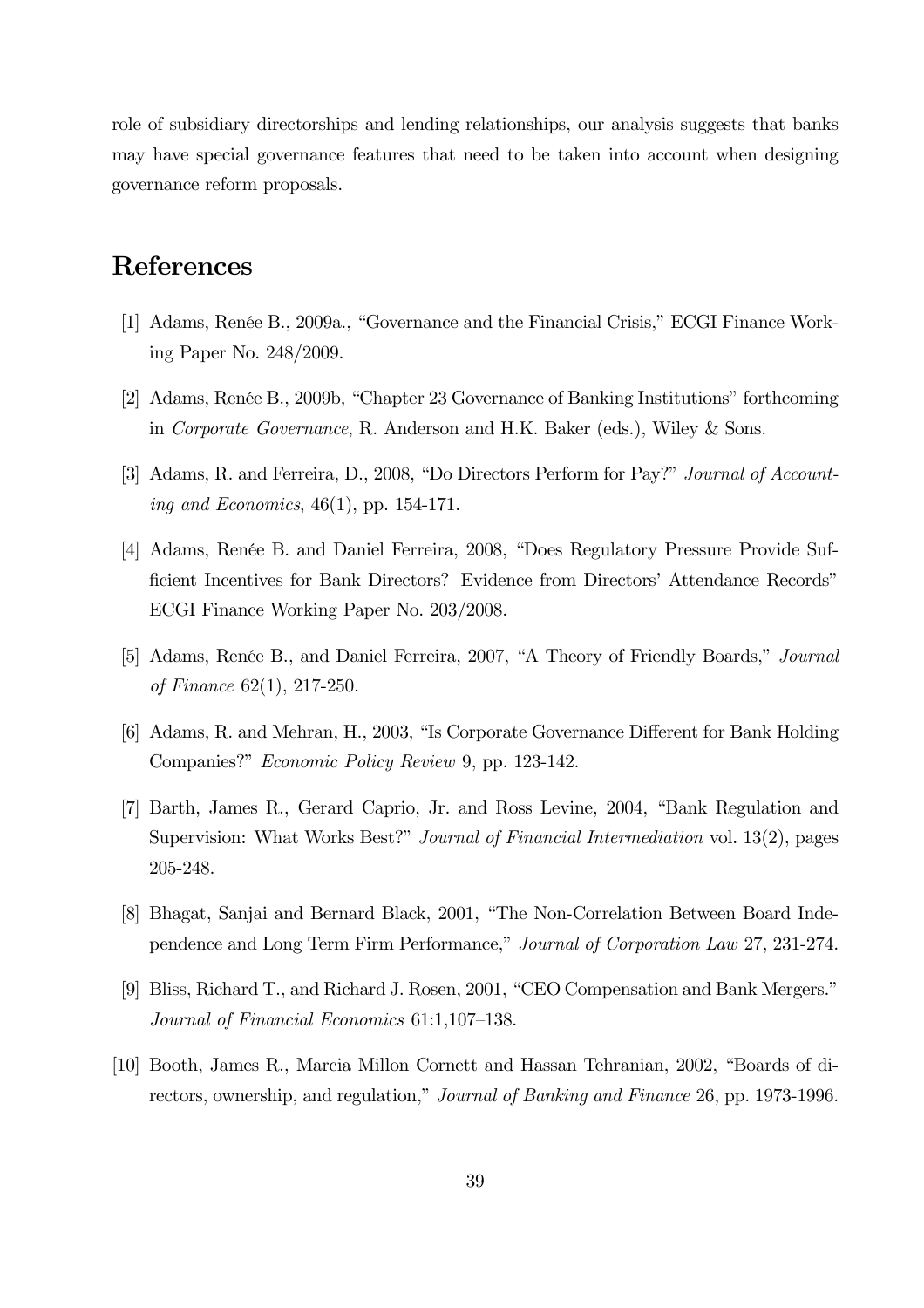- [11] Boyd, J. and Runkle, D., 1993, "Size and performance of banking firms." Journal of Monetary Economics 31, pp. 47-67.
- [12] Brewer III, E., Jackson III, W. and Jagtiani, J., 2000, "Impact of Independent Directors and the Regulatory Environment on Bank Merger Prices: Evidence from Takeover Activity in the 1990s." Federal Reserve Bank of Chicago Emerging Issues, December Issue.
- [13] Brick, I., Palmon, O. and Wald, J., 2006 "CEO Compensation, Director Compensation, and Firm Performance: Evidence of Cronyism?" Journal of Corporate Finance, Volume 12, Issue 3, pp. 403-423.
- [14] Brickley, J. and James, C., 1987, "The Takeover Market, Corporate Board Composition and Ownership Structure." Journal of Law and Economics 30, pp. 161-180.
- [15] Byrd, J., Fraser, D., Lee, D. and Williams, T., 2001, "Financial crises, natural selection and governance structure: evidence from the thrift crisis." Working paper, Texas A&M University.
- [16] Caprio, Jr., Gerard, Luc Laeven and Ross Levine "Governance and Bank Valuation" Journal of Financial Intermediation 16 (2007) 584—617.
- [17] Coles, L. Jeffrey, Naveen D. Daniel and Lalitha Naveen, "Boards: Does one size fit all?" Journal of Financial Economics, 2008, 87, 329—356.
- [18] Dalton, D., Daily, C., Johnson, J. and Ellstrand, A. "Number of Directors and Financial Performance: A Meta-Analysis." Academy of Management Journal, 1999, 42, pp. 674- 686.
- [19] Eisenberg, T., S. Sundgren and Wells, M. "Larger Board Size and Decreasing Firm Value in Small Firms." Journal of Financial Economics, 1998, 48, pp. 35-54.
- [20] Federal Reserve Bank of Atlanta, The Director's Primer, 2002, Third Edition.
- [21] Felsenthal, Mark, 2009, "Fed to meet bank execs on pay reviews" Reuters, Oct 30, http://www.reuters.com/article/newsOne/idUSTRE59U04I20091031.
- [22] Hallock, K., 1997, "Reciprocally Interlocking Boards of Directors and Executive Compensation." Journal of Financial and Quantitative Analysis 32, pp. 331-344.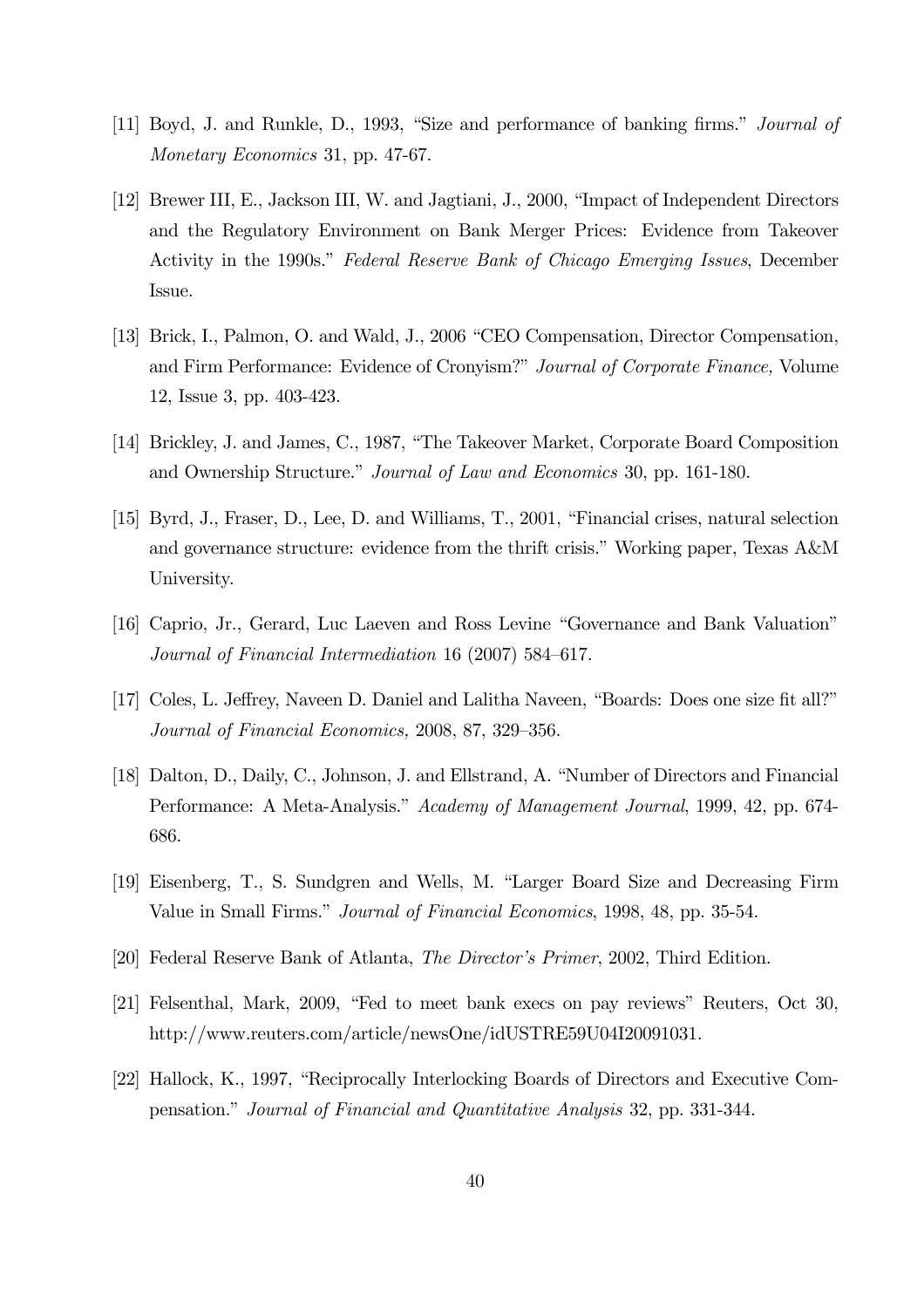- [23] Harris, Milton and Artur Raviv, 2008, "A Theory of Board Control and Size," Review of Financial Studies 21, 1797-1832.
- [24] Hayes, R., Mehran, H., Schaefer, S., 2005, "Board Committee Structures, Ownership and Firm Performance." Working Paper, Federal Reserve Bank of New York.
- [25] Hermalin, B. and Weisbach, M., 2003, "Boards of Directors as an Endogenously-Determined Institution: A Survey of the Economic Literature." Economic Policy Review 9, pp. 7-26.
- [26] Himmelberg, C., Hubbard, R. and Palia, D., 1999, "Understanding the determinants of managerial ownership and the link between ownership and performance." Journal of Financial Economics 53, pp. 353-384.
- [27] Jensen, M., 1993, "The modern industrial revolution, exit, and the failure of internal control systems." Journal of Finance 48, pp. 831-880.
- [28] Jones, Kenneth D., and Tim Critchfield, 2005, "Consolidation in the U.S. Banking Industry: Is the "Long, Strange Trip" About to End?" FDIC Banking Review 17:4, 31-61.
- [29] Kirkpatrick, Grant, 2009, "The Corporate Governance Lessons from the Financial Crisis." Financial Markets Trends 96:1, 52-81.
- [30] Klein, A., 1998, "Firm Performance and Board Committee Structure." Journal of Law and Economics 41, pp. 275-303.
- [31] Kole, S. and Lehn, K., 1999, "Deregulation and the Adaptation of Governance Structure: The Case of the U.S. Airline Industry." Journal of Financial Economics 52, pp. 79-117.
- [32] Kroszner, Randall, and Philip E. Strahan, 2001, "Throwing Good Money after Bad?: Board Connections and Conflicts in Bank Lending." NBER Working Paper Series No. 8694.
- [33] Laeven, Luc and Ross Levine, 2009, "Bank regulation, governance and risk-taking" Journal of Financial Economics, Volume 93, Issue 2, August, pp. 259-275.
- [34] Lehn, Kenneth, Sukesh Patro and Mengxin Zhao, 2008, "Determinants of the Size and Structure of Corporate Boards: 1935-2000," forthcoming, Financial Management.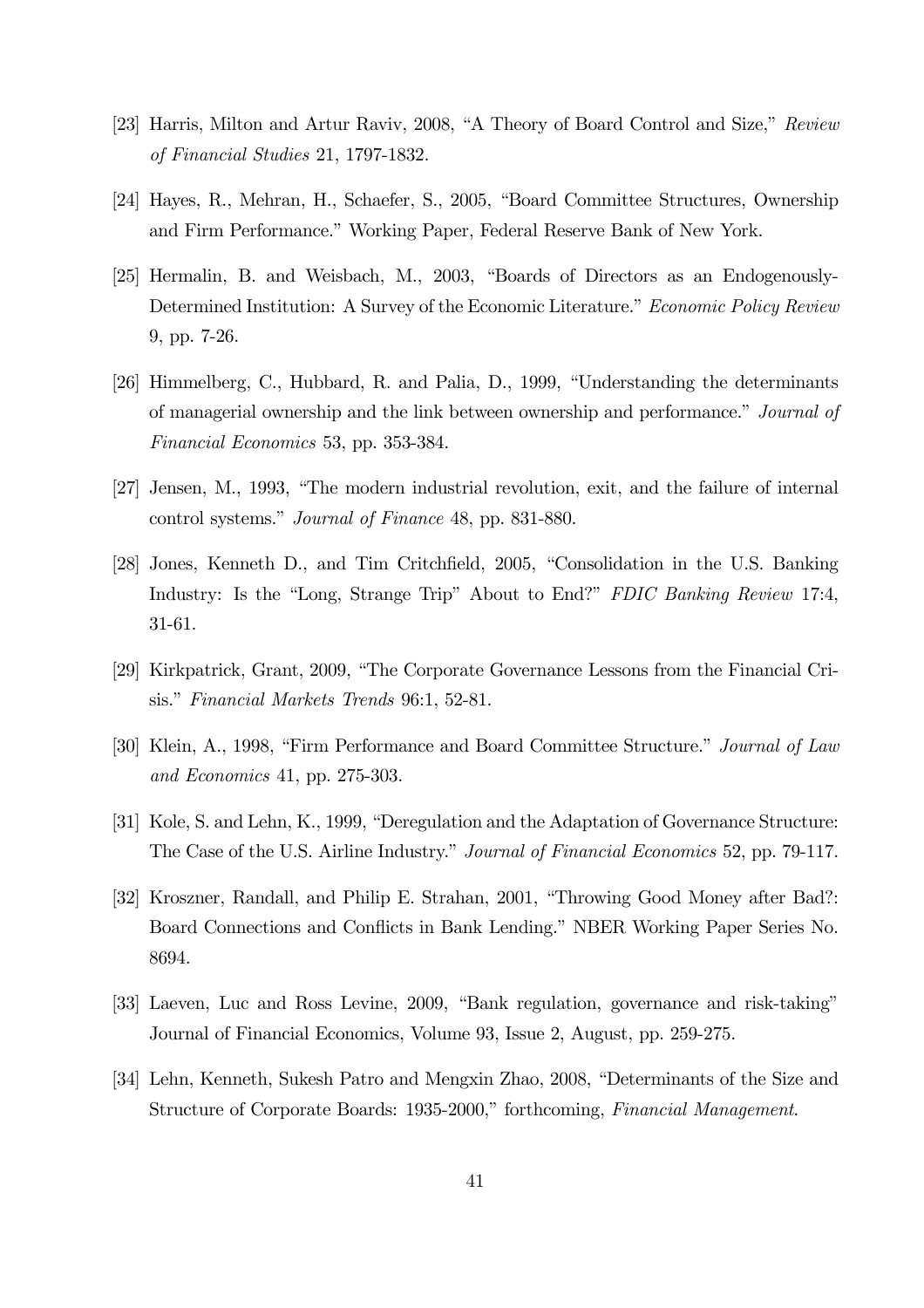- [35] Linck, James S., Jeffry M. Netter and Tina Yang, 2008, "The Determinants of Board Structure," Journal of Financial Economics 87, 308—328.
- [36] Mak, Y. T. and Yuan Li, 2001, "Determinants of corporate ownership and board structure: evidence from Singapore," Journal of Corporate Finance 7, pp. 235—256.
- [37] McConnell, J. and Servaes, H., 1990, "Additional evidence on equity ownership and corporate value." Journal of Financial Economics 27, pp. 595-612.
- [38] Mehran, H., 1995, "Executive compensation structure, ownership and firm performance." Journal of Financial Economics 38, pp. 163-184.
- [39] Morck, R., Shleifer, A. and Vishny, R., 1988, "Management Ownership and Market Valuation: An Empirical Analysis." Journal of Financial Economics 20, pp. 293-315.
- [40] XXMoyer, L. 2008, "Off with their heads", April 4, Forbes.com, available at http://www.forbes.com/2008/04/11/shareholders-banking-iss-biz-wallcx\_lm\_0411proxy.html.
- [41] Penas, María Fabianam, and Haluk Unal, 2004, "Gains in Bank Mergers: Evidence from the Bond Markets." Journal of Financial Economics 74:1, 149—79.
- [42] Pettigrew, A. "On studying managerial elites." Strategic Management Journal, 1992, 13, pp. 163-182.
- [43] Rhoades, S. "Bank Mergers and Industrywide Structure, 1980-1994." Staff Study, Board of Governors of the Federal Reserve System, Washington, D.C., 1996.
- [44] Raheja, Charu G., 2005, "Determinants of board size and composition: A theory of corporate boards," Journal of Financial and Quantitative Analysis 40, 307—329.
- [45] Schranz, Mary, 1993, "Takeovers Improve Firm Performance: Evidence from the Banking Industry." Journal of Political Economy 101:2, 299-326.
- [46] Stiroh, K. "How did bank holding companies prosper in the 1990s?" Journal of Banking and Finance, 2000, 24, pp. 1703-1745.
- [47] Vafeas, N. "Board meeting frequency and firm performance." Journal of Financial Economics, 1999, 53, pp. 113-142.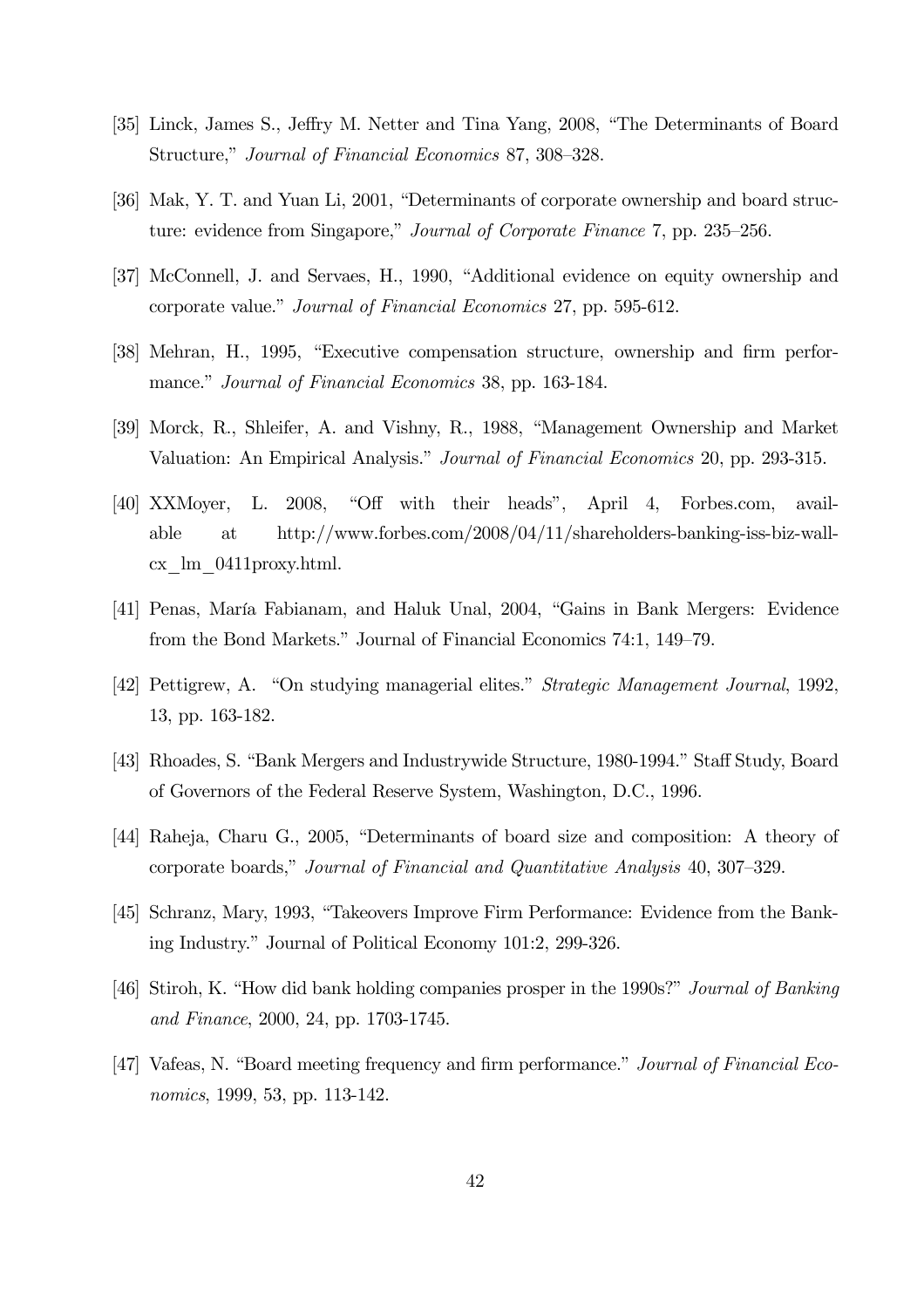- [48] Walker, Sir David, 2009, "A review of corporate governance in UK banks and other financial industry entities, Final recommendations," 26 November, http://www.hmtreasury.gov.uk/d/walker\_review\_261109.pdf.
- [49] Wooldridge, Jeffrey, 2002, Econometric Analysis of Cross Section and Panel Data, MIT Press, Cambridge, Massachussetts.
- [50] Wulf, J., 2004, "Do CEOs of Target Firms Trade Power for Premium? Evidence from "Mergers of Equals." Journal of Law, Economics and Organization, 2004, 20, pp. 60-101.
- [51] Yermack, D., 1996, "Higher market valuation of companies with a small board of directors." Journal of Financial Economics 40, pp. 185-211.
- [52] Zhou, X., 2001, "Understanding the determination of managerial ownership and its relationship to firm performance: comment." Journal of Financial Economics 62, pp. 559-571.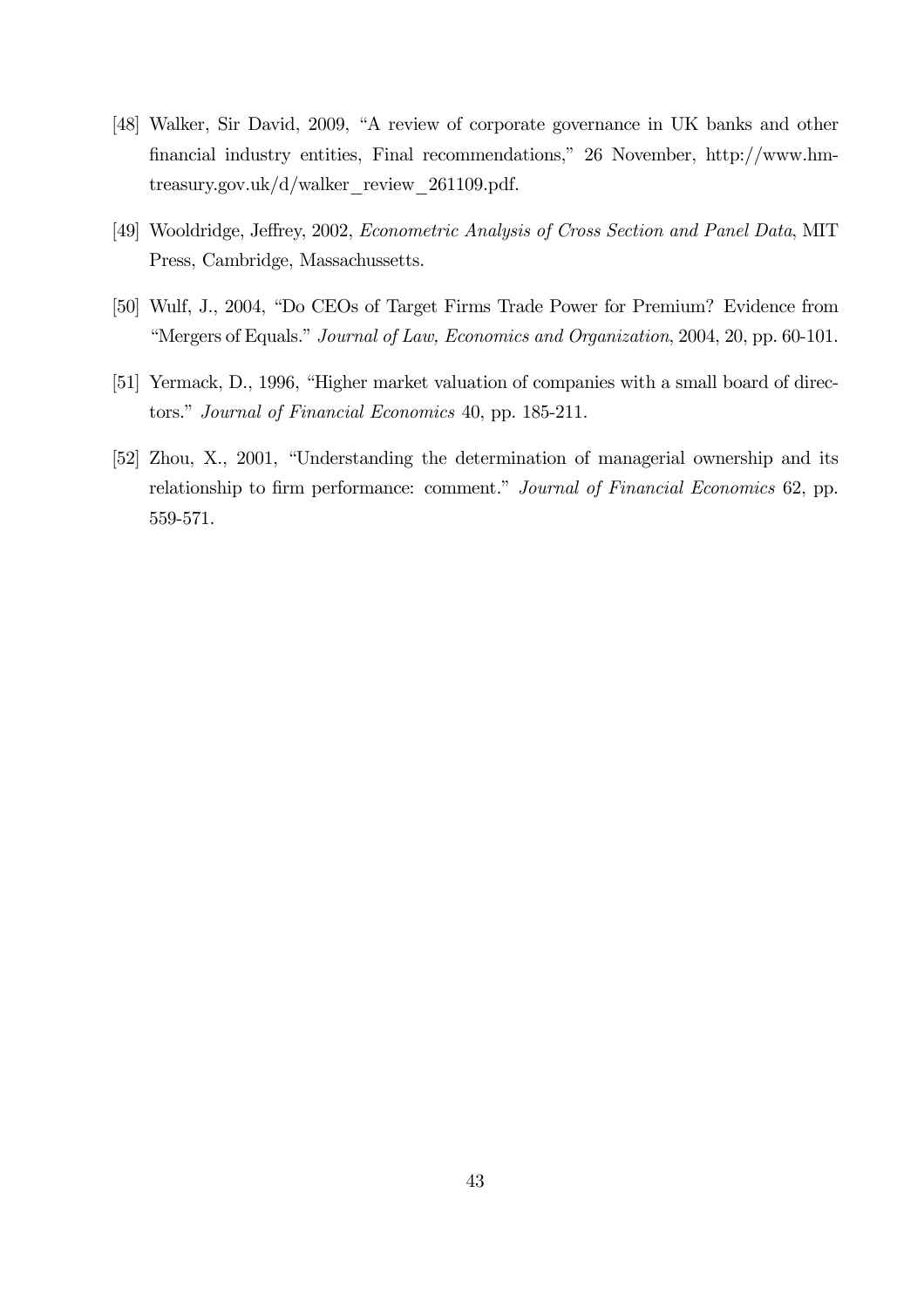# **Figure 1: Number of FDIC-Insured Commercial Banks, 1934-99**

Data on number of institutions is from the FDIC historical statistics on banking. The number of banks is indicated by the solid line and measured on the left axis. The number of branches is indicated by the dotted line and measured on the right axis. The dotted vertical line at year=1986 indicates the first year of our primary data set on BHCs described in Table 1.



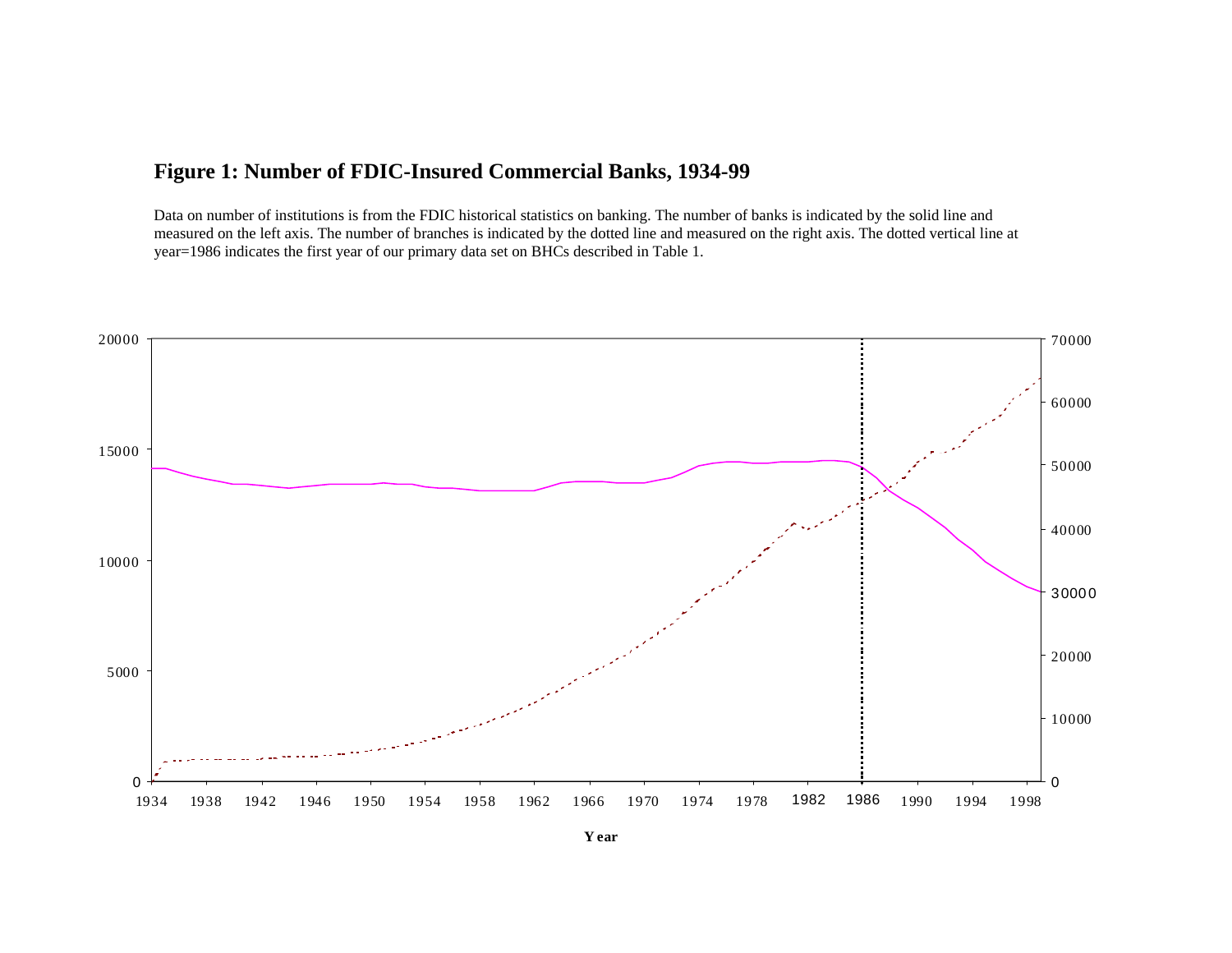# **Figure 2: Plot of Average Board Size Over the Years 1965-1999**

Tables 1A and D describe the sample firms. From 1982-1999 all sample firms are BHCs. Prior to 1982, the sample firms consist of a mixture of BHCs and banks. We determine the predecessor banks to the BHCs in our primary data set from Moody's Bank and Finance Manuals. Data prior to 1986 is from Moody's Bank and Finance Manuals. Data post-1986 is from bank proxy statements. The average is taken over the number of institutions in a given year. In 1965, there were 34 institutions; during 1966-1996 there were 35 institutions. In 1997, 1998 and 1999, there were 34, 33 and 32 institutions, respectively.

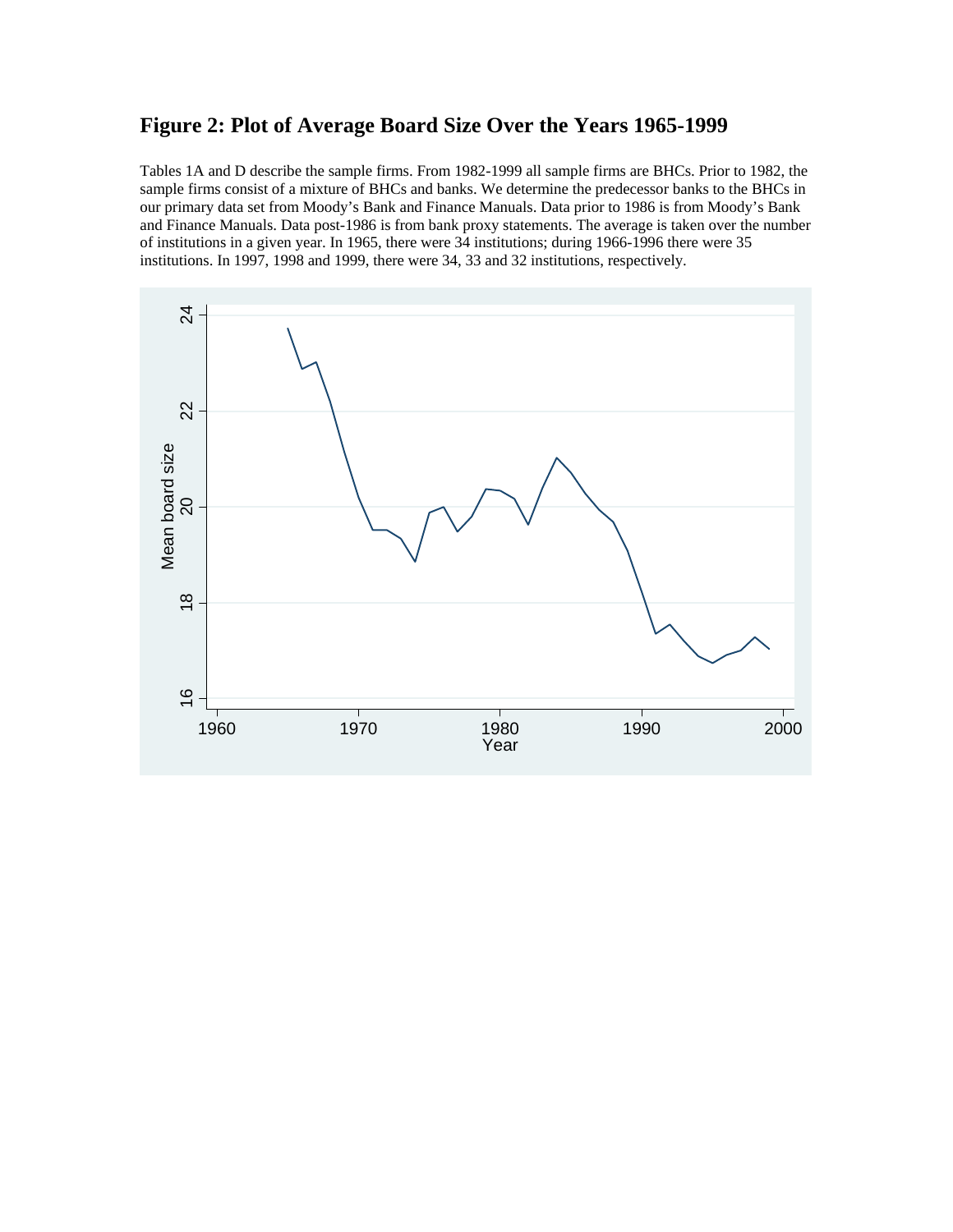# **Figure 3: Plot of the Average Fraction of Non-Insiders Over the Years 1965-1999**

Tables 1A and D describe the sample firms. From 1982-1999 all sample firms are BHCs. Prior to 1982, the sample firms consist of a mixture of BHCs and banks. We determine the predecessor banks to the BHCs in our primary data set from Moody's Bank and Finance Manuals. The figure shows the ratio of non-insiders to board size from 1965 to 1999. A noninsider is defined to be any director who is not currently an officer of the banking firm's headquarters. By headquarters we mean the top layer of the organizational hierarchy of the banking firm. Data prior to 1986 is from Moody's Bank and Finance Manuals. Data post-1986 is from bank proxy statements. The number of non-insiders may not necessarily be comparable across banks and BHCs, since it is not always possible to identify officers of the BHC whose primary position is with a subsidiary of the BHC from Moody's Bank and Finance Manuals. In contrast, it may be easier to identify all officers of a bank who sit on the board of the bank. Thus, banks may appear to have more insiders than BHCs. 1982 is first year all sample firms were BHCs. The average is taken over the number of institutions in a given year. In 1965, there were 34 institutions; during 1966-1996 there were 35 institutions. In 1997, 1998 and 1999, there were 34, 33 and 32 institutions, respectively.

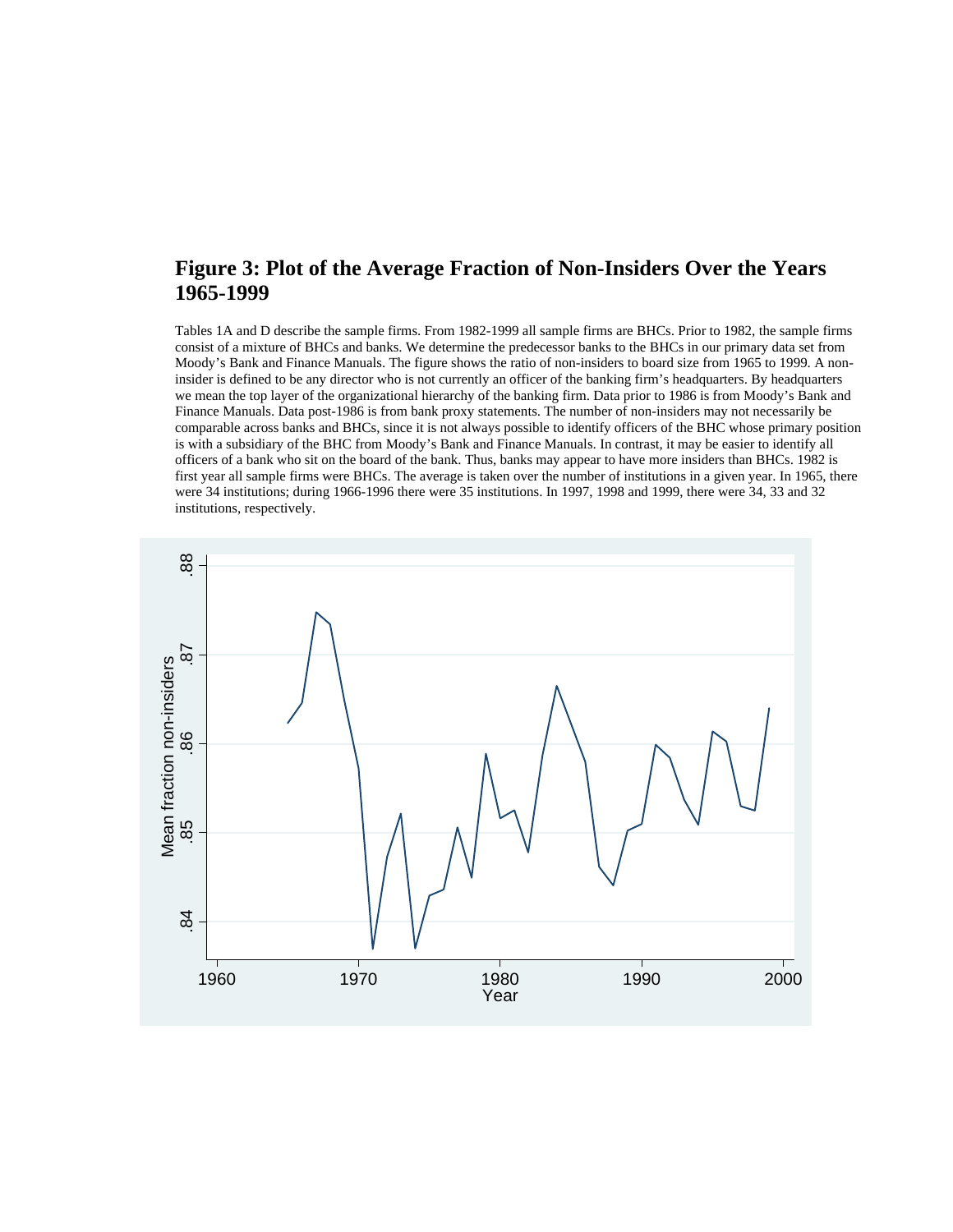### **Table 1A Summary Statistics for Sample of BHCs from 1986-1999**

Table 1A shows summary statistics for select financial variables, board size and board composition and control variables for our sample of 35 BHCs from 1986-1999. All financial variables were collected from the fourth quarter *Consolidated Financial Statements for Bank Holding Companies* (Form FR Y-9C) from the Federal Reserve Board, except monthly stock returns which were collected from CRSP. Sample data is not available for all firms for all years because of missing data (primarily due to missing proxy statements) and because of acquisitions of sample banks in 1997-1999. Our measure of Q is the ratio of the firm's market value to book value of its assets. The firm's market value is calculated as book value of assets minus book value of equity plus market value of equity. Return on assets (ROA) is calculated as the ratio of net income to book value of assets. We calculate a measure of bank capital, its primary capital ratio, which we define as the sum of the book value of common stock, perpetual preferred stock, surplus, undivided profits, capital reserves, mandatory convertible debt, loan and lease loss reserves, and minority interests in consolidated subsidiaries minus intangible assets. Volatility of stock price is measured as the standard deviation of the monthly returns on the stock price for the given year. Data on the governance characteristics, including CEO ownership, is collected from proxy statements filed with the SEC. We consider a director to be an insider if he works for the firm and affiliated if he has had any previous business relationship with the firm or family relationship with its officers. All other directors are outsiders. We classify boards as being interlocked if any inside director sits on the board of an affiliated or outside director. Meeting fees is the amount directors get paid to attend board meetings.

|                                          | <b>Observations</b> | Mean  | Std. Deviation | Minimum          | Maximum |
|------------------------------------------|---------------------|-------|----------------|------------------|---------|
| <b>Financial Variables</b>               |                     |       |                |                  |         |
| Tobin's Q                                | 480                 | 1.05  | 0.08           | 0.95             | 1.55    |
| Return on assets                         | 480                 | 0.01  | 0.01           | $-0.03$          | 0.02    |
| Total assets (in millions of \$)         | 480                 | 40900 | 59200          | 3007             | 633000  |
| Capital ratio                            | 480                 | 0.08  | 0.02           | 0.03             | 0.15    |
| Volatility                               | 484                 | 0.08  | 0.03           | 0.01             | 0.22    |
| <b>Board Size and Composition</b>        |                     |       |                |                  |         |
| Board size                               | 472                 | 17.97 | 5.33           | 8                | 36      |
| Fraction of outside directors            | 472                 | 0.69  | 0.15           | 0.10             | 0.95    |
| Fraction of non-inside directors         | 472                 | 0.80  | 0.08           | 0.44             | 0.95    |
| <b>Other Governance Characteristics</b>  |                     |       |                |                  |         |
| Number of committees                     | 472                 | 4.42  | 1.64           | 1                | 9       |
| Committee members / Number committees    | 446                 | 1.87  | 0.92           | 0.14             | 5       |
| % committees chaired by outsiders        | 472                 | 62.43 | 30.23          | $\boldsymbol{0}$ | 100     |
| Average number of committees per chair   | 446                 | 2.03  | 0.83           | 1                | 5.33    |
| Meetings per year                        | 472                 | 8.48  | 3.30           | 2                | 24      |
| Meeting fee                              | 471                 | 994   | 617            | $\mathbf{0}$     | 9000    |
| Average other directorship for outsiders | 472                 | 1.76  | 0.88           | $\mathbf{0}$     | 5.29    |
| Average other directorship for insiders  | 471                 | 1.49  | 1.31           | $\boldsymbol{0}$ | 7       |
| Dummy if board interlock exists          | 482                 | 0.39  | 0.49           | $\boldsymbol{0}$ | 1       |
| % CEO ownership                          | 463                 | 2.27  | 6.83           | $\theta$         | 49.44   |
| Dummy if pay directors deferred comp.    | 482                 | 0.95  | 0.23           | $\boldsymbol{0}$ | 1       |
| Dummy if pay directors deferred stock    | 482                 | 0.31  | 0.46           | $\theta$         |         |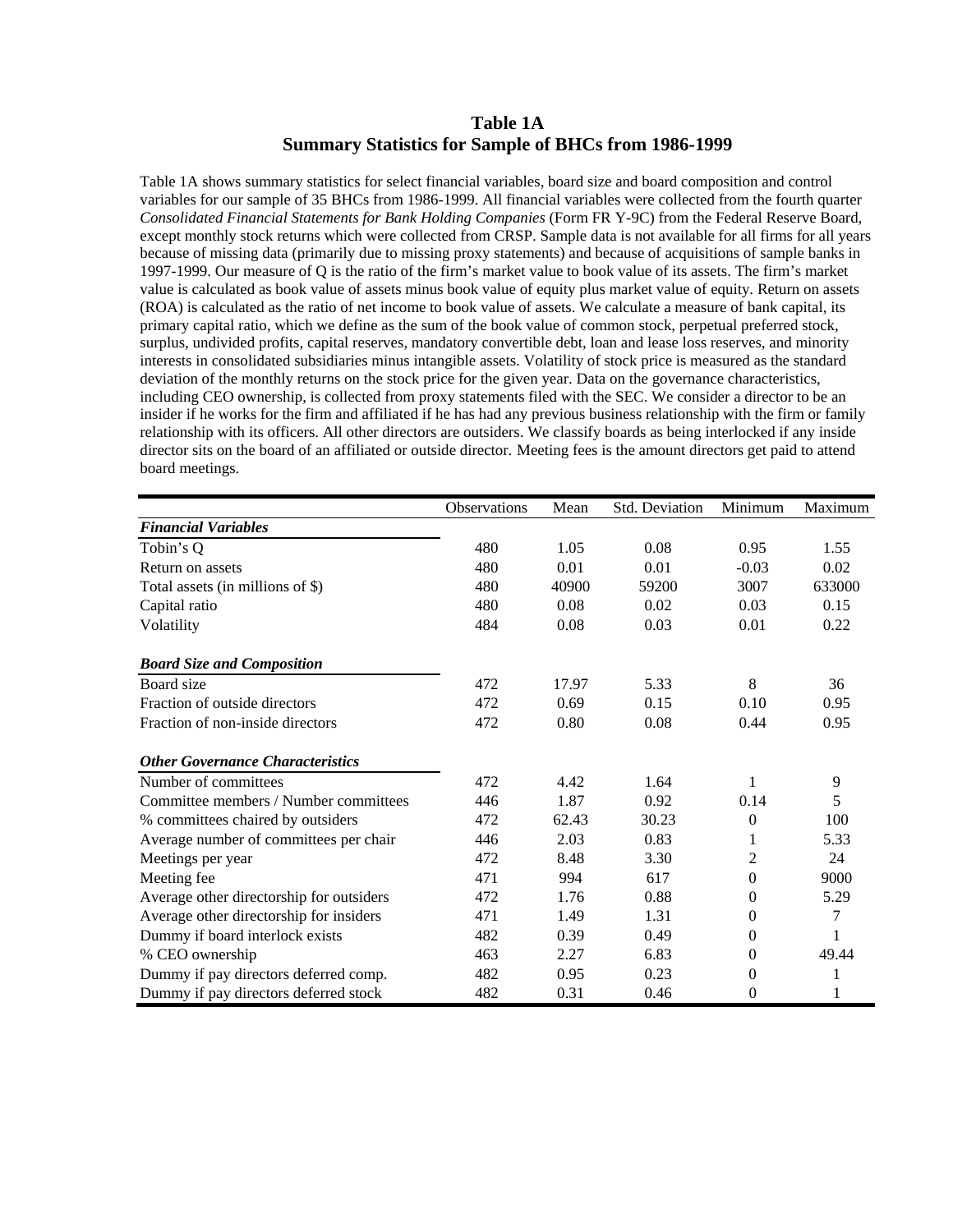# **Table 1B Summary Statistics for Changes in Board Size and Composition**

Table 1B shows summary statistics for data on changes in board size and composition for our sample firms during the period 1986-1999. The top panel shows summary statistics for the number of years in which there were changes in board size, the fraction of outsiders and the fraction of non-insiders. The middle panel shows summary statistics for these changes. The bottom panel shows summary statistics for the proportional changes these changes represent. The proportional change is calculated as the change from the previous year divided by the amount in the current year. We consider a director to be an insider if he works for the firm and affiliated if he has had any previous business relationship with the firm or family relationship with its officers. All other directors are outsiders.

|                                     | <b>Observations</b> | Mean      | Std. Deviation | Minimum   | Maximum |
|-------------------------------------|---------------------|-----------|----------------|-----------|---------|
| <b>Number of Years with Changes</b> |                     |           |                |           |         |
| Board size                          | 35                  | 9.97      | 2.07           | 5         | 14      |
| Fraction of outside directors       | 35                  | 10.37     | 1.37           | 8         | 13      |
| Fraction of non-insiders            | 35                  | 9.91      | 1.81           | 5         | 13      |
| <b>Changes</b>                      |                     |           |                |           |         |
| Board size                          | 349                 | $-0.33$   | 3.20           | $-18$     | 14      |
| Fraction of outside directors       | 363                 | $1.36e-3$ | 0.08           | $-0.37$   | 0.30    |
| Fraction of non-insiders            | 347                 | $3.82e-4$ | 0.06           | $-0.19$   | 0.18    |
| <b>Proportional Changes in %</b>    |                     |           |                |           |         |
| Board size                          | 349                 | $-3.02$   | 18.34          | $-133.33$ | 53.85   |
| Fraction of outside directors       | 363                 | $-1.48$   | 19.49          | $-223.08$ | 46.15   |
| Fraction of non-insiders            | 347                 | $-0.20$   | 7.40           | $-39.29$  | 21.43   |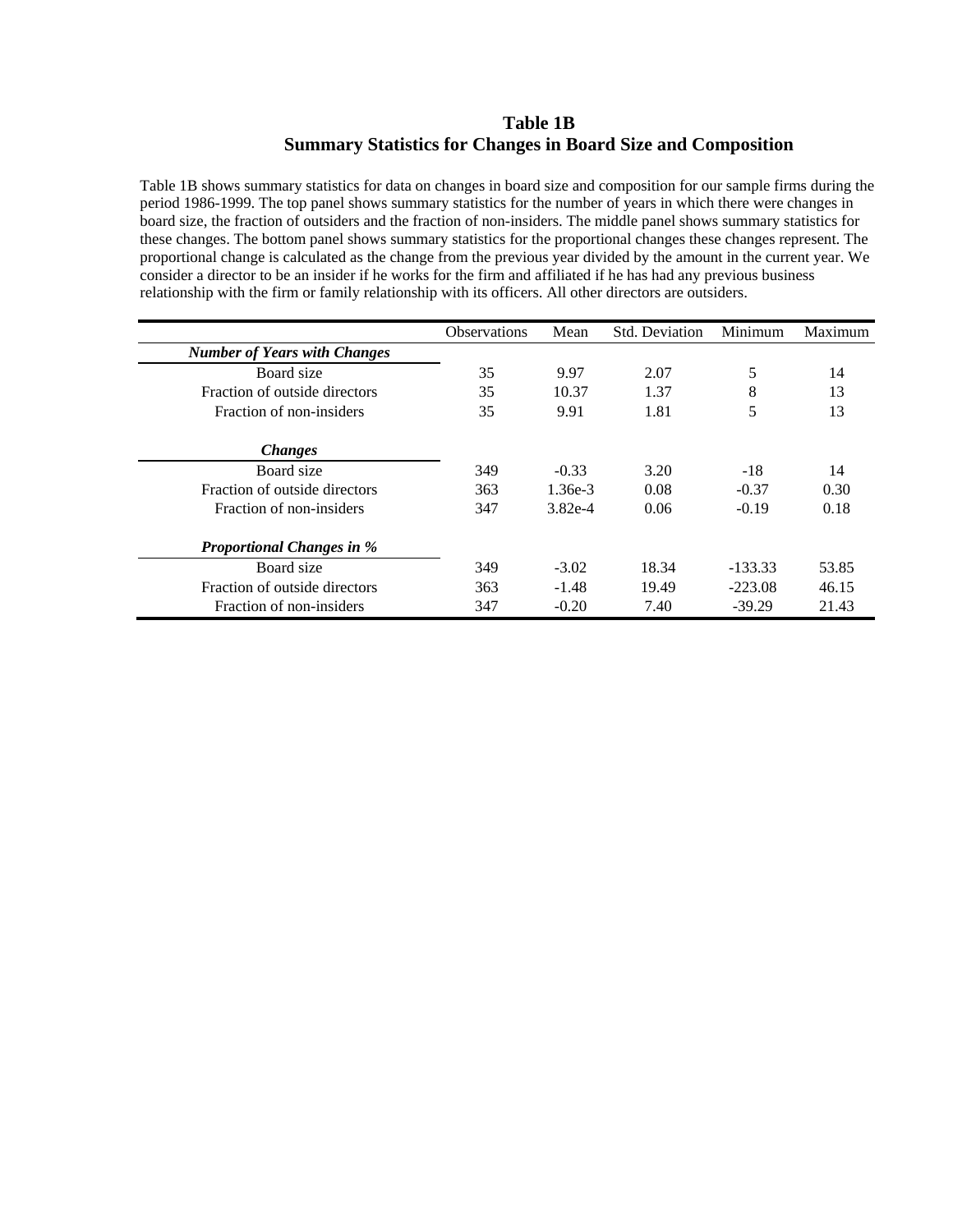# **Table 1C Summary Statistics for Board Additions Following Mergers and Acquisitions**

Table 1C shows summary statistics for data on additions to the board following mergers and acquisitions for our sample firms during the period 1986-1999. Directors who were added to the board following an M&A transaction are identified from proxy statements. Number of M&A with additions is the number of M&A transactions which involved additions to the board for each firm during 1986-1999. Number M&A directors in a given year is the sum of all directors on the board in that year who joined the board as the result of an M&A transaction. Ratio of M&A directors to board size is the fraction of directors who joined the board as the result of an M&A transaction.

|                                              | <b>Observations</b> | Mean  | Std. Deviation | Minimum        | Maximum |
|----------------------------------------------|---------------------|-------|----------------|----------------|---------|
| <b>Transaction Data</b>                      |                     |       |                |                |         |
| Number of M&A with additions                 | 35                  | 2.03  | 1.79           | $\theta$       | 6       |
| Number of directors added in M&A transaction | 71                  | 3.61  | 3.03           |                | 14      |
| Fraction of acquirer's board added in M&A    | 70                  | 0.17  | 0.14           | 0.03           | 0.56    |
| transaction                                  |                     |       |                |                |         |
| <b>Board Composition</b>                     |                     |       |                |                |         |
| Number M&A directors                         | 482                 | 2.52  | 3.58           | 0              | 16      |
| Number non M&A directors                     | 472                 | 15.45 | 5.09           | $\overline{4}$ | 36      |
| Ratio of M&A directors to board size         | 472                 | 0.13  | 0.18           | 0              | 0.68    |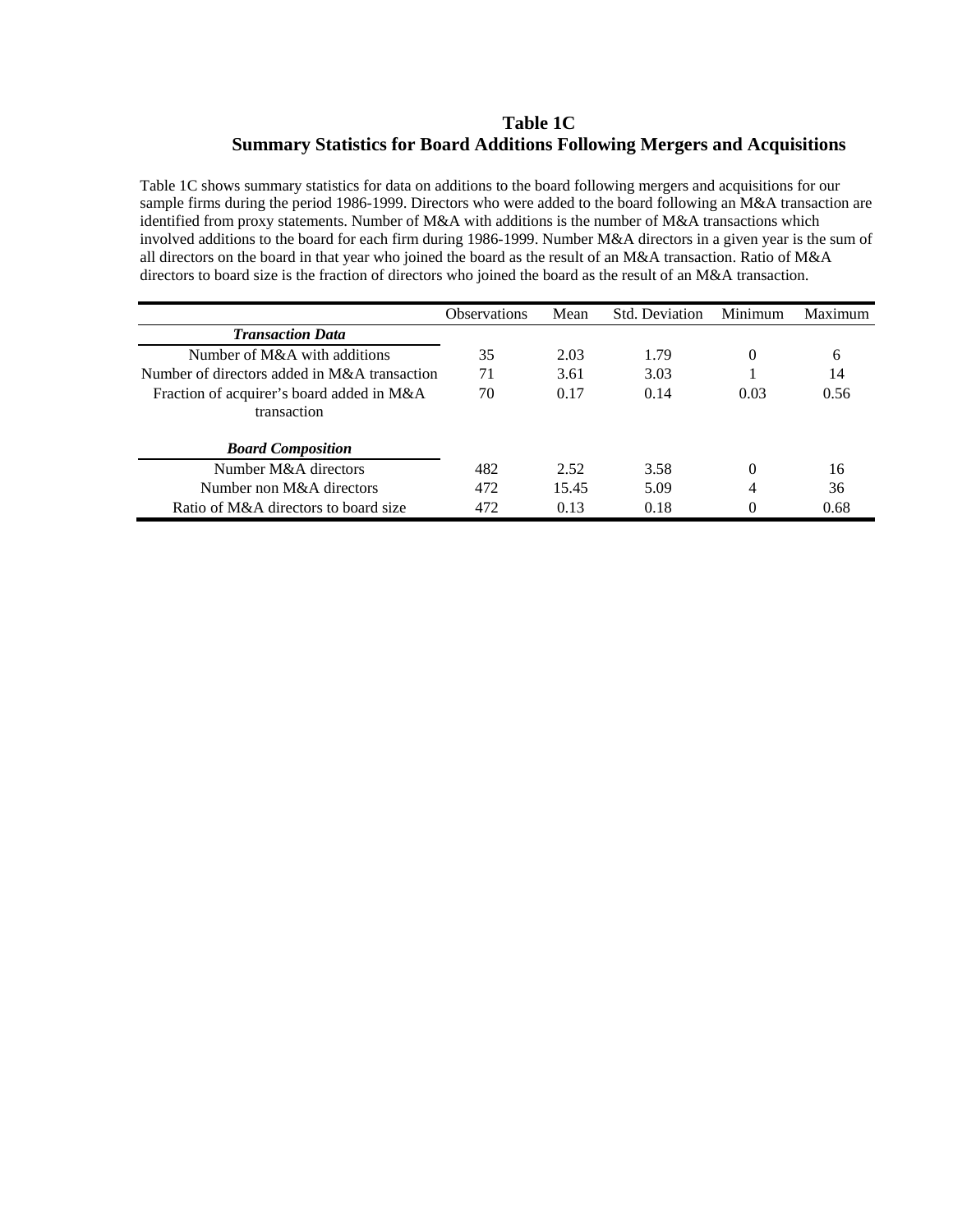### **Table 1D Summary Statistics for Banking Firms 1965-1985**

Table 1D shows summary statistics for select financial variables, board size and composition of the predecessors of the BHCs in our 1986-1999 data over the period of 1965-1985. 1965 is the first year we can obtain stock price data in CRSP for at least one of our sample BHCs. From 1982-1999, all sample firms are BHCs. Prior to 1982, the sample firms consist of a mixture of BHCs and banks. We determine the predecessor banks to the BHCs in our primary data set from Moody's Bank and Finance Manuals. Balance sheet data for BHCs was collected from the fourth quarter *Consolidated Financial Statements for Bank Holding Companies* (Form FR Y-9C) from the Federal Reserve Board. Balance sheet data for banks was collected from *Reports of Condition and Income (Call Reports)*. Monthly stock returns are from CRSP. Our measure of Tobin's Q is the ratio of the firm's market value to book value of its assets. Our proxy for market value is the book value of assets minus the book value of equity plus the market value of equity. Return on assets (ROA) is calculated as the ratio of net income to book value of assets. Capital/assets=Book value equity/Book value assets. Volatility of stock price is measured as the standard deviation of the monthly returns on the stock price for the given year. Data on board characteristics is from Moody's Bank and Finance Manuals. A noninsider is defined to be any director who is not currently an officer of the banking firm's headquarters.

|                                   | <b>Observations</b> | Mean  | Std. Deviation | Minimum   | Maximum |
|-----------------------------------|---------------------|-------|----------------|-----------|---------|
| <b>Financial Variables</b>        |                     |       |                |           |         |
| Tobin's Q                         | 473                 | 1.00  | 0.03           | 0.94      | 1.14    |
| Return on assets                  | 473                 | 0.01  | $2.7e-3$       | $3.98e-4$ | 0.02    |
| Total assets (in millions of \$)  | 473                 | 9030  | 13900          | 707       | 87700   |
| Capital/assets                    | 473                 | 0.06  | 0.01           | 0.03      | 0.11    |
| Volatility                        | 459                 | 0.07  | 0.03           | 0.02      | 0.18    |
| <b>Board Size and Composition</b> |                     |       |                |           |         |
| Board size                        | 473                 | 20.35 | 5.77           | 5         | 43      |
| Fraction of non-insiders          | 473                 | 0.85  | 0.07           | 0.40      | 0.97    |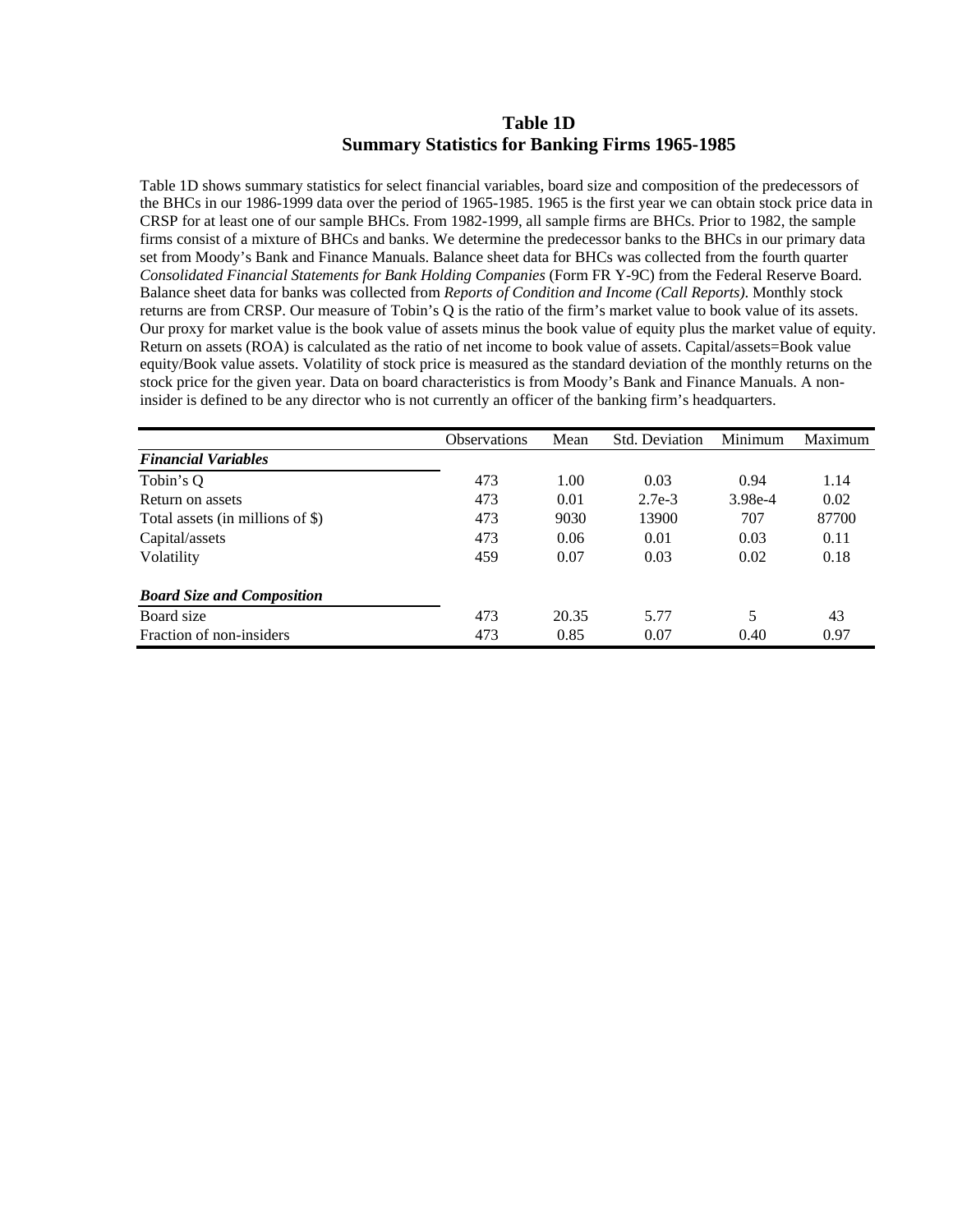# **Table 1E Summary Statistics for Additional Complexity Measures and Subsidiary Board Seats**

The top panel of Table 1E shows summary statistics of complexity measures for our BHCs over the 1986-1990 period. Number Tier 1 subsidiaries is the number of subsidiaries that are directly controlled by the parent BHC. Number of states is the number of states that domestic Tier 1 subsidiary headquarters are located in. Organizational structure data is from the Federal Reserve's National Income Center (NIC). Total deposits and subordinated debt data are from Form FR Y-9Cs. The bottom panel of Table E shows data on the extent to which the parent BHC board overlaps with the board of the lead bank. Data on subsidiary directorships are obtained from proxy statements. Overlap with lead bank board is the fraction of parent BHC directors who also sit on the board of the BHC's lead bank. Directors sit on subsidiary boards is a dummy variable equal to 1 if any BHC director sits on the board of a subsidiary bank in a given year. Number lead bank directorships is the number of parent BHC directors sitting on the board of the lead bank. Number M&A directors with lead bank directorships is the number of parent BHC directors who joined the board as a result of an M&A transaction who also sit on the board of the lead bank.

|                                                     | <b>Observations</b> | Mean     | Std.      | Minimum        | Maximum  |
|-----------------------------------------------------|---------------------|----------|-----------|----------------|----------|
|                                                     |                     |          | Deviation |                |          |
| <b>Panel A: Complexity measures</b>                 |                     |          |           |                |          |
| Total deposits (in millions)                        | 478                 | 25069.33 | 32028.63  | 2416.958       | 357260   |
| Number Tier 1 subsidiaries                          | 478                 | 18.23013 | 13.25343  |                | 75       |
| Number of states                                    | 478                 | 4.566946 | 3.0937    |                | 18       |
| Subordinated debt/Assets                            | 478                 | 0.012455 | 0.010882  | $\overline{0}$ | 0.050765 |
|                                                     |                     |          |           |                |          |
| <b>Panel B: Subsidiary directorships</b>            |                     |          |           |                |          |
| Overlap with lead bank board                        | 476                 | 0.510891 | 0.424332  | $\theta$       |          |
| Directors sit on subsidiary boards                  | 482                 | 0.838174 | 0.368674  | $\Omega$       |          |
| Number lead bank directorships                      | 482                 | 7.798755 | 7.402517  | $\Omega$       | 29       |
| Number directors w/o lead bank directorships        | 482                 | 7.993776 | 8.265222  | $\Omega$       | 31       |
| Number lead bank directorships held by non-insiders | 482                 | 5.983402 | 6.636989  | $\Omega$       | 25       |
| Number M&A directors with lead bank directorships   | 482                 | 0.417012 | 1.279277  | $\Omega$       | 8        |
| Number M&A directors w/o lead bank directorships    | 482                 | 2.103734 | 3.421472  | $\Omega$       | 16       |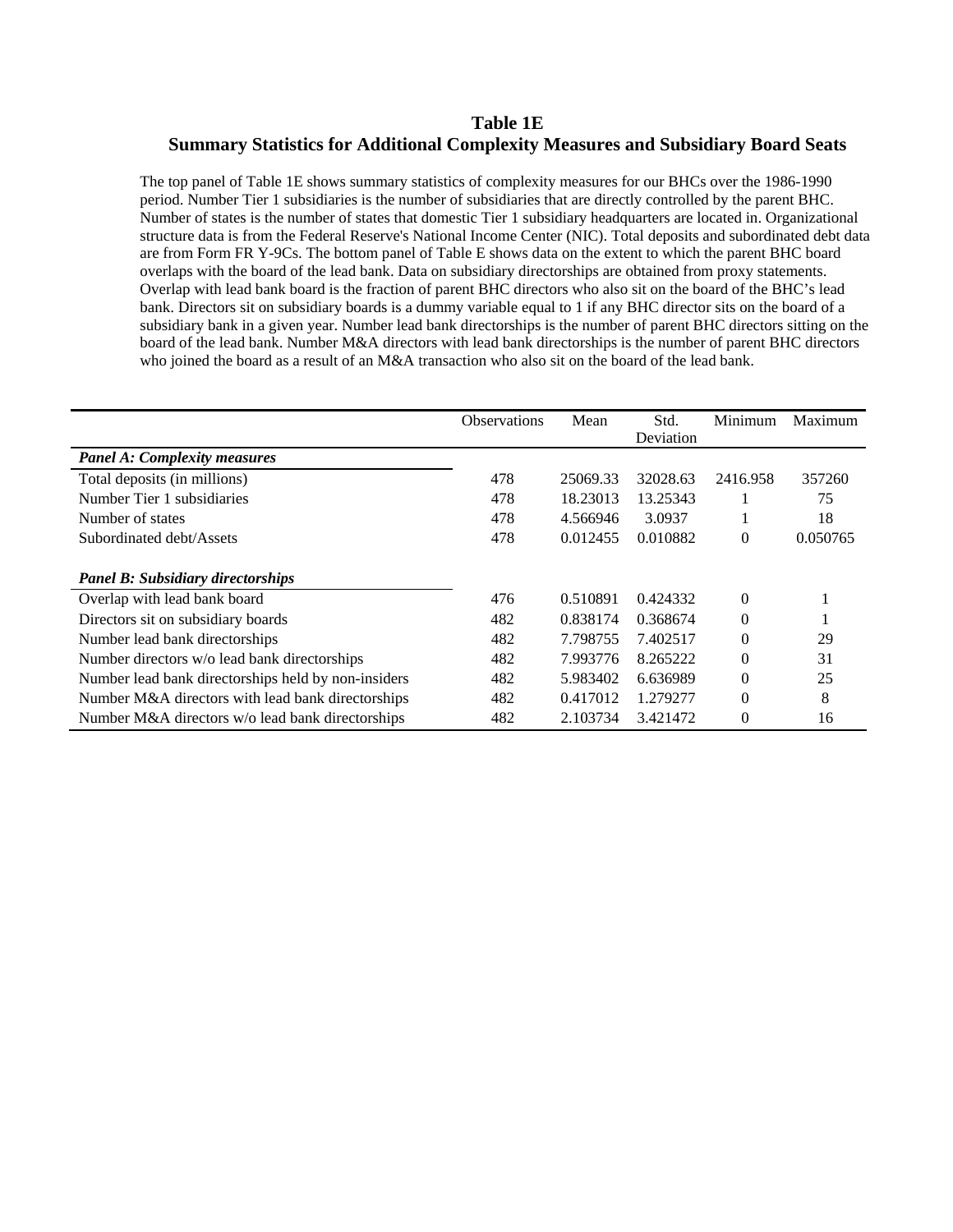### **Table 2 (continued on next page) Fixed Effect Regressions of Tobin's Q on Board Structure plus Controls**

Table 2 shows fixed effect regressions of Tobin's Q on the natural logarithm of board size, the fraction of outside directors and financial and governance controls using the sample of BHCs from 1986-1999. Tobin's Q=(book value of assets+market value of equity-book value of equity)/book value of assets. We consider a director to be an insider if he works for the firm and affiliated if he has had any previous business relationship with the firm or family relationship with its officers. All other directors are outsiders. The specification in column VI uses board size instead of the natural logarithm of board size. Table 1A describes the sample and the control variables further. Columns vary by the regressors they include. All specifications include year dummies and firm fixed-effects. Absolute values of robust t-statistics are in brackets. Significance levels: (\*\*\*)- 1% (\*\*)-5% (\*)-10%.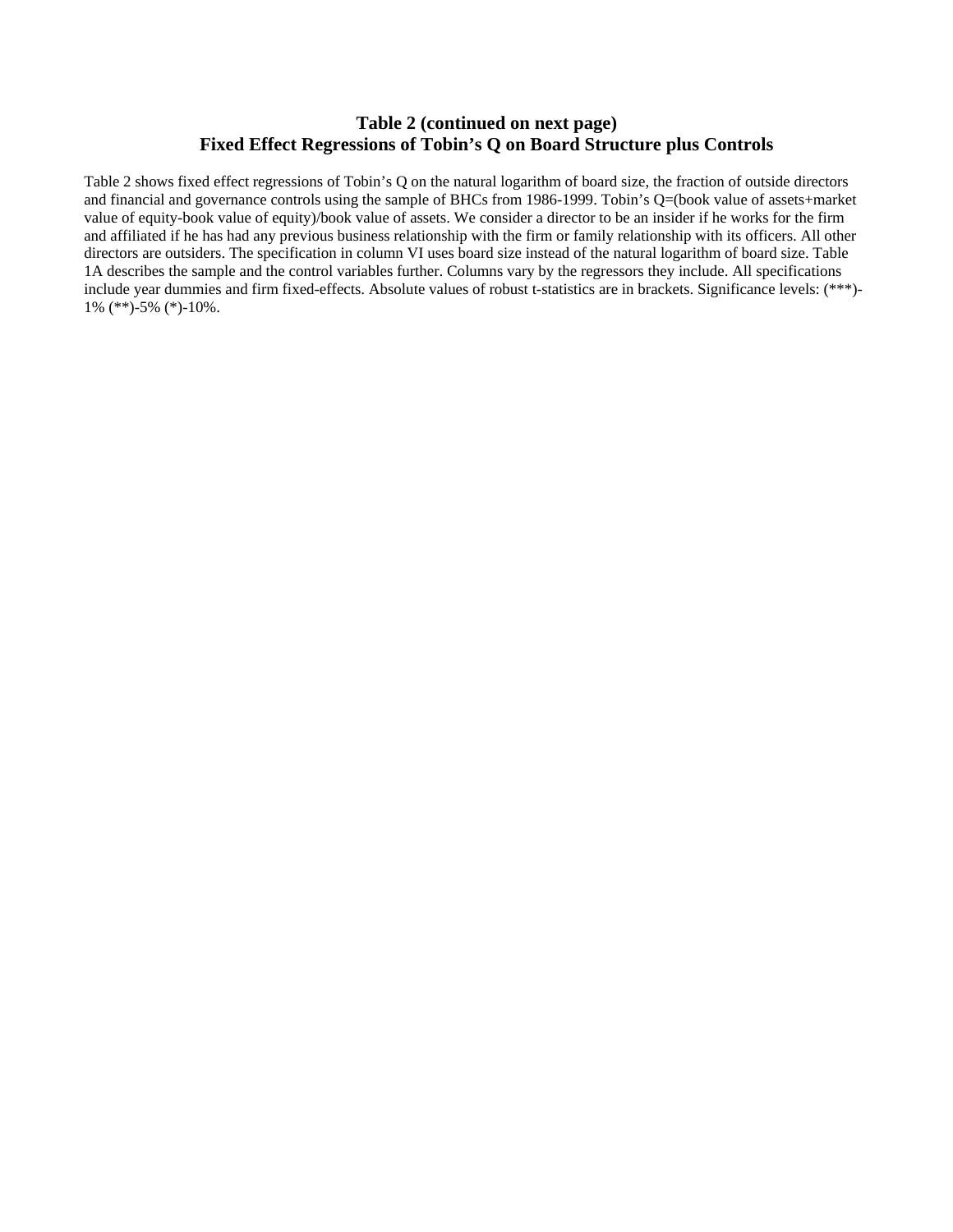|                                        | Dependent Variable: Tobin's Q |                         |             |             |                         |             |  |  |
|----------------------------------------|-------------------------------|-------------------------|-------------|-------------|-------------------------|-------------|--|--|
|                                        | I                             | $\overline{\mathbf{I}}$ | $\rm III$   | IV          | $\overline{\mathbf{V}}$ | VI          |  |  |
| Ln (Board size)                        | $0.018*$                      | $0.021**$               | $0.019*$    | $0.01\,$    | $0.017*$                |             |  |  |
|                                        | [1.82]                        | [2.16]                  | [1.88]      | [0.97]      | [1.67]                  |             |  |  |
| Board size                             |                               |                         |             |             |                         | $0.001**$   |  |  |
|                                        |                               |                         |             |             |                         | [2.01]      |  |  |
| Fraction of outside directors          | 0.025                         | $2.24e-4$               | 0.01        | $9.6e-5$    |                         | 0.011       |  |  |
|                                        | [1.12]                        | [0.01]                  | [0.45]      | [0.00]      |                         | [0.53]      |  |  |
| Fraction of non-insiders               |                               |                         |             |             | 0.041                   |             |  |  |
|                                        |                               |                         |             |             | [1.48]                  |             |  |  |
| Ln (Number committees)                 |                               | $-0.039***$             | $-0.042***$ | $-0.031**$  | $-0.043***$             | $-0.041***$ |  |  |
|                                        |                               | [2.94]                  | [3.20]      | [2.59]      | [3.23]                  | [3.16]      |  |  |
| Committee members / Number             |                               | 0.009                   | 0.011       | $-0.002$    | 0.01                    | 0.011       |  |  |
| committees                             |                               |                         |             |             |                         |             |  |  |
|                                        |                               | [1.21]                  | [1.29]      | [0.23]      | [1.29]                  | [1.30]      |  |  |
| % Outside chair                        |                               | 3.83e-5                 | $-6.63e-6$  | 1.31e-5     | 5.69e-6                 | $-1.97e-5$  |  |  |
|                                        |                               | [0.31]                  | [0.05]      | [0.11]      | [0.05]                  | [0.16]      |  |  |
| Avg. number committees per chair       |                               | $-0.001$                | $-0.001$    | 0.009       | $-0.001$                | $-0.001$    |  |  |
|                                        |                               | [0.12]                  | [0.12]      | [1.22]      | [0.12]                  | [0.15]      |  |  |
| Ln (Number board meetings)             |                               |                         | $-0.007$    | $-0.005$    | $-0.01$                 | $-0.007$    |  |  |
|                                        |                               |                         | [0.82]      | [0.61]      | [1.07]                  | [0.77]      |  |  |
| Meeting fee                            |                               |                         | $0.000**$   | $0.000**$   | $0.000**$               | $0.000**$   |  |  |
|                                        |                               |                         | [2.56]      | [2.37]      | [2.37]                  | [2.50]      |  |  |
| Avg. other directorships for outsiders |                               |                         | $-0.007*$   | $-0.006$    | $-0.006*$               | $-0.007*$   |  |  |
|                                        |                               |                         | [1.71]      | [1.58]      | [1.67]                  | [1.76]      |  |  |
| Avg. other directorships for insiders  |                               |                         | $-0.007***$ | $-0.006***$ | $-0.008***$             | $-0.007***$ |  |  |
|                                        |                               |                         | [3.47]      | [2.96]      | [3.72]                  | [3.54]      |  |  |
| Dummy if board interlock exists        |                               |                         |             | $-0.011**$  |                         |             |  |  |
|                                        |                               |                         |             | [2.50]      |                         |             |  |  |
| % CEO ownership                        |                               |                         |             | $-0.008***$ |                         |             |  |  |
|                                        |                               |                         |             | [3.46]      |                         |             |  |  |
| Dummy if pay directors deferred stock  |                               |                         |             | $-0.016***$ |                         |             |  |  |
|                                        |                               |                         |             | [2.74]      |                         |             |  |  |
| Dummy if pay directors deferred        |                               |                         |             | $-1.74e-4$  |                         |             |  |  |
| comp.                                  |                               |                         |             |             |                         |             |  |  |
|                                        |                               |                         |             | [0.02]      |                         |             |  |  |
| Ln (Assets)                            | 0.001                         | $-0.007$                | $-0.007$    | $-0.009$    | $-0.007$                | $-0.007$    |  |  |
|                                        | [0.17]                        | [1.05]                  | [1.05]      | [1.42]      | [1.08]                  | [1.00]      |  |  |
| Capital ratio                          | $0.545**$                     | $0.713**$               | $0.736**$   | $0.922***$  | $0.736**$               | $0.747**$   |  |  |
|                                        | [2.17]                        | [2.33]                  | [2.42]      | [2.98]      | $[2.42]$                | [2.45]      |  |  |
| Volatility                             | $-0.008$                      | $-0.067$                | $-0.067$    | $-0.109$    | $-0.068$                | $-0.067$    |  |  |
|                                        | [0.08]                        | [0.80]                  | [0.80]      | [1.31]      | [0.83]                  | [0.80]      |  |  |
| Lagged ROA                             | 1.707***                      | 1.497***                | 1.416***    | 1.689***    | 1.438***                | 1.415***    |  |  |
|                                        | [3.58]                        | [3.13]                  | [2.91]      | [3.58]      | [2.92]                  | [2.90]      |  |  |
| Constant                               | $0.955***$                    | $1.148***$              | 1.083***    | $1.143***$  | 1.074***                | $1.111***$  |  |  |
|                                        | [5.54]                        | [8.21]                  | [9.03]      | [9.44]      | [8.99]                  | [9.30]      |  |  |
| Observations                           | 472                           | 446                     | 444         | 436         | 444                     | 444         |  |  |
| R-squared                              | 0.776                         | 0.788                   | 0.799       | 0.813       | $0.8\,$                 | 0.799       |  |  |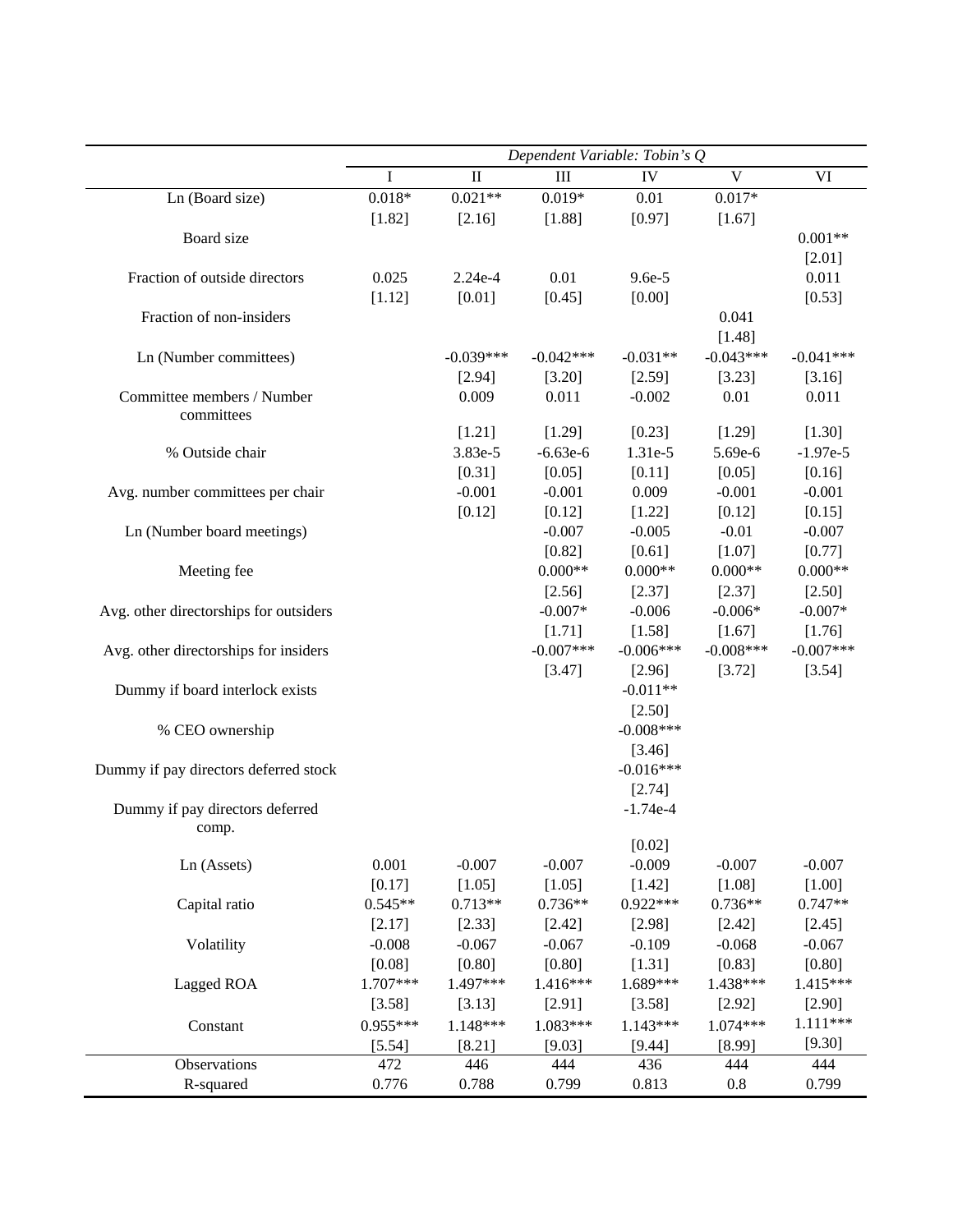# **Table 3 Instrumental Variable Regressions of Tobin's Q on Board Structure plus Controls**

Column I of Table 3 replicates the regression in column III of Table 2 after restricting our sample to the years for which our instrument is available: 1990-1999. Column II shows the first stage regression of Ln (Board size) on all explanatory variables from column I, including year dummies and firm fixed effects, and our instrument: Total passengers. Column III shows the second stage of our firm fixed-effect IV regressions of Tobin's Q on Ln (Board size) with Total passengers as the instrument for Ln (Board size). Total passengers is the sum of all passengers flying in and out of all local airports in the city of the BHC's headquarters according to data we obtain from the Air Carrier Statistics database compiled by the Bureau of Transportation Statistics. This data is only available from 1990 onward. Table 1A describes the sample and the control variables further. All specifications include year dummies and firm fixed-effects. The Hausman test statistic for the hypothesis that Ln (Board size) is uncorrelated with the error term of the performance regression is reported in the last row. The number of observations is 305 in all columns. Absolute values of robust t/z-statistics are in brackets. Significance levels: (\*\*\*)-1% (\*\*)-5% (\*)-10%.

|                                        | Dependent Variable: | Dependent Variable:    | Dependent Variable: | Dependent Variable: |
|----------------------------------------|---------------------|------------------------|---------------------|---------------------|
|                                        | Tobin's $Q$         | Ln (Board size)        | Tobin's Q           | Tobin's Q           |
|                                        | 1                   | $\mathbf{I}$           | III                 | IV                  |
| Ln (Board size)                        | $0.024*$            |                        | $-0.005$            | $-0.006$            |
|                                        | [1.70]              |                        | [0.05]              | [0.06]              |
| Fraction of outside directors          | 0.03                | $0.433***$             | 0.042               |                     |
|                                        | [0.85]              | [2.81]                 | [0.79]              |                     |
| Fraction of non-insiders               |                     |                        |                     | 0.077               |
|                                        |                     |                        |                     | [0.90]              |
| Ln (Number committees)                 | $-0.041**$          | $0.241***$             | $-0.033$            | $-0.034$            |
|                                        | [2.46]              | [2.94]                 | [1.07]              | [1.10]              |
| Committee members / Number committees  | 0.014               | $0.100**$              | 0.017               | 0.016               |
|                                        | [1.24]              | [2.08]                 | [1.16]              | [1.13]              |
| % Outside chair                        | 7.41e-6             | $-0.002***$            | $-5.01e-5$          | $-8.34e-6$          |
|                                        | [0.04]              | [3.10]                 | [0.20]              | [0.04]              |
| Avg. number committees per chair       | $-0.008$            | $-0.187***$            | $-0.014$            | $-0.013$            |
|                                        | [0.75]              | [3.57]                 | [0.64]              | [0.62]              |
| Ln (Number board meetings)             | $-0.007$            | 0.043                  | $-0.005$            | $-0.008$            |
|                                        | [0.59]              | $-0.82$                | [0.41]              | [0.64]              |
| Meeting fee                            | $0.000*$            | $-4.76E-05$            | 7.04e-6             | 5.99e-6             |
|                                        | [1.68]              | [1.45]                 | [0.74]              | [0.58]              |
| Avg. other directorships for outsiders | $-0.004$            | $-0.04$                | $-0.005$            | $-0.004$            |
|                                        | [0.70]              | [1.64]                 | [0.79]              | [0.69]              |
| Avg. other directorships for insiders  | $-0.006**$          | $-0.014$               | $-0.007*$           | $-0.008*$           |
|                                        | [2.09]              | [0.91]                 | [1.80]              | [1.81]              |
| Ln (Assets)                            | $-0.014$            | $-0.052$               | $-0.015$            | $-0.014$            |
|                                        | [0.99]              | [0.86]                 | [1.07]              | [1.05]              |
| Capital ratio                          | $0.936**$           | $-2.025*$              | $0.880***$          | $0.913***$          |
|                                        | [2.56]              | [1.87]                 | [2.89]              | [3.17]              |
| Volatility                             | $-0.014$            | 0.189                  | $-0.009$            | $-0.005$            |
|                                        | [0.12]              | [0.37]                 | [0.07]              | [0.04]              |
| Lagged ROA                             | 0.987               | 0.922                  | $1.004*$            | $1.073**$           |
|                                        | [1.50]              | [0.39]                 | [1.88]              | [1.97]              |
| Total passengers                       |                     | 5.730E-09**            |                     |                     |
|                                        |                     | [2.39]                 |                     |                     |
| Constant                               | $1.248***$          | 3.481***               | $1.340***$          | 1.304***            |
|                                        | [4.70]              | [3.14]                 | [3.43]              | [3.56]              |
| R-squared                              | 0.806               |                        |                     |                     |
| <b>Regression Type</b>                 | Firm fixed-effect,  | First-stage regression | Fixed-effect IV     | Fixed-effect IV     |
|                                        | 1990-1999           |                        | regression          | regression          |
| Hausman test statistic                 |                     |                        | $-0.31$             | $-0.32$             |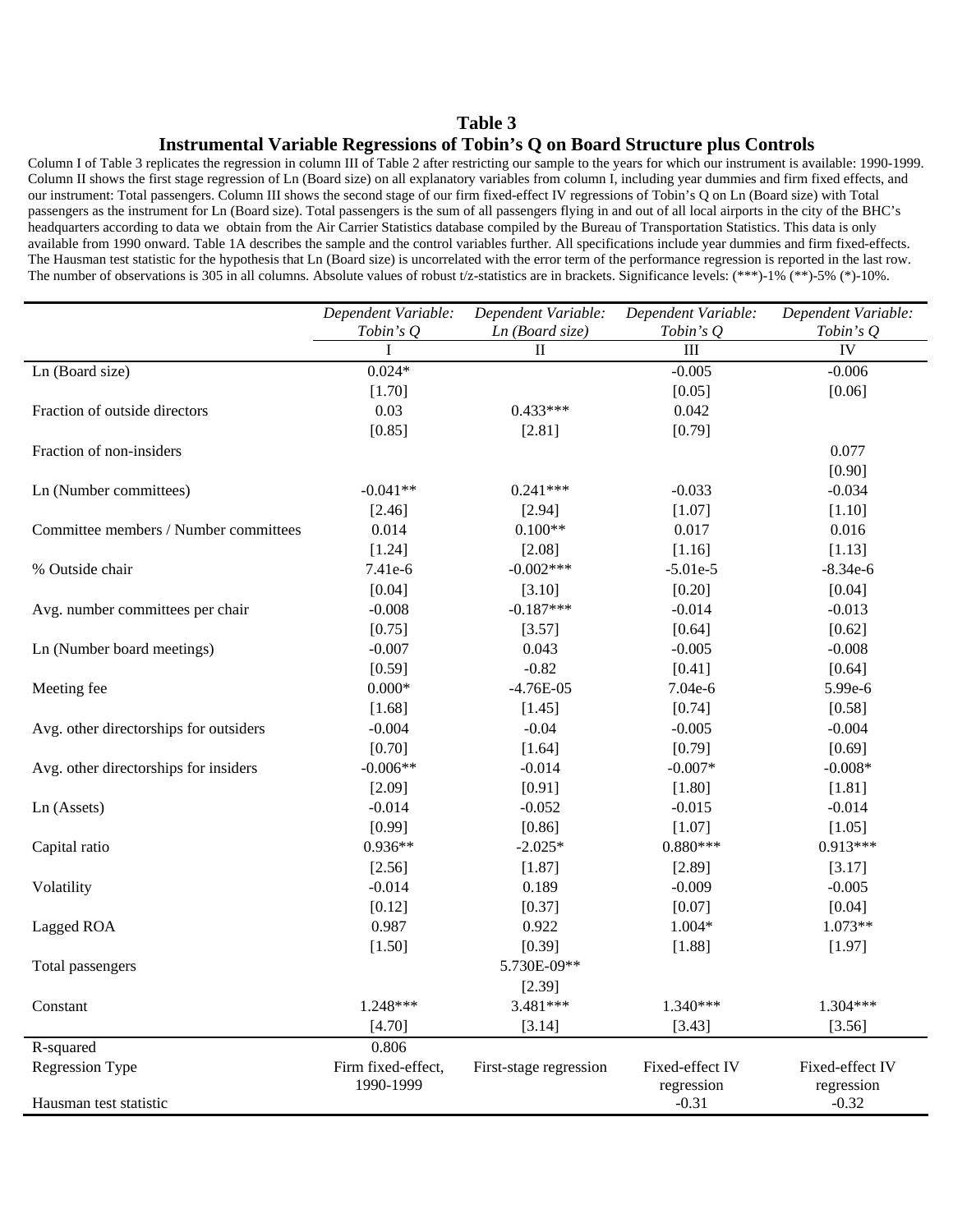### **Table 4 Fixed Effect Regressions of Tobin's Q on M&A Board Additions plus Controls**

Table 4 replicates the fixed effect Tobin's Q regressions in column III of Table 2 after including controls for M&A board additions. Tobin's Q=(book value of assets+market value of equity-book value of equity)/book value of assets. Addition to Board following M&A is a dummy which is equal to 1 if an M&A transaction occurred in a given year in which directors from the target were added to the BHC board. Potential M&A additions is a dummy which is equal to 1 if 3 or more directors were added to the board in a given year, but the proxy did not indicate whether this was due to an M&A transaction. Tables 1A and 1C describe the sample and the control variables further. All regressions control for the set of controls Ln (Number committees)-Lagged ROA included in the specification in column III of Table 2, however these coefficients are not reported for the sake of brevity. All specifications include year dummies and firm fixed-effects. The number of observations is 444 in all columns. Absolute values of robust t-statistics are in parentheses. Significance levels: (\*\*\*)-1% (\*\*)-5% (\*)-10%.

|                                 | Dependent Variable: Tobin's Q |                           |            |            |  |  |  |
|---------------------------------|-------------------------------|---------------------------|------------|------------|--|--|--|
|                                 |                               | П                         | Ш          | IV         |  |  |  |
| Ln (Board size)                 | $0.019*$                      | $0.024**$                 |            |            |  |  |  |
|                                 | [1.77]                        | [2.12]                    |            |            |  |  |  |
| Addition to Board following M&A | 0.002                         | 0.001                     |            |            |  |  |  |
|                                 | [0.56]                        | [0.16]                    |            |            |  |  |  |
| Potential M&A additions         |                               | $-0.011*$                 |            |            |  |  |  |
|                                 |                               | [1.69]                    |            |            |  |  |  |
| Number non M&A directors        |                               |                           | $0.001**$  | $0.001*$   |  |  |  |
|                                 |                               |                           | [1.99]     | [1.78]     |  |  |  |
| Number M&A directors            |                               |                           | 0.001      | 0.001      |  |  |  |
|                                 |                               |                           | [1.17]     | [1.14]     |  |  |  |
| Fraction of outside directors   | 0.01                          | 0.011                     | 0.012      |            |  |  |  |
|                                 | [0.47]                        | [0.52]                    | [0.53]     |            |  |  |  |
| Fraction of non-insiders        |                               |                           |            | 0.044      |  |  |  |
|                                 |                               |                           |            | [1.52]     |  |  |  |
| Constant                        | $1.092***$                    | $1.085***$                | $1.117***$ | $1.108***$ |  |  |  |
|                                 | [9.05]                        | [9.02]                    | [8.40]     | [8.32]     |  |  |  |
| <b>Additional controls</b>      |                               | As in column III, Table 2 |            |            |  |  |  |
| R-squared                       | 0.799                         | 0.8                       | 0.799      | 0.8        |  |  |  |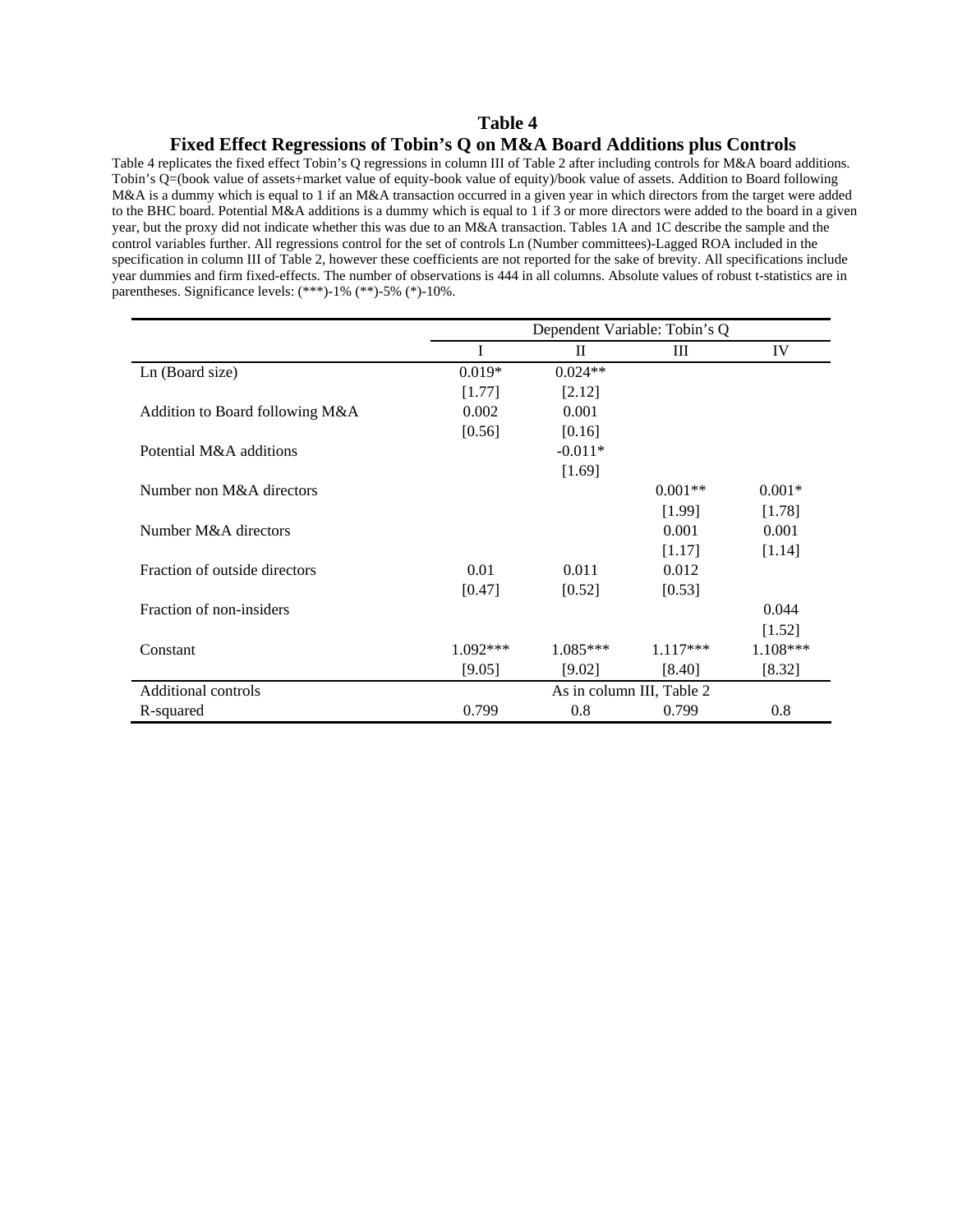# **Table 5 Fixed Effect Regressions of Tobin's Q on Board Structure using data from 1965-1999**

Table 6 compares fixed effect regressions of Tobin's Q on the natural logarithm of board size, the proportion of noninside directors and financial controls using the full sample of data from 1965-1999 (columns I and II) to the same regressions restricted to data prior to 1986 (columns III and IV). Columns V and VI examine whether the effect of board size is changing over time. Tobin's Q=(book value of assets+market value of equity-book value of equity)/book value of assets. Data on board size and composition prior to 1986 is from Moody's Bank and Finance Manuals. Data on board size and composition post-1986 is from bank proxy statements. A non-insider is defined to be any director who is not currently an officer of the banking firm's headquarters. Tables 1A and 1D describe the sample and the control variables further. All specifications include year dummies for all years beginning in 1973 and firm fixed-effects. Absolute values of robust t-statistics are in parentheses. Significance levels: (\*\*\*)-1% (\*\*)-5%  $(*)-10\%$ .

|                          | Dependent Variable: Tobin's Q |              |             |             |              |              |  |  |
|--------------------------|-------------------------------|--------------|-------------|-------------|--------------|--------------|--|--|
|                          | I                             | $\mathbf{I}$ | Ш           | IV          | V            | VI           |  |  |
| Ln (Board size)          | $0.012**$                     | $0.011**$    | $0.017***$  | $0.018**$   | $3.639**$    | $3.564**$    |  |  |
|                          | [2.39]                        | [1.98]       | [2.69]      | [2.38]      | [2.48]       | [2.35]       |  |  |
| Fraction of non-insiders |                               | 0.015        |             | $-0.003$    |              | 0.015        |  |  |
|                          |                               | [0.83]       |             | $[0.17]$    |              | [0.58]       |  |  |
| Ln (Board size)*Year     |                               |              |             |             | $-0.002**$   | $-0.002**$   |  |  |
|                          |                               |              |             |             | [2.48]       | [2.35]       |  |  |
| Year                     |                               |              |             |             | $0.007***$   | $0.007***$   |  |  |
|                          |                               |              |             |             | [3.33]       | [3.15]       |  |  |
| Ln (Assets)              | $-0.001$                      | $-0.001$     | $-0.009$    | $-0.009$    | $0.014***$   | $0.014***$   |  |  |
|                          | [0.26]                        | [0.23]       | [1.59]      | $[1.56]$    | $[2.83]$     | [2.84]       |  |  |
| Volatility               | 0.064                         | 0.065        | 0.03        | 0.03        | $0.151**$    | $0.151**$    |  |  |
|                          | [1.03]                        | [1.04]       | [0.84]      | [0.85]      | [2.07]       | [2.07]       |  |  |
| Capital ratio            | $-0.226$                      | $-0.229$     | $-0.761***$ | $-0.757***$ | $0.659***$   | $0.656***$   |  |  |
|                          | $[1.50]$                      | [1.52]       | [3.78]      | [3.69]      | [4.26]       | [4.24]       |  |  |
| Lagged ROA               | 2.546***                      | $2.560***$   | 3.929***    | 3.927***    | $3.631***$   | $3.642***$   |  |  |
|                          | [5.23]                        | [5.24]       | [6.06]      | [6.06]      | [6.28]       | [6.27]       |  |  |
| Constant                 | $1.000***$                    | $0.990***$   | $1.125***$  | $1.127***$  | $-13.587***$ | $-13.337***$ |  |  |
|                          | [15.63]                       | [14.95]      | [13.75]     | [13.31]     | [3.19]       | [3.01]       |  |  |
| Sample years             | 1965-1999                     | 1965-1999    | 1965-1985   | 1965-1985   | 1965-1999    | 1965-1999    |  |  |
| <b>Observations</b>      | 930                           | 929          | 458         | 458         | 930          | 929          |  |  |
| R-squared                | 0.746                         | 0.746        | 0.638       | 0.638       | 0.537        | 0.537        |  |  |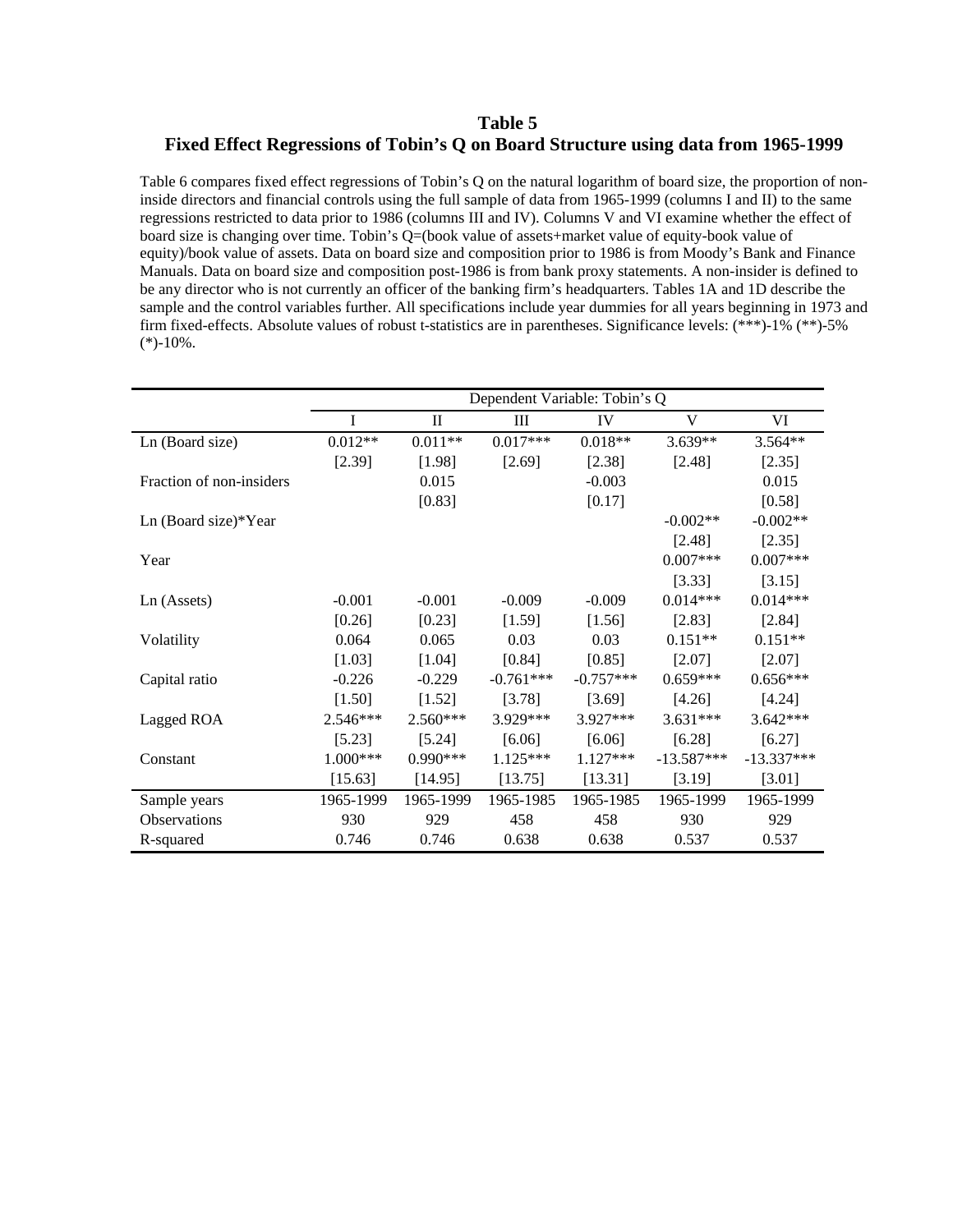# **Table 6 Board size and complexity**

Table 6 examines whether larger boards add more value as complexity increases. Column I replicates the fixed effect Tobin's Q regressions in column III of Table 2 after including the interaction between Ln(Board size) and Ln(Assets). Column II replicates the specification in column I after replacing Board size with the Number of non-insiders. Column III replicates the fixed effect specification in column II of Table 5 after including the interaction between Ln(Board size) and Ln(Assets). All other columns replicates the fixed effect Tobin's Q regressions in column III of Table 2 after including the interaction between Ln(Board size) and different measures of complexity, as well as the complexity measures. Tobin's Q=(book value of assets+market value of equity-book value of equity)/book value of assets. Tables 1A, 1D and 1E describe the samples and the control variables further. All regressions control for the corresponding additional controls in either column III of Table 2 (Ln (Number committees)-Lagged ROA) or column II of Table 5 (LN(Assets)-Lagged ROA) that are not reported here for the sake of brevity. All specifications include year dummies and firm fixed-effects. The number of observations is 444 in all columns. The coefficient on the constant term is omitted for the sake of brevity. Absolute values of robust t-statistics are in parentheses. Significance levels: (\*\*\*)-1% (\*\*)-5% (\*)-10%.

|                                            | Dependent Variable: Tobin's Q |                   |              |            |                           |          |            |  |
|--------------------------------------------|-------------------------------|-------------------|--------------|------------|---------------------------|----------|------------|--|
|                                            | I                             | $\rm II$          | $\rm III$    | IV         | $\overline{\mathbf{V}}$   | VI       | <b>VII</b> |  |
| Ln (Board size)                            | 0.208                         |                   | $-0.024$     | 0.017      | 0.016                     | 0.017    | $-0.003$   |  |
|                                            | [1.29]                        |                   | [0.48]       | [1.06]     | [1.21]                    | [1.07]   | [0.26]     |  |
| Ln (Number of non-insiders)                |                               | 0.204             |              |            |                           |          |            |  |
|                                            |                               | [1.50]            |              |            |                           |          |            |  |
| Ln (Board size)*Ln (Assets)                | $-0.011$                      |                   | 0.002        |            |                           |          |            |  |
|                                            | [1.18]                        |                   | [0.68]       |            |                           |          |            |  |
| Ln (Number of non-insiders)* Ln (Assets)   |                               | $-0.011$          |              |            |                           |          |            |  |
|                                            |                               | [1.39]            |              |            |                           |          |            |  |
| Ln (Board size)*Number Tier 1 subsidiaries |                               |                   |              | $-1.73e-4$ |                           |          |            |  |
|                                            |                               |                   |              | [0.30]     |                           |          |            |  |
| Ln (Board size)*Total deposits             |                               |                   |              |            | 11.21e-10                 |          |            |  |
|                                            |                               |                   |              |            | [0.40]                    |          |            |  |
| Ln (Board size)*Number of states           |                               |                   |              |            |                           | $-0.002$ |            |  |
|                                            |                               |                   |              |            |                           | [0.90]   | $1.431*$   |  |
| Ln (Board size)*Subordinated debt/Assets   |                               |                   |              |            |                           |          | [1.82]     |  |
| Fraction of outside directors              | 0.006                         |                   |              | 0.009      | 0.01                      | 0.009    | 0.008      |  |
|                                            | [0.28]                        |                   |              | [0.43]     | [0.46]                    | [0.43]   | [0.40]     |  |
| Fraction of non-insiders                   |                               | 0.017             | 0.017        |            |                           |          |            |  |
|                                            |                               | [0.56]            | [0.90]       |            |                           |          |            |  |
| Number Tier 1 subsidiaries                 |                               |                   |              | 3.721e-4   |                           |          |            |  |
|                                            |                               |                   |              | [0.22]     |                           |          |            |  |
| Total deposits                             |                               |                   |              |            | 2.79e-10                  |          |            |  |
|                                            |                               |                   |              |            | [0.33]                    |          |            |  |
| Number of states                           |                               |                   |              |            |                           | 0.008    |            |  |
|                                            |                               |                   |              |            |                           | [1.13]   |            |  |
| Subordinated debt/Assets                   |                               |                   |              |            |                           |          | $-3.448$   |  |
|                                            |                               |                   |              |            |                           |          | [1.49]     |  |
| Additional controls                        |                               | As in column III, | As in column |            | As in column III, Table 2 |          |            |  |
|                                            |                               | Table 2           | II, Table 5  |            |                           |          |            |  |
| Observations                               | 444                           | 444               | 929          | 442        | 442                       | 442      | 442        |  |
| R-squared                                  | 0.799                         | 0.801             | 0.746        | 0.796      | 0.796                     | 0.798    | 0.803      |  |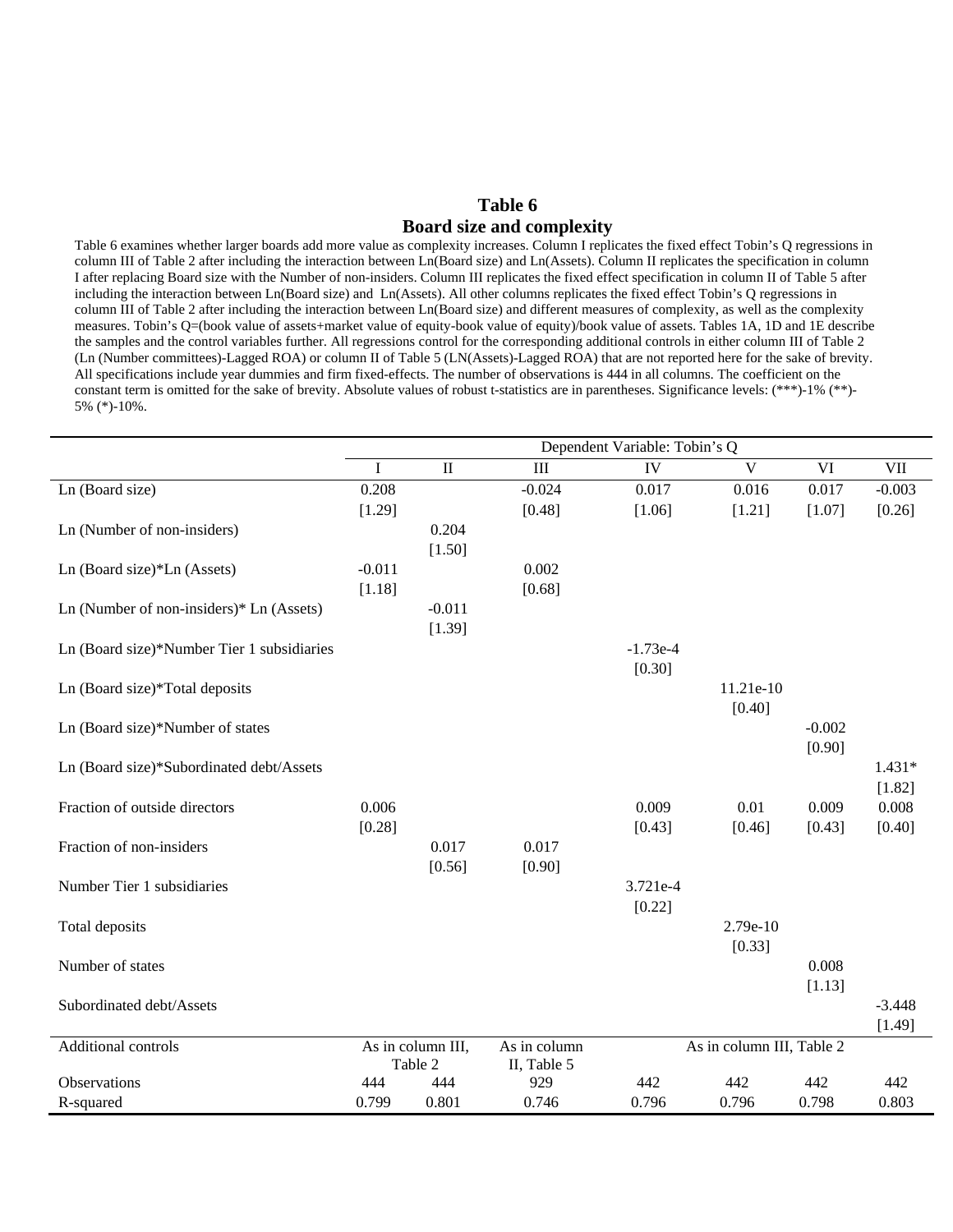# **Table 7 The value of subsidiary directorships**

Table 7 examines whether additions to boards of directors with subsidiary directorships add more value as complexity increases. Tobin's Q=(book value of assets+market value of equity-book value of equity)/book value of assets. Tables 1A-1E describe the variables in more detail. All regressions control for the additional controls in column III of Table 2 (Ln (Number committees)-Lagged ROA) that are not reported here for the sake of brevity. All specifications include year dummies and firm fixed-effects. The coefficient on the constant term is omitted for the sake of brevity. Absolute values of robust t-statistics are in parentheses. Significance levels: (\*\*\*)-1% (\*\*)-5% (\*)-10%.

|                                              |             |              |             | Dependent Variable: Tobin's Q |                         |          |             |
|----------------------------------------------|-------------|--------------|-------------|-------------------------------|-------------------------|----------|-------------|
|                                              | I           | $\mathbf{I}$ | III         | IV                            | $\overline{\mathbf{V}}$ | VI       | <b>VII</b>  |
| Number directors w/o lead bank directorships | $-0.001$    | $-4.634e-4$  | $-4.952e-4$ | $-4.89e-4$                    | $-3.06e-4$              |          |             |
|                                              | [1.33]      | [1.13]       | [1.20]      | [1.23]                        | [0.74]                  |          |             |
| Number lead bank directorships               | $-0.001$    | $-0.018***$  | $-1.672e-4$ | $-0.002**$                    | $-2.703e-4$             |          |             |
|                                              | [0.98]      | [2.67]       | [0.28]      | [2.49]                        | [0.56]                  |          |             |
| Num. lead bank dirs. * Num. Tier 1 subs.     | $0.000**$   |              |             |                               |                         |          |             |
|                                              | [2.53]      |              |             |                               |                         |          |             |
| Num. lead bank dirs.* Ln (Assets)            |             | $0.001***$   |             |                               |                         |          |             |
|                                              |             | [2.74]       |             |                               |                         |          |             |
| Num. lead bank dirs.* Total deposits         |             |              | $0.000**$   |                               |                         |          |             |
|                                              |             |              | [2.49]      |                               |                         |          |             |
| Num. lead bank dirs.* Number of states       |             |              |             | $0.001***$                    |                         |          |             |
|                                              |             |              |             | [3.27]                        |                         |          |             |
| Num. lead bank dirs.* Sub. debt/Assets       |             |              |             |                               | $0.071**$               |          |             |
|                                              |             |              |             |                               | [2.44]                  |          |             |
| Ln (Number lead bank directorships)          |             |              |             |                               |                         | $0.008*$ |             |
|                                              |             |              |             |                               |                         | [1.96]   |             |
| Number non M&A directors                     |             |              |             |                               |                         |          | $0.001*$    |
|                                              |             |              |             |                               |                         |          | [1.73]      |
| Num. M&A directors w. lead bank directorsh.  |             |              |             |                               |                         |          | $-0.005$    |
|                                              |             |              |             |                               |                         |          | [1.20]      |
| Num. M&A dirs w/o lead bank directorsh.      |             |              |             |                               |                         |          | 0.001       |
|                                              |             |              |             |                               |                         |          | [0.65]      |
| Num. M&A w. lead bank directorships* Num.    |             |              |             |                               |                         |          | $0.000**$   |
| Tier 1 subs.                                 |             |              |             |                               |                         |          |             |
|                                              |             |              |             |                               |                         |          | [2.11]      |
| Fraction of outside directors                | 0.01        | 0.009        | 0.014       | 0.004                         | 0.014                   | 0.023    | 0.005       |
|                                              | [0.46]      | [0.40]       | [0.66]      | [0.17]                        | [0.66]                  | [0.81]   | [0.24]      |
| Number Tier 1 subsidiaries                   | $-2.801e-4$ | 7.61e-6      | $2.2e-5$    | $-3.414e-4$                   | $-1.988e-4$             | 1.863e-4 | $-2.536e-4$ |
|                                              | [1.38]      | [0.04]       | [0.10]      | [1.21]                        | [0.99]                  | [0.55]   | [1.14]      |
| Total deposits                               |             |              | $-1.17e-10$ |                               |                         |          |             |
|                                              |             |              | [1.49]      |                               |                         |          |             |
| Number of states                             |             |              |             | 0.001                         |                         |          |             |
|                                              |             |              |             | [1.11]                        |                         |          |             |
| Subordinated debt/Assets                     |             |              |             |                               | 0.081                   |          |             |
|                                              |             |              |             |                               | [0.25]                  |          |             |
| Additional controls                          |             |              |             | As in column III, Table 2     |                         |          |             |
| Observations                                 | 442         | 442          | 442         | 442                           | 442                     | 359      | 442         |
| R-squared                                    | 0.805       | 0.804        | 0.803       | 0.811                         | 0.807                   | 0.791    | 0.8         |